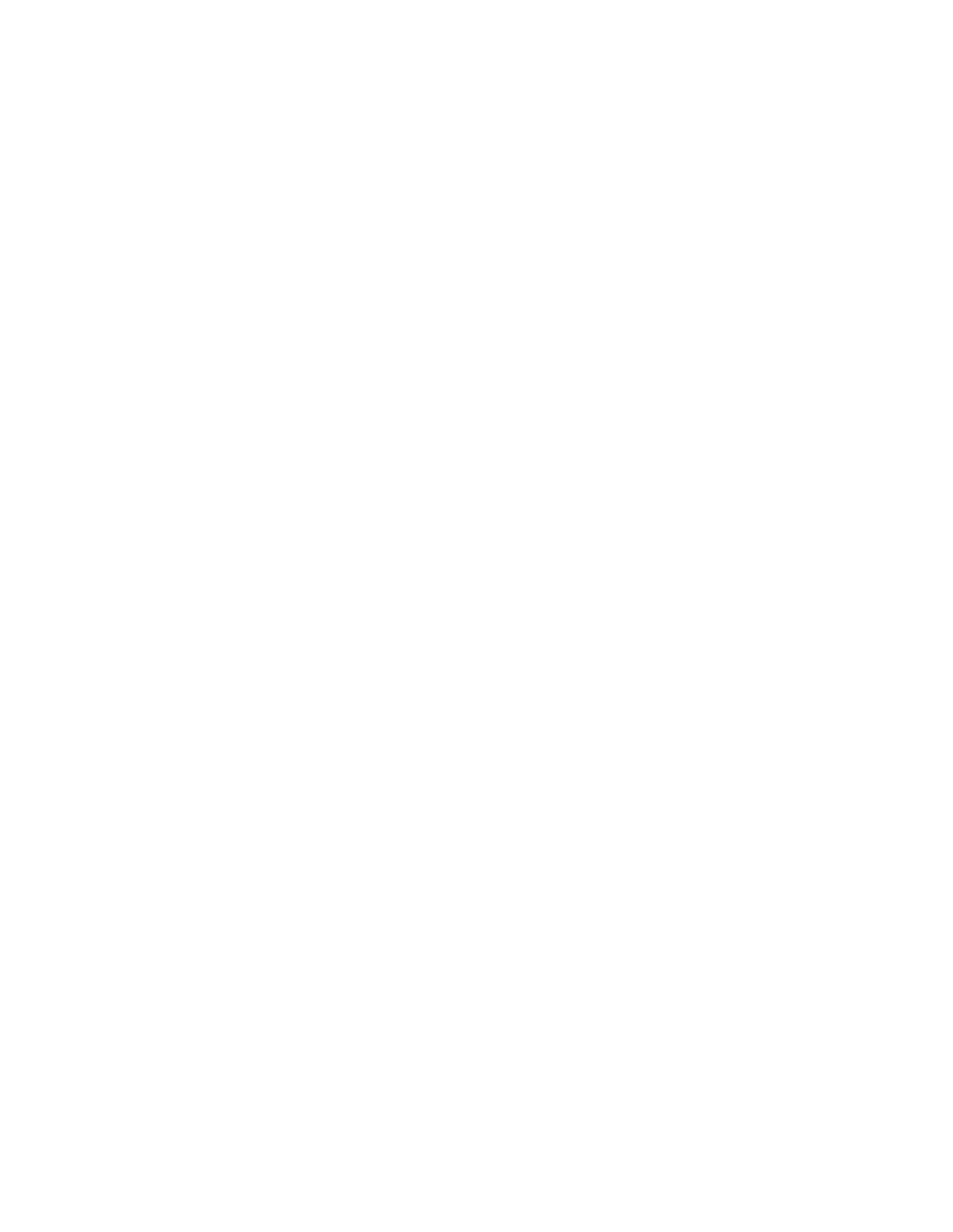# Prison conditions in France

*Marie Crétenot, Barbara Liaras*

**European Prison Observatory. Detention conditions in the European Union**



With financial support from the Criminal Justice Programme of the European Union

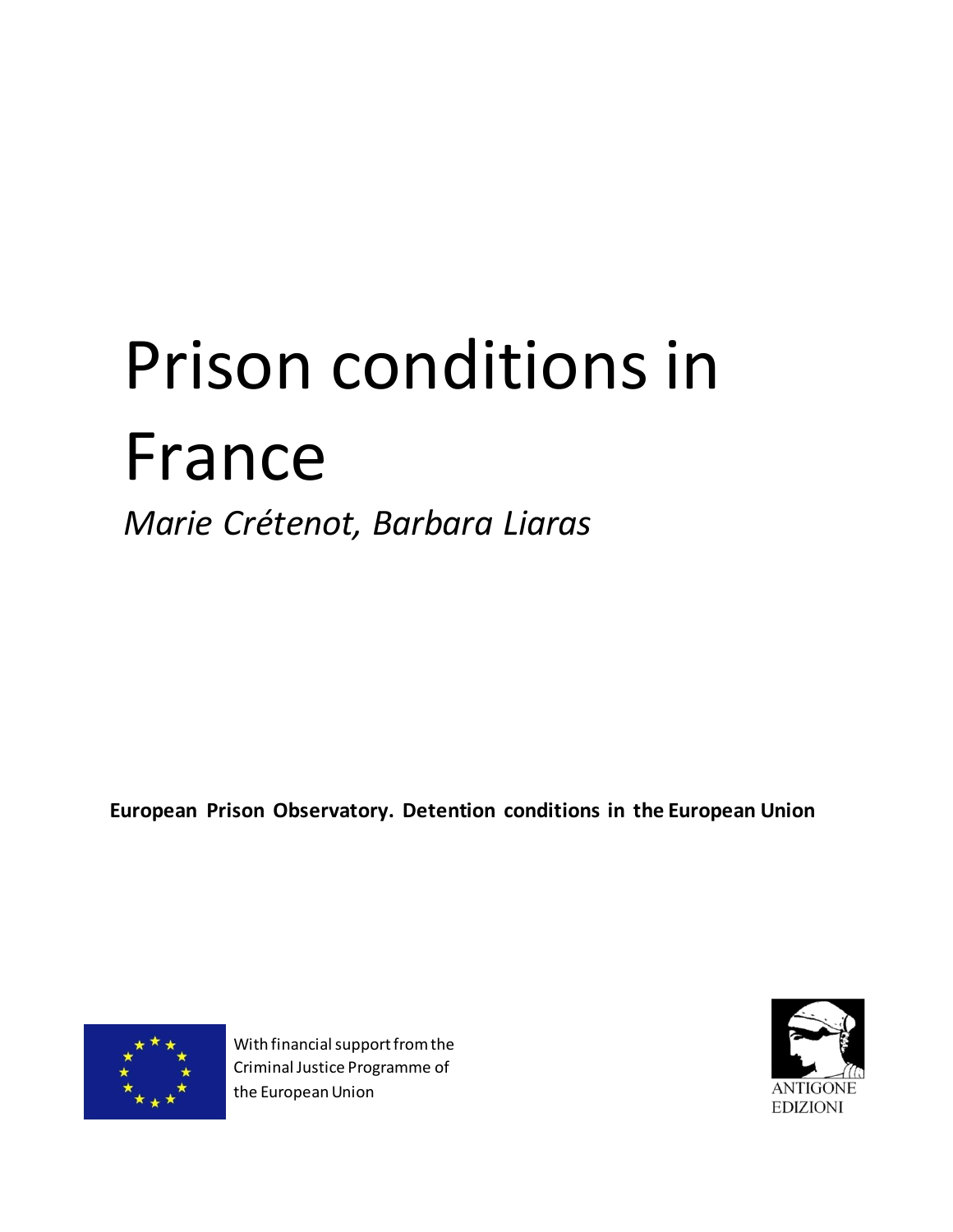#### **PRISON CONDITIONS IN FRANCE**

Marie Crétenot, Barbara Liaras Antigone Edizioni Rome, September 2013

ISBN 978-88-98688-05-0



Prison conditions in France by Marie Crétenot, Barbara Liaras, is licensed under a [Creative Commons](http://creativecommons.org/licenses/by-nc-nd/3.0/)  [Attribution-NonCommercial-NoDerivs 3.0 Unported License.](http://creativecommons.org/licenses/by-nc-nd/3.0/)

#### **Associazione Antigone Onlus**

Legal residence: Via della Dogana Vecchia, 5 – 00186 Roma Tel. +39 064511304, Fax +39 06233215489 segreteria@associazioneantigone.it [www.associazioneantigone.it](http://www.associazioneantigone.it/)

#### **European Prison Observatory**

Project Director: Mauro Palma Project Manager: Alessio Scandurra Scientific Coordinator: Francesca Vianello

Unit coordinators: Susanna Marietti, Alessandro Maculan, Barbara Liaras, Sophie Vidali, Anhelita Kamenska, Maria Ejchart, Antonio Pedro Dores, José Ignacio Rivera Beiras, Will McMahon Workgroup: Roberta Bartolozzi, Patrizio Gonnella, Luigi Menna, Emiliano Nieri, Michele Miravalle, Daniela Ronco, Giovanni Torrente, Giuseppe Mosconi, Marie Crétenot, Sarah Dindo, Jean-Luc Untereiner, William Aloskofis, Nikolaos Koulouris, Athanassia Mavromati, Olga Themeli, Ilvija Pūce, Kristine Laganovska, Katarzyna Wiśniewska, Marcin Wolny, Ricardo Loureiro, Nuno Pontes, Monica Aranda Ocaña, Josep Maria Garcia Borés, Tammy MCGloughlin, Arianna Silvestri [www.prisonobservatory.org](http://www.prisonobservatory.org/)



With financial support from the Criminal Justice Programme of the European Union

This publication reflects the views only of the author, and the European Commission cannot be held responsible for any use which may be made of the information contained therein.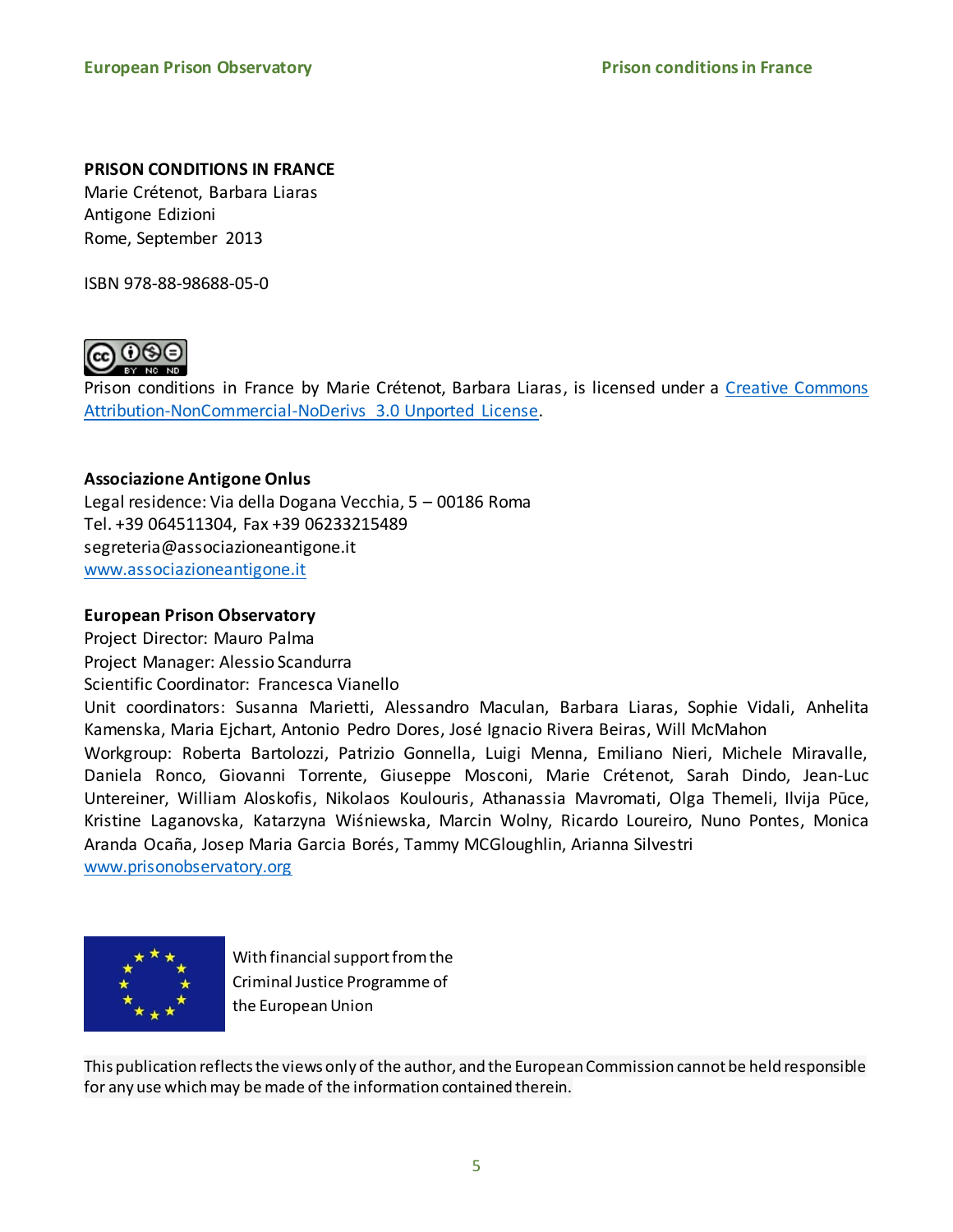# INDEX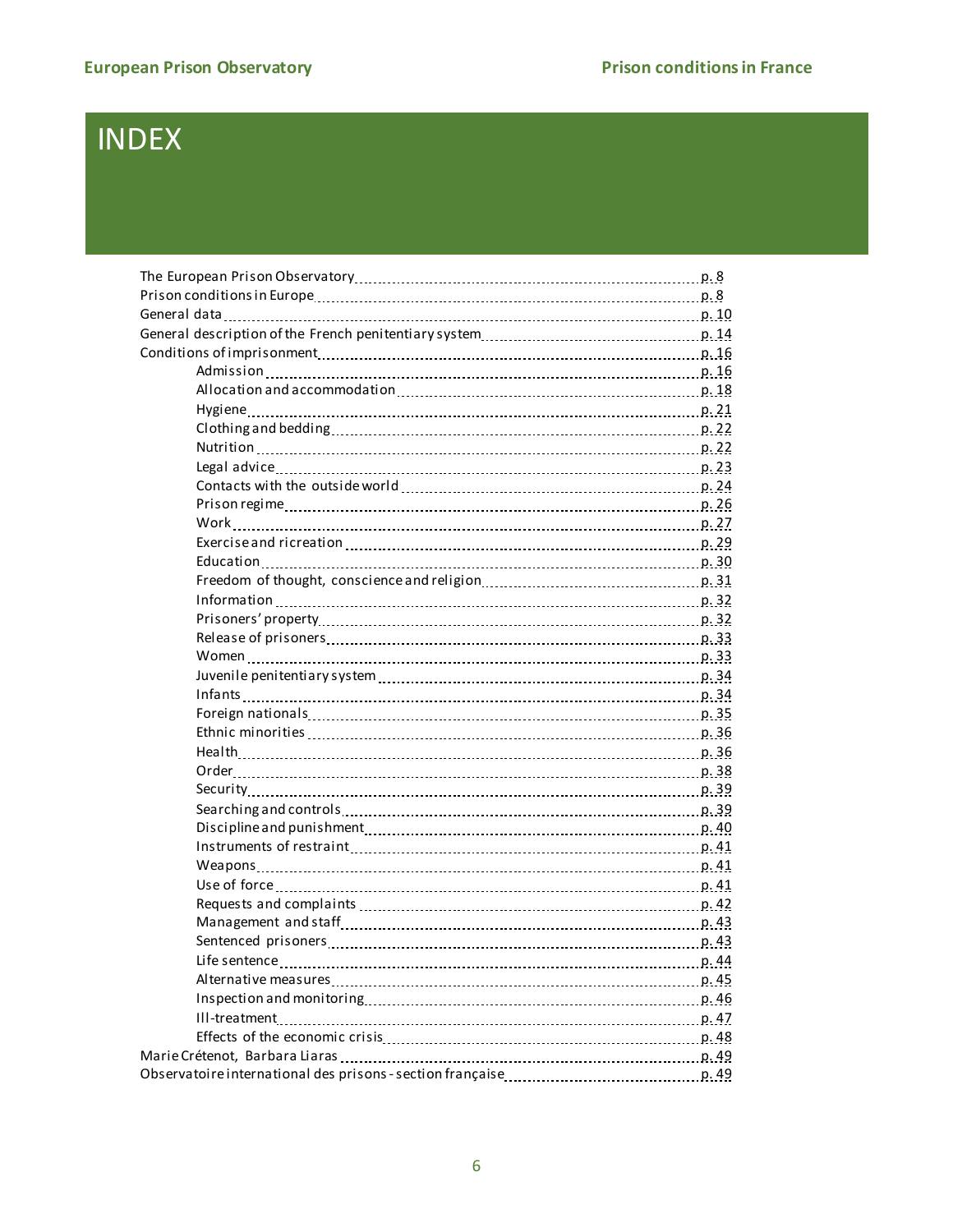7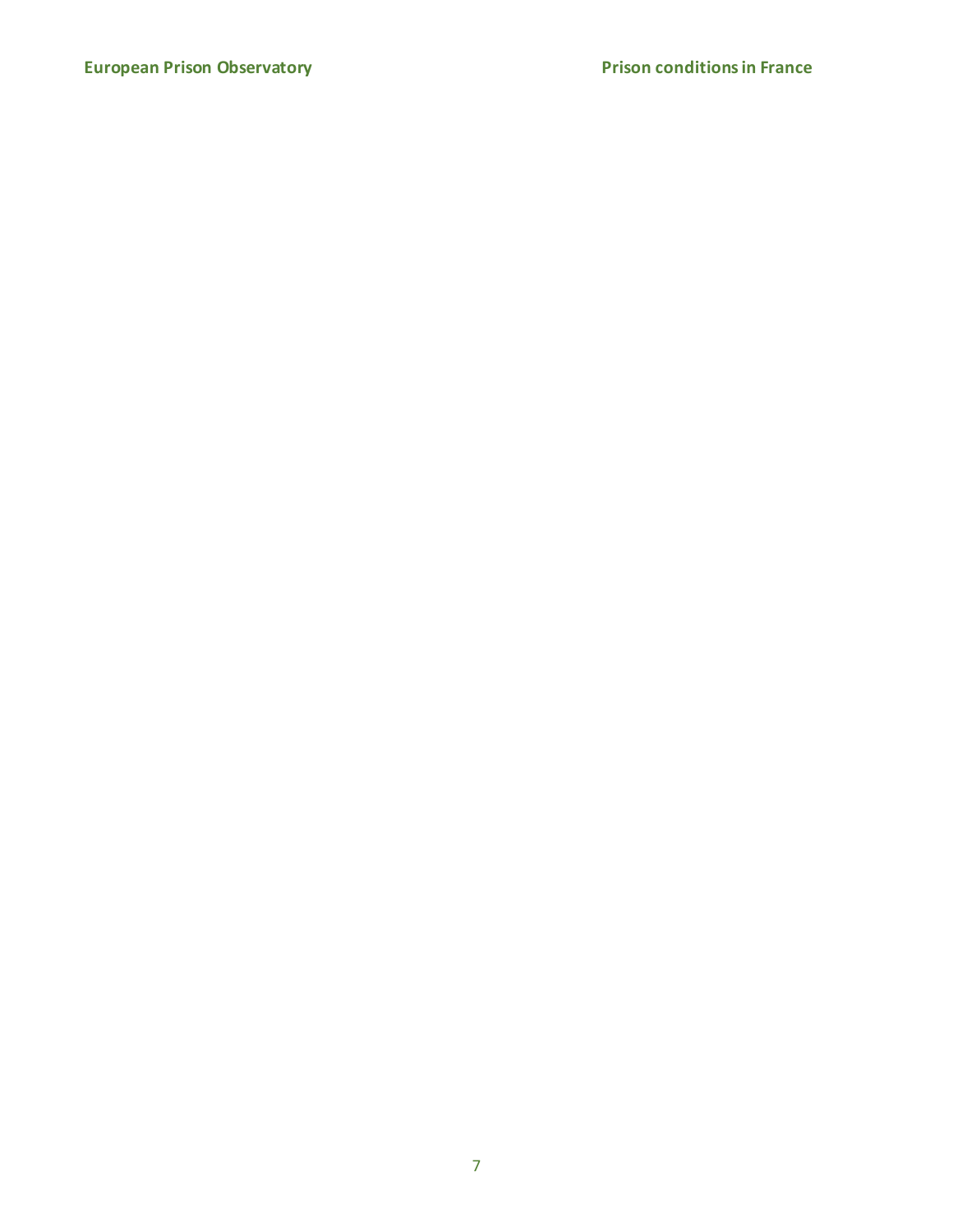# THE EUROPEAN PRISON OBSERVATORY

The European Prison Observatory is a project coordinated by the Italian Ngo Antigone, and developed with financial support from the Criminal Justice Programme of the European Union. The partner organizations are:

Università degli Studi di Padova - Italy Observatoire international des prisons - section française - France Special Account of Democritus University of Thrace Department of Social Administration (EL DUTH) - Greece Latvian Centre for Human Rights - Latvia Helsinki Foundation for Human Rights - Poland ISCTE - Instituto Universitário de Lisboa - Portugal Observatory of the Penal System and Human Rights - Universidad de Barcelona - Spain Centre for Crime and Justice Studies – United Kingdom

The European Prison Observatory studies, through quantitative and qualitative analysis, the condition of the national prison systems and the related systems of alternatives to detention, comparing these conditions to the international norms and standards relevant for the protections of detainees' fundamental rights.

The European Prison Observatory highlights to European experts and practitioners 'good practices' existing in the different countries, both for prison management and for the protection of prisoners' fundamental rights.

Finally it promotes the adoption of the CPT standards and of the other international legal instruments on detention as a fundamental reference for the activities of the available national monitoring bodies.

[www.prisonobservatory.org](http://www.prisonobservatory.org/)

# PRISON CONDITIONS IN EUROPE

The collection and organization of available data on the penitentiary systems of each country has been coordinated by the Università degli Studi di Padova, that developed and tested a comprehensive data collection grid to collect the information required to describe the different national penitentiary systems. The data collection grid has been developed having in mind as main reference the European Prison Rules (Council of Europe. Recommendation Rec(2006)2. Adopted on 11 January 2006), and the informations collected in every country monitored by the Observatory, and presented in these Reports on prison conditions, describe every national penitentiary system, focusing in particular on its compliance with the European Prison Rules.

The research activities have been carried out by the project partners, that drafted a report on prison conditions in their country. Further information and all the national reports can be found on the project website.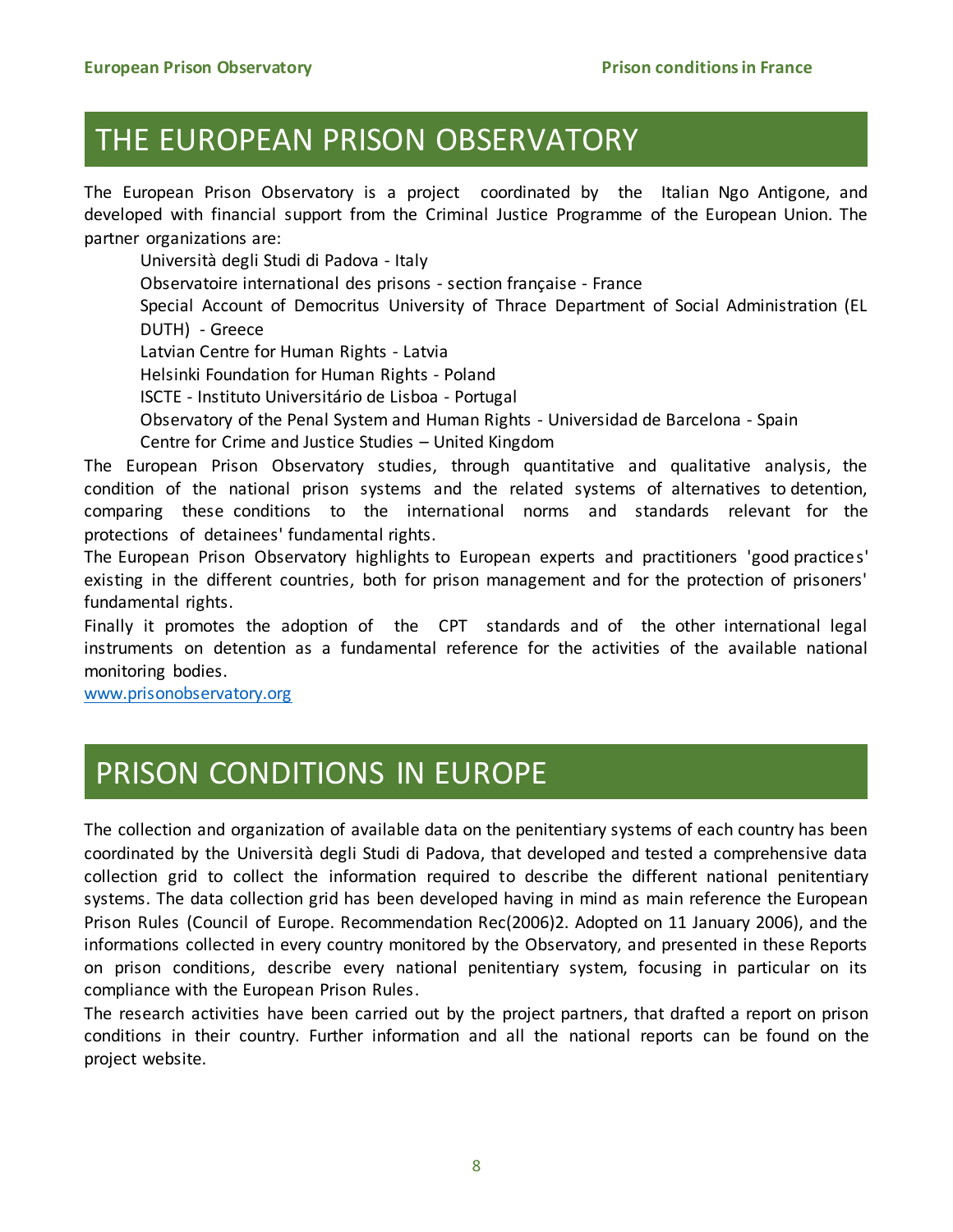9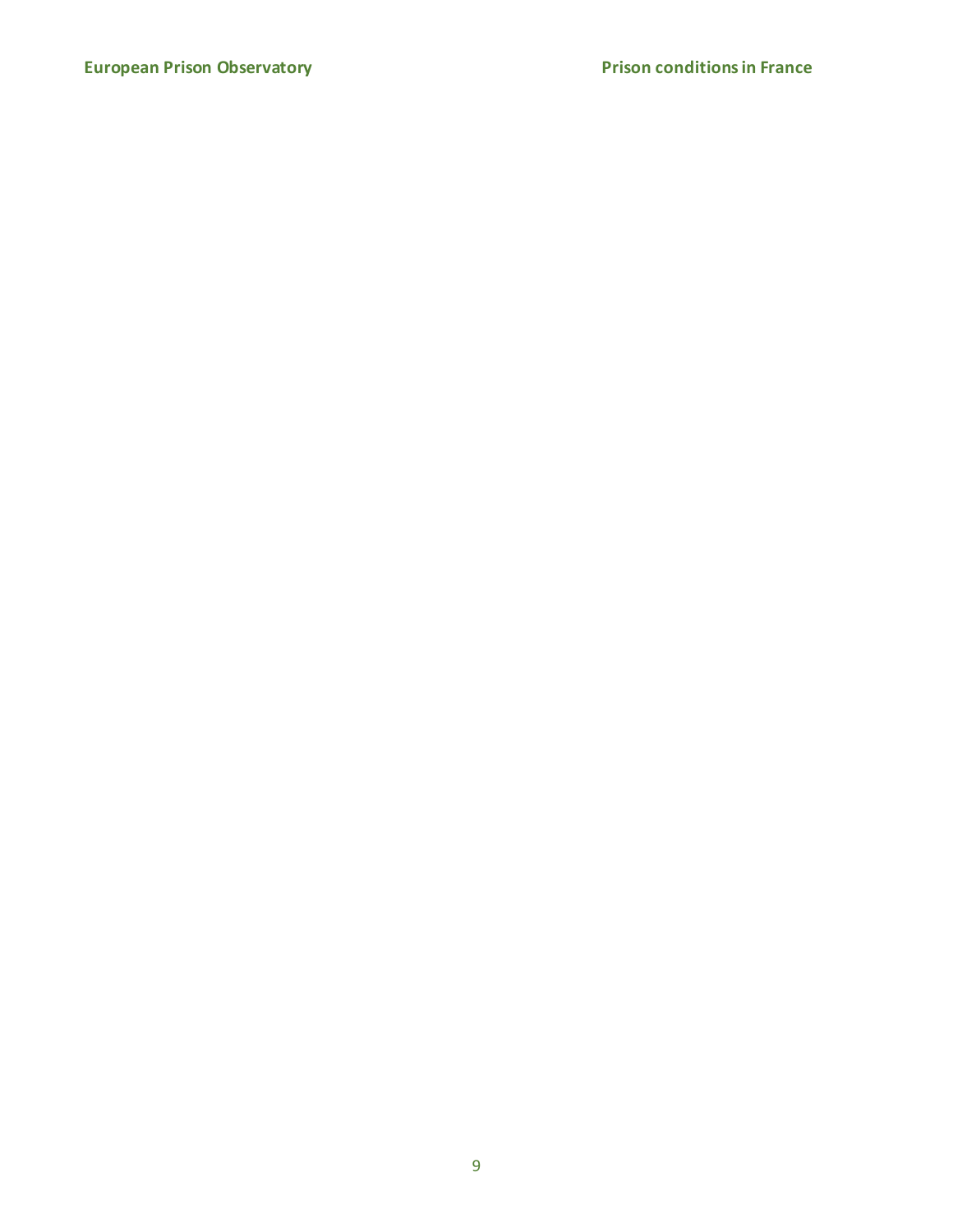# GENERAL DATA\*

\*updated to December 2012 for daily data and to the entire 2012 for flow data

**1. Total population of the country:** 65.586.000 (31 December 2012) - INSEE - National Institute for Statistics and Economic Studies.

**2. Total prison population rate per 100,000 inhabitants:** 101,5 (31 December 2012) INSEE (National Institute for Statistics and Economic Studies) & Direction of Prison Administration (DAP)

### **Adult prisons<sup>1</sup>**

 $\overline{a}$ 

- **3. Number of prisoners (including pre-trial detainees):** 65.848
- **4. Number (and % of the total number of inmates) of detainees serving a final sentence (i.e. excluding pre-trial detainees):** 49.790. 75,61%.
- **5. Total capacity of penal institutions (with reference to legal criteria. If legal criteria are not available explain the reasons for this lack of information):** 57.127
- **6. M 2 provided per prisoner (legal criteria):** There are no legal criteria. However, a circular from the prison administration provides that a individual cell must have a minimum surface of 9 square meters, while:

a two-person cell must have a minimum surface of 11 square meters

a three-person cell must have a minimum surface of 14 square meters

a four-person cell must have a minimum surface of 19 square meters

a five-person cell must have a minimum surface of 24 square meters

a six-person cell must have a minimum surface of 29 square meters

- **7. Actual surface for prisoner (m<sup>2</sup> ) (i.e. m<sup>2</sup> available divided per total number of prisoners):** The Ministry of Justice never calculated this datum. It is impossible for us to calculate it, as we don't know the overall surface of the cells in all the prisons. We asked these data to the Ministry of Justice but we did no get (despite a court order).
- **8. Prison density – total number of prisoners in relation to capacity (%):** 117,80%.

 $^1$  All data come from the Ministry of Justice, except when a different source is explicitly mentioned.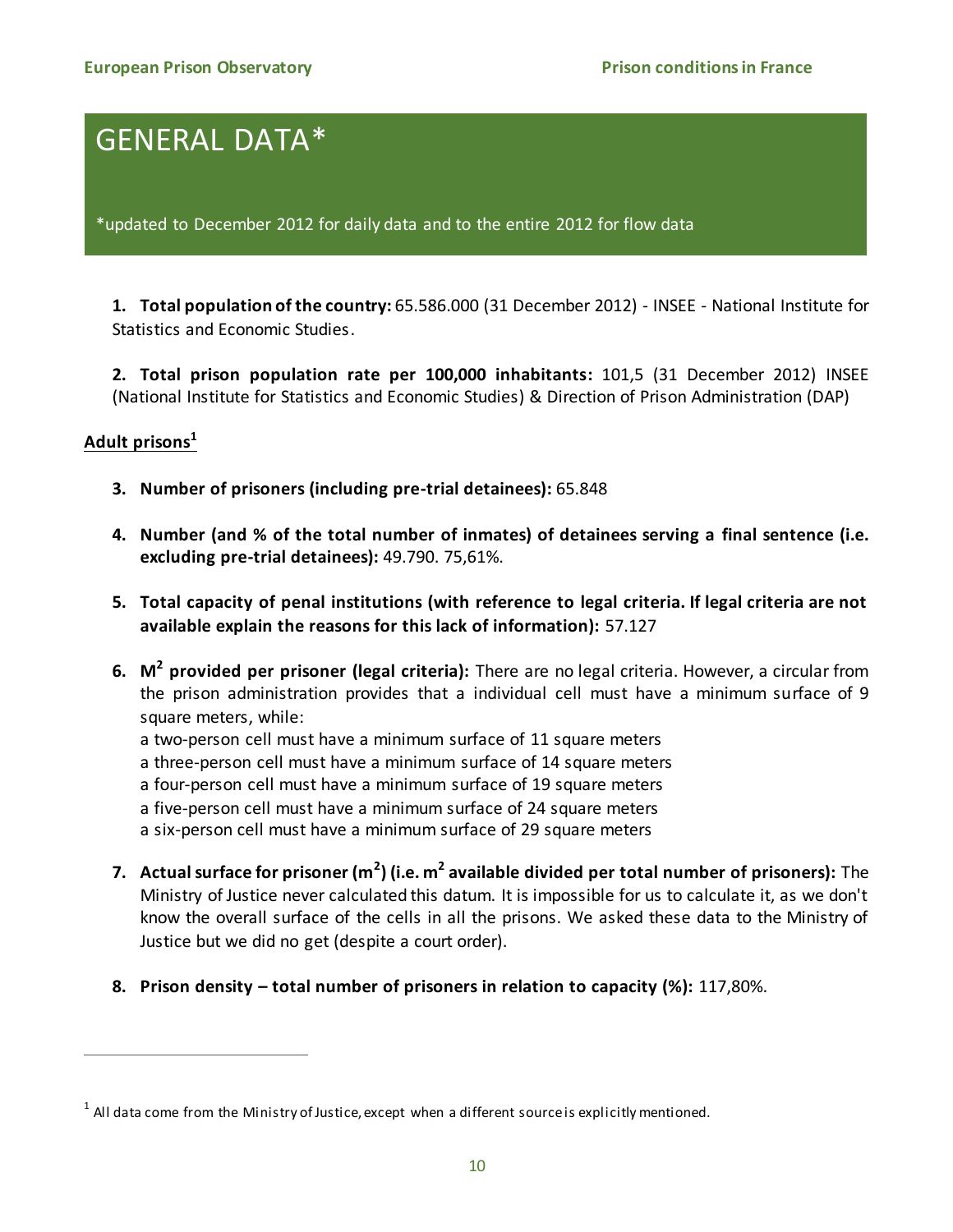- **9. Number of foreign prisoners (and % of the total number of inmates):** Not available for adults only. 13.821 at all. 18 %.
- **10. Number of foreign pre-trial detainees (and % of the total number of inmates):** NA
- **11. Number (and % of the total number of inmates) of female detainees:** 2.203 3,4%
- **12. Number of female foreign inmates:** Not available for adults only. 605 at all.
- **13. % of female foreign prisoners of the total number of female prisoners:** Not available for adults only. 22,3%.
- **14. % of female foreign prisoners of the total number of foreign prisoners:** Not available for adults only. 4,4 % at all.
- **15. Number of prisoners (including pre-trial detainees) between 18 and 20 (inclusive) years of age (and % of total prison population):** 5.376. (males: 5.221; female: 155) - 7%.
- **16. Total number of entries to prison facilities:** 90.982.
- **17. Total number of deaths in penal institutions (specify if this datum includes only the detainees who died inside the prisons or if it also includes those who died outside the prisons – for example, in ambulances, in hospitals etc.):** 71 natural death.
- **18. Total number of suicides in penal institutions (specify if this datum includes only the detainees who died – from suicide – inside the prisons or if it also includes those who died outside the prisons – for example in ambulances, in hospitals etc.):** 123 suicides.
- **19. Budget for the Justice System and % of Gross Domestic Product:** 7,70 billion Euro in 2013. Representing 0,37% of Gross Domestic Product.
- **20. Specific budget aimed at penal institutions and % of the previous:** 1 billion Euro in 2013 for the conduct of criminal policy and criminal trials.

602 M€ in 2013 for the implementation of judicial decisions for juvenile offender.

3,2 billion Euro in 2013 for the prison administration (representing 41,5 % of the budget for the Justice System).

All representing 62,3 % of the budget for the Justice System (0,2 % of Gross Domestic Product).

**21. Specific budget for staff and % of budget for penal institutions:** 737 M€ in 2013 for the conduct of criminal policy and criminal trials (only staff).

353 M€ in 2013 for the implementation of judicial decisions for juvenile offender (only staff). Nearly 2 billion Euro in 2013 for the prison administration (only staff), representing 62% of budget for prison administration.

All representing 39 % of the budget for penal institutions.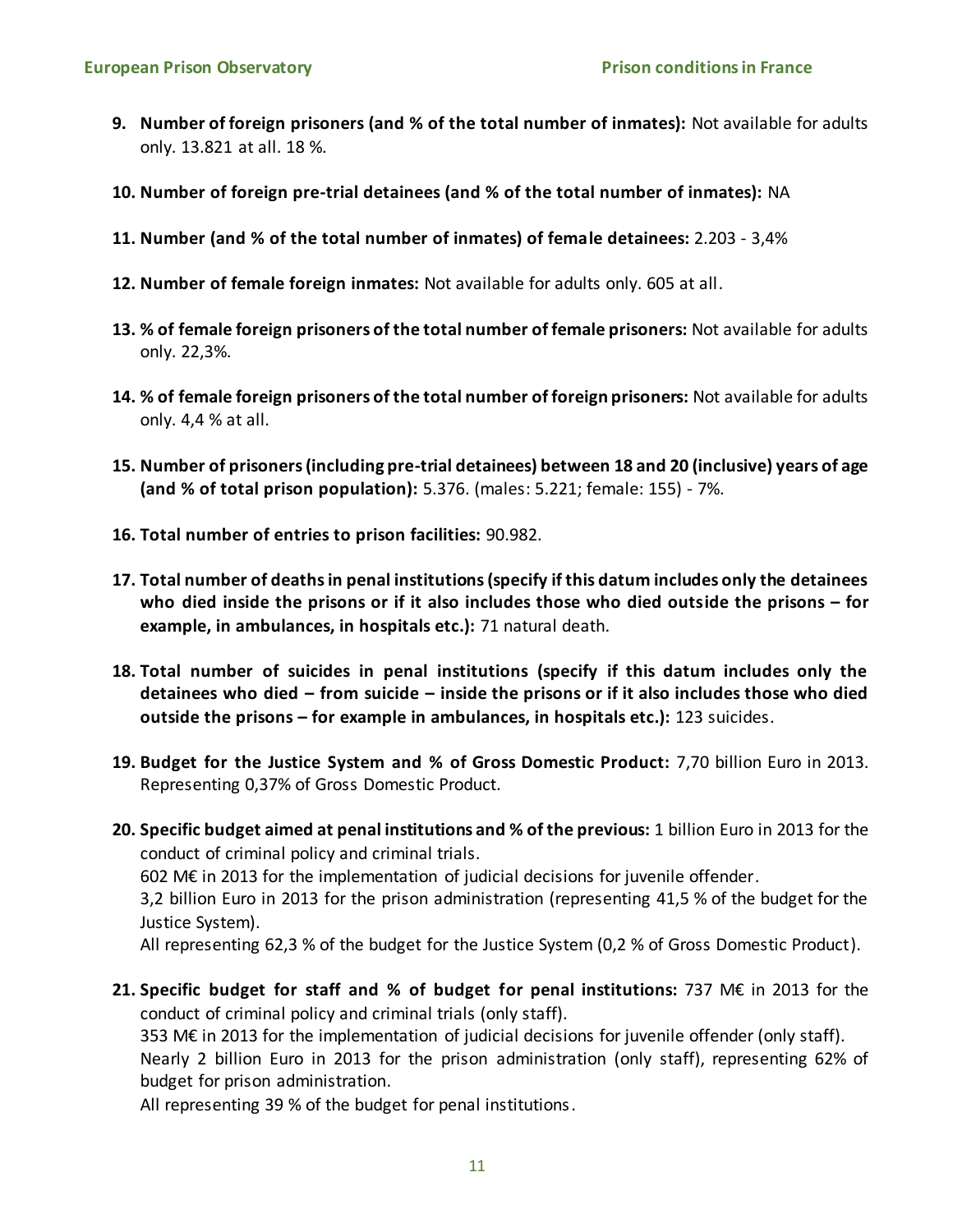- **22. Specific budget for prison facilities and % of budget for penal institutions:** 466 M€ in 2013, representing 14,6% of budget for prison administration.
- **23. Specific budget for inmates (support, activities, etc.) and % of budget for penal institutions:** 370 M€ in 2013, representing 11,6 % of budget for prison administration.

#### **Juvenile prisons**

- **24. Number of juvenile prisoners (including pre-trial detainees):** 724
- **25. Number (and % of all juvenile inmates) of juvenile detainees serving a final sentence (i.e. excluding pre-trial detainees):** 285 - 39,4 %.
- **26. Total capacity of juvenile penal institutions (with reference to legal criteria):** 1.098
- **27. M 2 provided per juvenile prisoner (legal criteria):** NA.
- **28. Actual surface available per juvenile prisoner (m<sup>2</sup> ) (i.e. m<sup>2</sup> available divided per total number of prisoners):** NA.
- **29. Prison density – total number of juvenile prisoners in relation to capacity (%):** 66%
- **30. Number of foreign juvenile prisoners (and % of the total number of juvenile inmates):** NA.
- **31. Number of foreign juvenile pre-trial detainees (and % of the total number of juvenile inmates):** NA.
- **32. Number (and % of the total number of juvenile inmates) of female juvenile detainees:** 22 0,8% (*1 st October 2012*).
- **33. Number of female juvenile foreign inmates:** NA.
- **34. % of female juvenile foreign prisoners of the number of all female juvenile prisoners:** NA.
- **35. % of female juvenile foreign prisoners of the total number of juvenile foreign prisoners:** NA.
- **36. Number of prisoners (including pre-trial detainees) between 18 and 20 (inclusive) years of age (and % of total juvenile prison population):** 5.351 - 7% (*1 st October 2012*).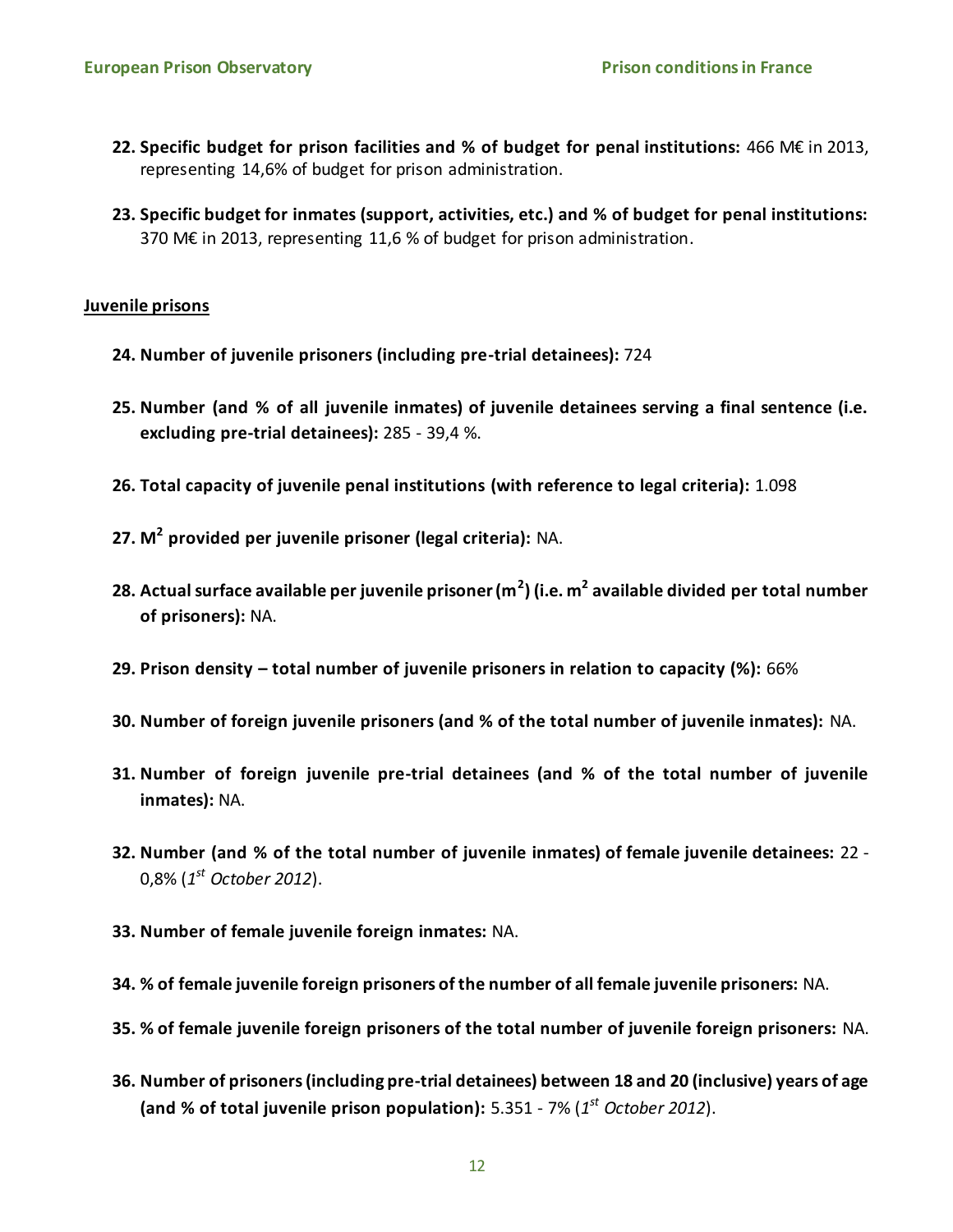- **37. Total number of entries to juvenile prison facilities:** NA.
- **38. Total number of deaths in juvenile penal institutions (specify if this datum includes only the detainees who died inside the prisons or if it also includes those who died outside the prisons – for example, in ambulances, in hospitals, etc.):**0
- **39. Total number of suicides in juvenile penal institutions (specify if this datum includes only the detainees who died inside the prisons or if it also includes those who died outside the prisons – for example in ambulances, in hospitals, etc.):**0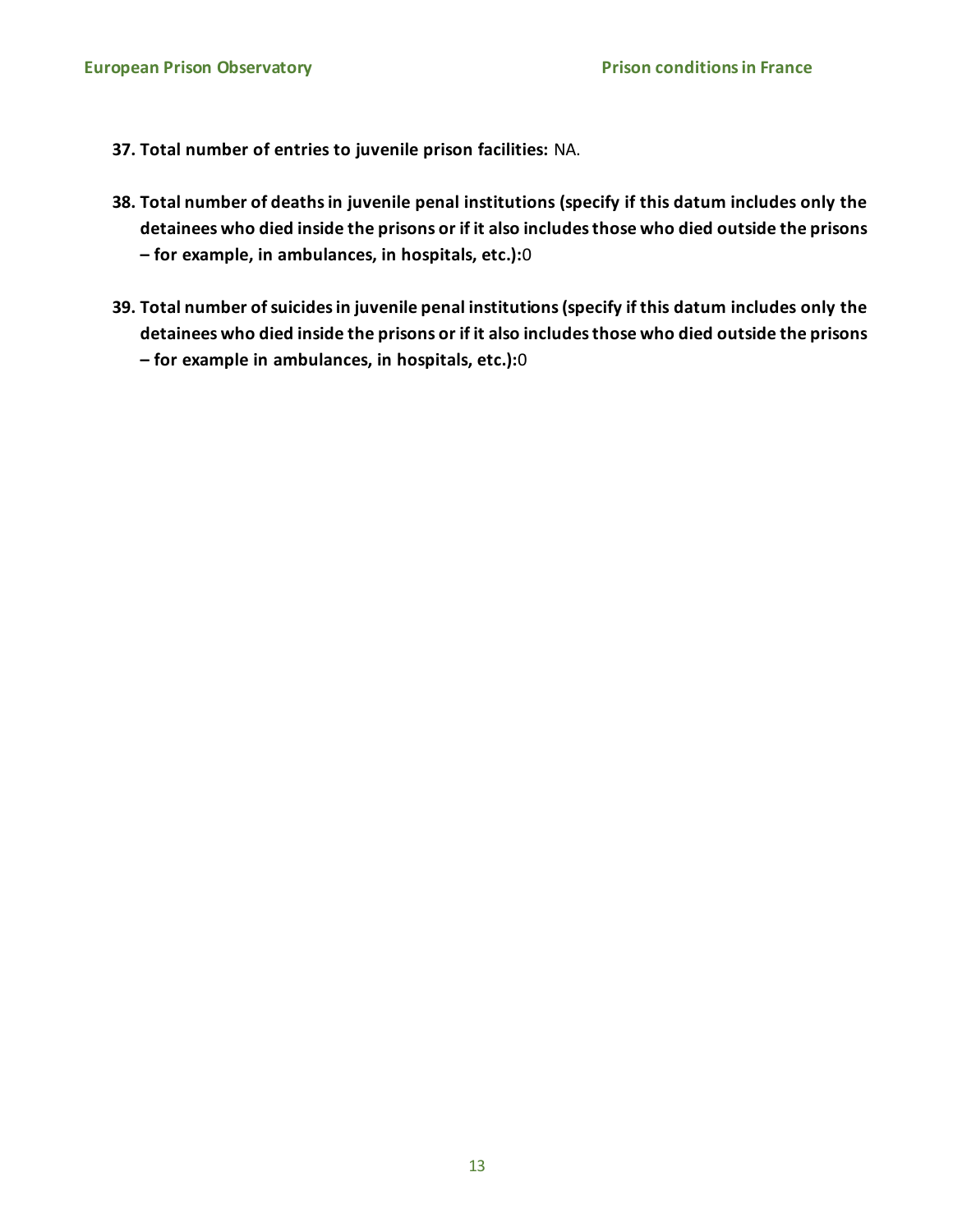# GENERAL DESCRIPTION OF THE FRENCH PENITENTIARY SYSTEM

The French prison system falls under the Ministry of Justice. It is governed by an Act of 1987, amended in November 2009. Before the reform, most of the rules for prisoners and operation of prisons were lower level regulations.

By law, the enforcement of sentences should enhance "integration or reintegration of prisoners and the prevention of recidivism, in due respect of the interests of society and the rights of victims." In principle, the system of prisons should be turned towards reintegration. However, the guarding mission entrusted to the prison administration still takes precedence over this. The external contacts are considered a source of danger, as well as any form of collective expression of detainees.

There are 190 prisons spread across the French territory (main and overseas territories). They are divided into several categories:

- juvenile facilities, for minors (6)

- remand prisons (*maisons d'arrêt*), for persons on remand and sentenced to less than two years (98)

- security prisons (*maisons centrales*), provided for long term prisoners, that is to say over 10 years (6)

- detention centers (*centres de détention*), facilities for sentenced to medium sentences (25)

- day-leave centers (*centres de semi-liberté*), facilities for persons receiving a sentence adjustment (11). Moreover, the *centres pénitentiaires*, include several categories: remand prison and detention center, and where applicable, security prison or day-leave center (44). This type of "hybrid" structures tend to develop. The latest prisons are virtually all *centres pénitentiaires*.

The size of prisons varies considerably. The smallest has an accommodation capacity of 10, the largest 3.000. And, on average, they vary between 100 and 600 places, depending on their construction year.

About half of the institutions dates from the 19th or the beginning of the century. It is sometimes former religious premises (convents, abbeys, etc.) that have been converted in prison. These facilities are generally located in the heart of cities. The others were built at the end of 1980's or more recently (2000s to present). These prisons are larger (300-400 places for those constructed in the 80's and 500- 600 places for the most recent) and usually located on the outskirts of cities (industrial zones, etc.) with poor access by public transportation. They are also designed so as to limit contact between inmates, but also between inmates and prison staff in a security perspective. Any movement within the prison implies crossing a multitude of gates and locks. These new buildings are decried by all (prisoners, prison staff, external stakeholders, etc..) To prevent any form of social life and thus causing tensions and violence.

These prisons built since the late 80s also fall under the "joint management": services such as laundry, food, work, vocational training, etc. are delegated to private companies. More recently, the delegations also extended to the construction and maintenance of buildings. The private companies own the buildings for a 27 years period, during which the government pays rent.

Since the early 2000s, there is also a change of the daily regime in institutions reserved for medium and long terms prisoners. The common regime used to be an "open (cell)doors" system, being replaced by a "closed system" as in remand prisons. Inmates can not leave the cell unless accompanied by a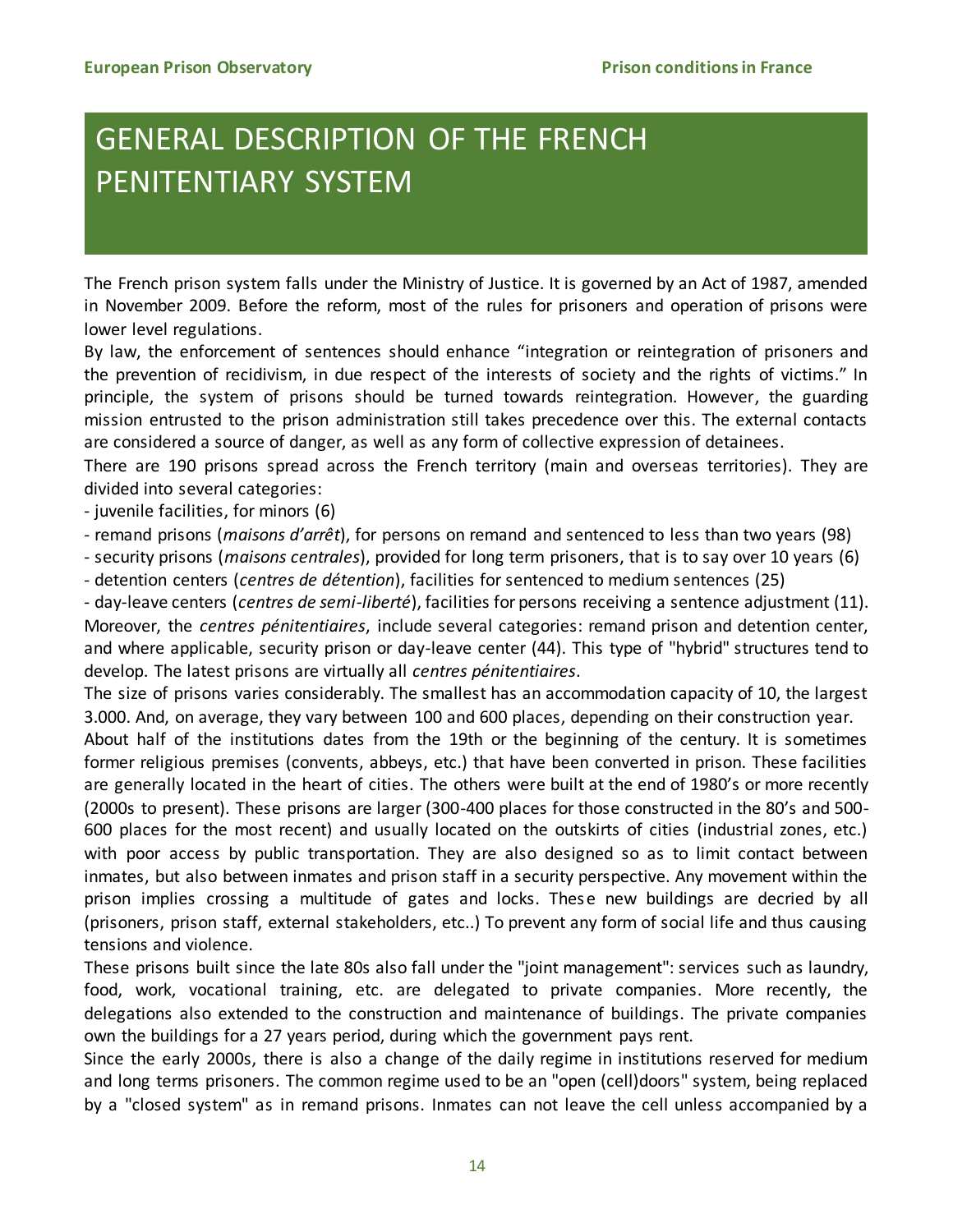member of staff and to attend a scheduled activity. The "open" systems are tolerance granted to those who demonstrate what the administration deems a "good behavior".

Finally, only two prisons are entirely reserved for women. In other cases, women are placed in specific unit within men prisons (about 50 institutions concerned).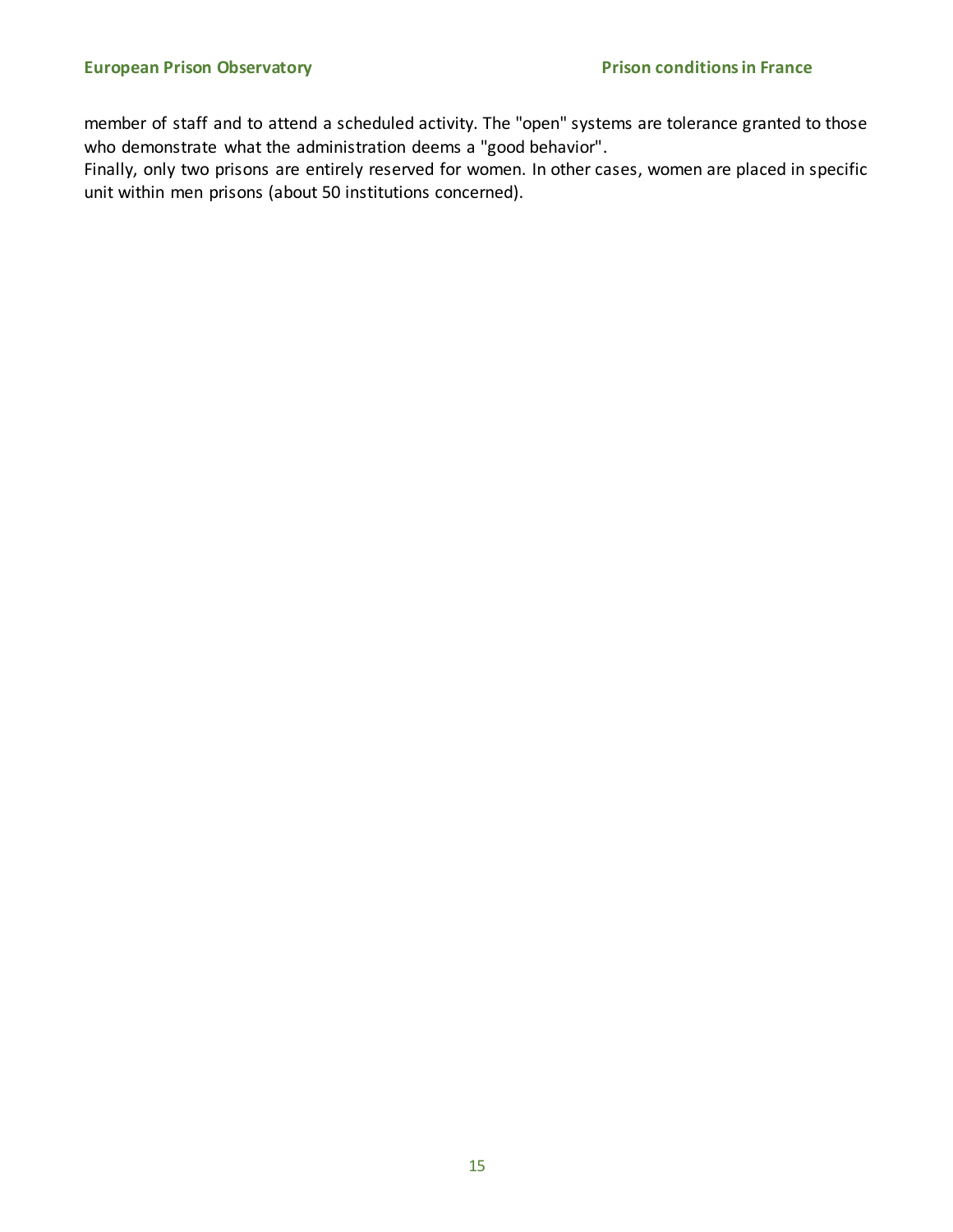# CONDITIONS OF IMPRISONMENT

# ADMISSION

**a. At admission many details concerning the prisoner shall be immediately recorded (for example, the identity of the prisoner, the reason for commitment, etc.). What kinds of data are recorded? Among the information collected are any visible injuries and complaints about prior ill-treatment also recorded?**

When a person first enters prison, several details will be recorded: his identity (first name, surname, date of birth), his physical attribute and fingerprints, as well as details relating to the reasons for his imprisonment. Staff must also request and record the details of any other person to be notified in an emergency. All those information will be recorded on a single document (called "*fiche d'écrou*"). As for injuries, while it is not compulsory to keep record of any visible injuries or complaints about prior illtreatment, if a person is injured upon arrival, the prison's healthcare service will usually be informed. Furthermore, the law requires physicians to examine newly admitted prisoners 'as soon as possible', thus giving them the opportunity to attest to any injuries they detect within a medical certificate, which they can then hand over to the prisoners. In every prison there should be a section for new arrivals where particular attention is given to new arrivals. They're supposed to stay there three weeks in individuals cells. But, in fact, because of the overcrowding, they often stay less time (one week or only few days), sometimes two per cell. And some prisons (about 20%) do not have these sections for new arrivals.

### **b. At admission all prisoners shall be informed in writing and orally, and in a language they understand, of the regulations governing prison discipline as well as of their rights and duties within prison. Do the institutions in France follow this rule?**

As stated by a law on sentencing and prisoners' rights that was enacted the  $24<sup>th</sup>$  on November 2009, prisoners must, upon their arrival at the prison, be informed about the distinctive characteristics of the concept their detention will be based on, as well as be informed of their rights, their obligations and the legal remedies open to them. To this end, prisoners shall receive a booklet and shall, in addition, be given the same information orally, within 48 hours of their arrival, by the prison warden or one of his deputies, assisted if needed by an interpreter. That being said, due to a shortage of interpreters, prisoners who do not speak French will often simply receive a leaflet translated in a language they might understand, detailing the prison's rules and procedure (English, Arabic, Spanish, Portuguese, Russian, Romanian). While a version of this leaflet is available in French and will be distributed to French speaking detainees, to this date, no Braille version can be found.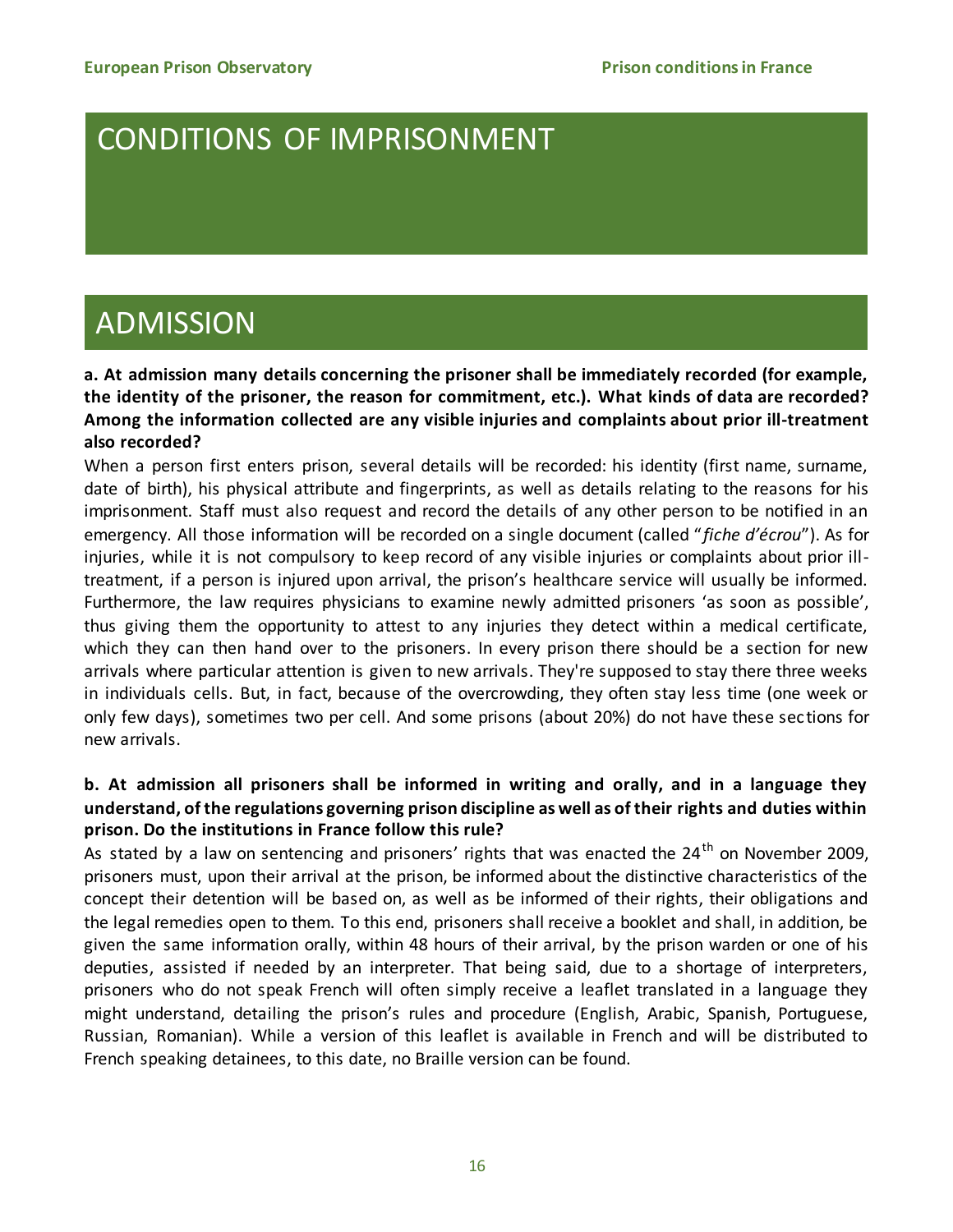**c. Upon admission to prison, in the event of a prisoner's death, serious illness, serious injury, or the transfer to a hospital, the authorities shall, unless that prisoner expressly requested them not to do so, immediately inform the spouse or partner of the prisoner, or, if the prisoner is single, the nearest relative or any other person previously designated by the prisoner. Do the institutions in France follow this rule?**

At admission, a prisoner will be asked to provide the prison with the emergency contact of his choice. According to regulations emanating from the penal directory, that person shall be informed, as soon as possible, of any serious injury, illness or death. However, the prison will frequently derogate to this obligation, especially when a prisoner's stay in the hospital is relatively short. Furthermore, the information given to the emergency contact persons can be vague, even in the event of prisoner's death.

# **d. As soon as possible after admission, the information about the health of the prisoner on admission shall be supplemented by a medical examination (in accordance with rule 42 of EPR). Does this examination really happen in France? How long does it take for the medical examination to be accomplished?**

Prisoners must have been given to opportunity to meet with a doctor on the day of their admission into the prison, or on the next day at the latest. According to regulations, this medical examination, must enable the detection of any contagious or chronic diseases, as well as putting in place appropriate measures, particularly in tackling with addicted prisoners, and ensure a continuity of care for those who were already undertaking therapy before their arrival within the prison.

### **e. In French prisons are there measures in place aimed at the prevention of prisoner self-injury and suicide?**

The measures put in place to prevent suicide or self-injury amongst prisoners mostly aim to stop them from taking action (to the detriment of measures aiming at understanding the causes of prisoners' suffering): special surveillance of prisoners identified as fragile (multiplication of patrols, lighting of the cells at night to ascertain that the inmate is alive); appointment of a cellmate if the fragile inmate doesn't already have one; in case of "acute suicidal crisis", the inmate can be placed in a "smooth" cell, that has no hooks or attachment points (for 24H maximum) ; the prisoner's clothes may be replaced with paper pyjamas and he/she may be given tear proof blankets, whether kept in a "smooth" cell, in the disciplinary area or in the isolation area.

Guidelines have been drawn and distributed to staff in order to help them evaluate the risk of "suicidal potential". Also, since March 2010, an experiment is being led in 10 prisons, where some inmates are trained to provide support to other suffering inmates (peer support). The mission of these trained inmates is to identify and to listen to suffering inmates, and even to welcome the suffering inmate in their own cell in order to provide him/her with a reassuring presence. This ongoing experiment has been subject to criticism, because of the heavy responsibility that is put onto the trained inmates.

In 1996, a group of experts for suicide prevention in jails said that it's illegitimate and ineffective to force inmates not to injury themselves. To the contrary, he advocated to allow detainees to be involved in life, to have more responsibility and recommended more open community life. But, thereafter, these guidelines have been abandoned.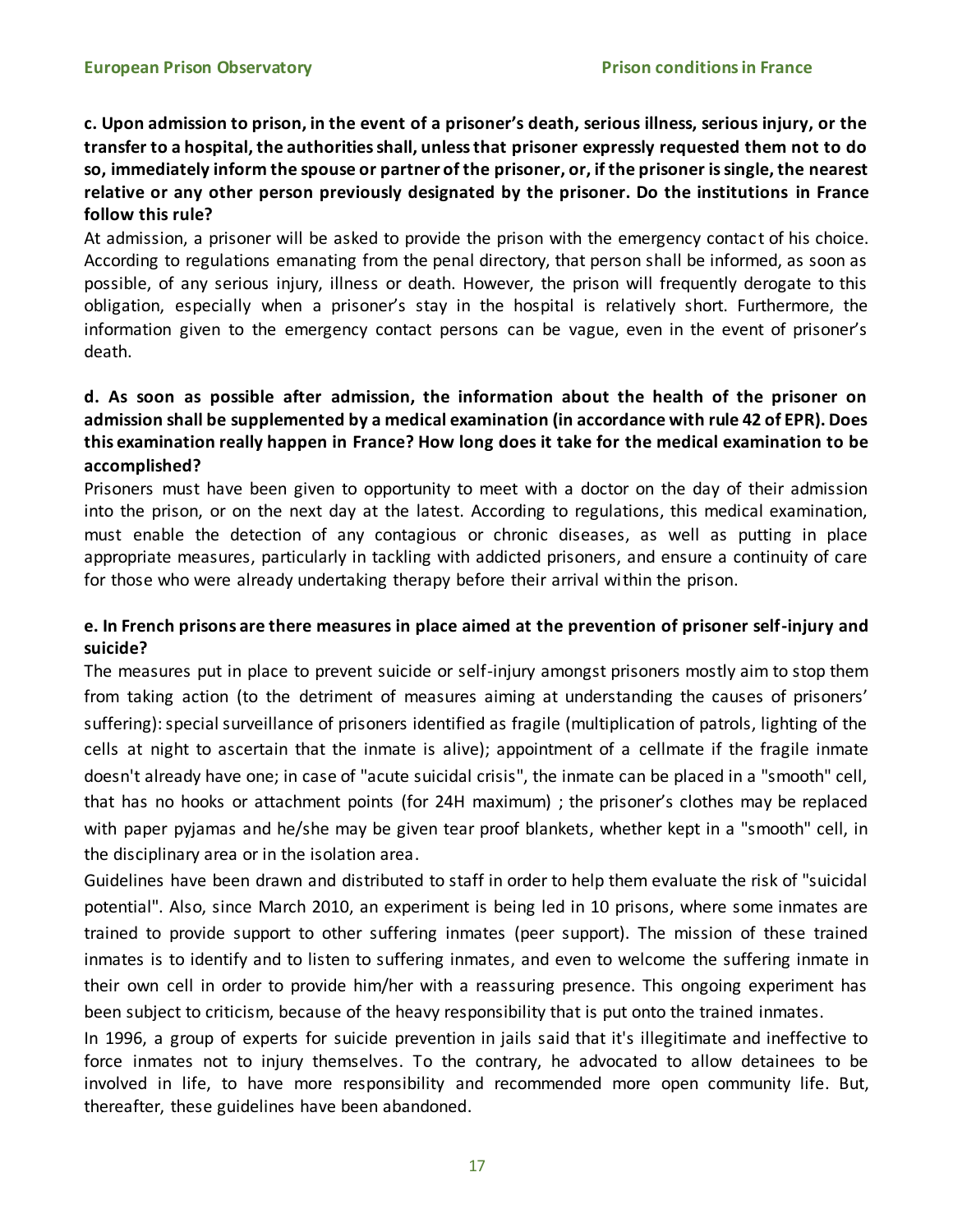### **f. In French detention facilities are there some sections used for solitary confinement of the prisoners? What is it used for (for example, punishment, protection etc.)? Are there different kinds of solitary confinement?**

An area for solitary confinement exists in each and every prison. Inmates can be sent to solitary confinement:

- either as a sanction, pursuant to a disciplinary procedure. In this case, inmates are sent to the "disciplinary area" (max 30 days for adults, 7 for children over 16 years), made of individual cells in which inmates are confined 23H out of 24H (1H of walking/exercise, alone). Inmates may however receive up to one visitor per week in the visiting room, and they may also have visits from their lawyer. The 9m² cells have no more furniture than a bed, a small table for eating, a washbasin and a toilet that is not separated from the rest.

- either pursuant to a decision of the administration, for reasons regarding security and protection of people ("dangerousness", "particular vulnerability"). In this case, inmates are sent to the "isolation area", made of individual cells that are set to be like any other normal cell. In practice however, you may generally find that over the usual bars, windows are equipped with wiring netting or opaque window panes. Inmates in isolation confinement are not allowed any contact with other inmates. They have the right to one hour of walking/exercise/promenade per day, alone. They may receive visits in the visiting room. In principle, an inmate cannot be maintained in isolation confinement for a period exceeding two years. In practice however, some remain almost continually, for over six years or even 12 years.

Solitary confinement could also take place in the prisoner's cell as a sanction, pursuant to a disciplinary procedure; but this possibility is rarely used due mainly to overcrowding.

# ALLOCATION AND ACCOMMODATION

### **a.Prisoners shall be allocated, as far as possible, to prisons close to their homes or places of social rehabilitation. Allocation shall also take into account the requirements of continuing criminal investigations, safety and security and the need to provide appropriate regimes for all prisoners. Does this happen in France?**

A distinction is made between remand prisoners and sentenced prisoners. In principle, remand prisoners are incarcerated in the prison that is closest to the court in charge of their case, regardless of the prisoner's place of residence. For sentenced prisoners, the necessity of maintaining family ties must be taken into account (the institution must be as close as possible to the place of residence of the prisoner's relatives, in order to help him maintain social bonds and to make social rehabilitation easier). However, the prisoner's place of residence is not the only criterion. The administration may decide to consider and give priority to other criteria: "dangerousness" of the person, need for specific or sustained psychiatric or psychological care (- sexual offences for example), etc. In these cases, the prison might be quite far from the inmate's former living place. Some prisons are more secure than others (they are mainly intended for prisoners serving long sentences or for prisoners serving average sentences that raise concerns over security issues); some other prisons are meant to provide specialized care for sexual deviances. Aside from these specificities, prisons are not, in principle,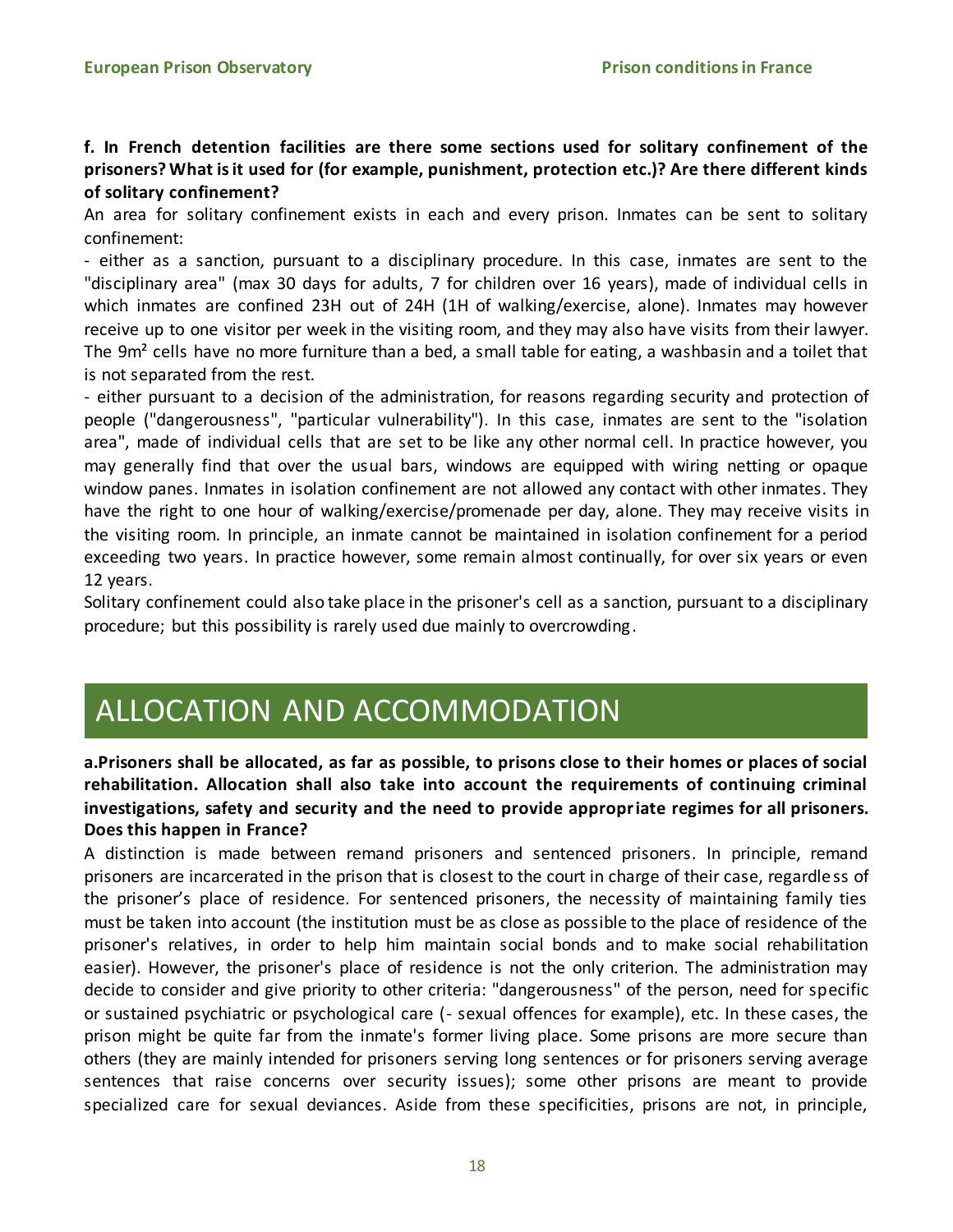specialized institutions - except, as appropriate, for reasons related to age or sex (prisons for juveniles and for women). Some research shows that more than a quarter of the visitors live more than 100 kilometers (sometimes 300 km) from the place where their loved ones are incarcerated. In addition, less than two prisons is served by public transportation at all hours of the parlor, and nearly one out of three is not serve at all.

### **b. As far as possible, prisoners shall be consulted about their initial allocation and any subsequent transfers from one prison to another. Does this happen in France?**

No rule requires that the inmate's opinion shall be collected, unless the inmate is juvenile. However, where the transfer to an institution with a less favorable detention regime is considered, the inmate's opinion must be collected. In practice, this is a pure question of form. In addition, inmates may always ask to be posted to another given prison, for example to carry out a training that is not provided in the prison they are currently in. The administration is not bound to give a positive response to such a request. In practice, it often happens that the administration responds favorably, when there is the availability. On the other hand, where the inmate is juvenile, his/her opinion as well as his/her parents' (or guardians') opinion must systematically be collected as concerns the first place where he/she will be posted. These opinions don't have to be collected anymore as concerns later changes in the prison location.

**c. Do the accommodations of penitentiary institutions respect human dignity and, as far as possible, privacy, as well as meet the requirements of health and hygiene, with due regard being given to climatic conditions and especially to floor space, cubic air space, lighting, heating and ventilation?** Many prisons are old and do not give satisfying detention conditions, especially when it comes to hygiene and privacy. Cells are dilapidated; the restroom is not walled or separated from the rest of the cell. The ventilation devices can sometimes be inadequate. Most of the time, metal railings are put on the windows to avoid projections, but, in addition to the bars, it prevents the light from coming in. Besides, some prisons are invaded by rats or insects. Moreover, whether the prisons are old or not, overpopulation in remand centers (2 to 3 persons in the one-person cells, which also means that they put mattresses on the floor) jeopardizes the respect of privacy and the principle of dignity. The administrative jurisdictions often condemn the State because of the non-respect of the principle of dignity, given those conditions of detention. And recently (April 2013) France have been condemned by the European court of human rights for inhuman and degrading treatment because of the conditions of detention imposed on a detainee in an overcrowded prison.

### **d. In all buildings where prisoners are required to live, work or congregate, are there alarm systems that enable prisoners to contact the staff without delay?**

Such a device only exists in the cells. In principle and in all prisons, the cells must be equipped with an intercom and/or with a light signal device enabling prisoners to contact a member of the surveillance staff at all times. In practice however, only about half of the prisons are equipped with such devices. Moreover, these devices are not always in working condition. Besides, even when in working condition, the device doesn't always enable an immediate contact with a member of the staff, as the latter might be busy or might not want to answer. Some inmates have complained about the fact that certain staff members do not take the call, hang up immediately or disconnect the intercom. Thus, it often happens that inmates hammer at the door long before a member of staff intervenes. The night, the intervention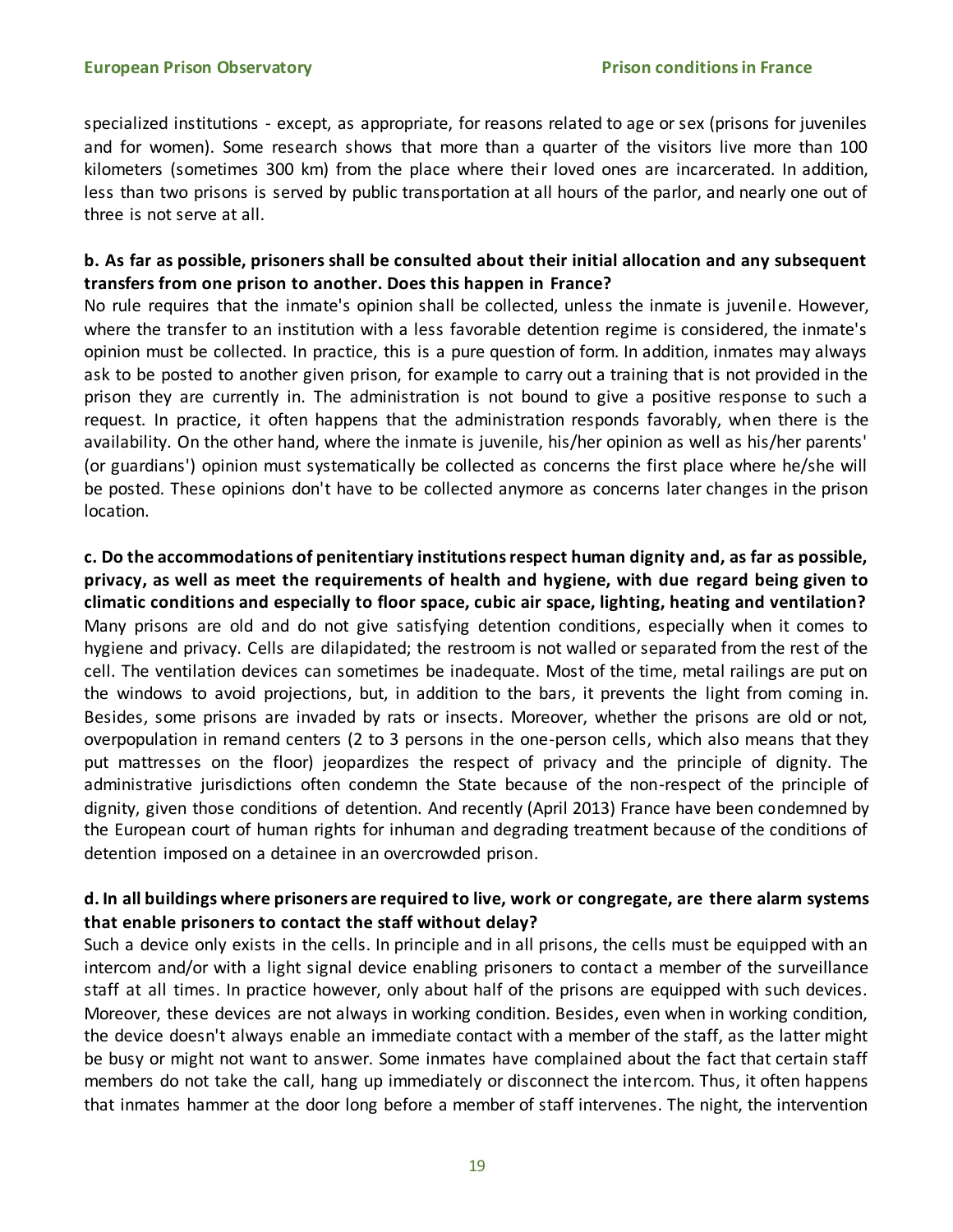of emergency services could be also complicated by the fact that only the officer on duty has the key cells. When it is necessary to contact the officer to his home to get the key, the response time can be significant in terms of what is required by the state of health of the person.

# **e. Prisoners shall normally be accommodated in individual cells during the night, except where it is preferable for them to share sleeping accommodations. Does this happen in France?**

A distinction is made between institutions that are meant for prisoners sentenced to more than two years of imprisonment ("*établissement pour peines*"/"sentence facility") and institutions meant for remand prisoners and prisoners sentenced to less than two years of imprisonment or whose sentence remainder is of less than one year ("*maison d'arrêt*"/"remand prison"). In sentence facilities, inmates are accommodated in individual cells, unless they wish to have a cellmate or if the administration considers that "the inmate's personality justifies that in his/her interest he/she neither must nor be left alone (suicidal risk)". In remand prisons, the principle is that inmates should be accommodated in individual cells. The law however provides that it is possible to derogate from this principle when the premises are inadequate or when there are too many prisoners. In reality, 2 to 3 inmates share cells that were designed for one person. The chances of having an individual cell in a remand prison are exceptional. Now 68% of prisoners are incarcerated in remand prisons  $(1<sup>st</sup>$  January 2013). remand prison density is of 133,5% at national level. Some even show a density rate of over 200%, reaching up to 296%.

### **f. Are untried prisoners separated from sentenced prisoners?**

Some prisons are meant for sentenced prisoners ("sentence facilities") while others are meant for remand prisoners ("remand prisons"). However, remand prisons may also welcome sentenced prisoners, when they have been sentenced to less than two years of imprisonment or when their sentence remainder is of less than one year (in practice, prisoners sentenced to more than two years may also be found in remand prisons, where they wait until room becomes available in a sentence facility). Thus, on the  $1<sup>st</sup>$  of January 2012, out of the 43.929 inmates incarcerated in a remand prison, 27.650 were sentenced prisoners - about 62%. Out of these sentenced prisoners, 20% had been sentenced to more than two years of prison. In theory, where an institution welcomes both remand and sentenced prisoners, the two groups must be separated and placed in different units of the prison. According to prison administration, this separation is effective in 87% of remand prisons (1<sup>st</sup> January 2012). In practice however and due to overcrowding, the separation rule is not always respected.

### **g. Are male prisoners separated from females prisoners?**

Men and women prisoners are always kept separately: some prisons only accommodate females or men prisoners, while others will accommodate both, but have separated units for men and women. In this case, steps are taken to prevent females and men prisoners to ever be in contact with each other. That being said, a law passed in 2009 has allowed mixed gender prisons to organised activities gathering males and females, on an experimental basis, and on the condition that it does not undermine security or order within the prison. As of now, those types of experiments are rare, even though they have been more frequent since 2011.

### **h. Are young adults prisoners separated from older prisoners?**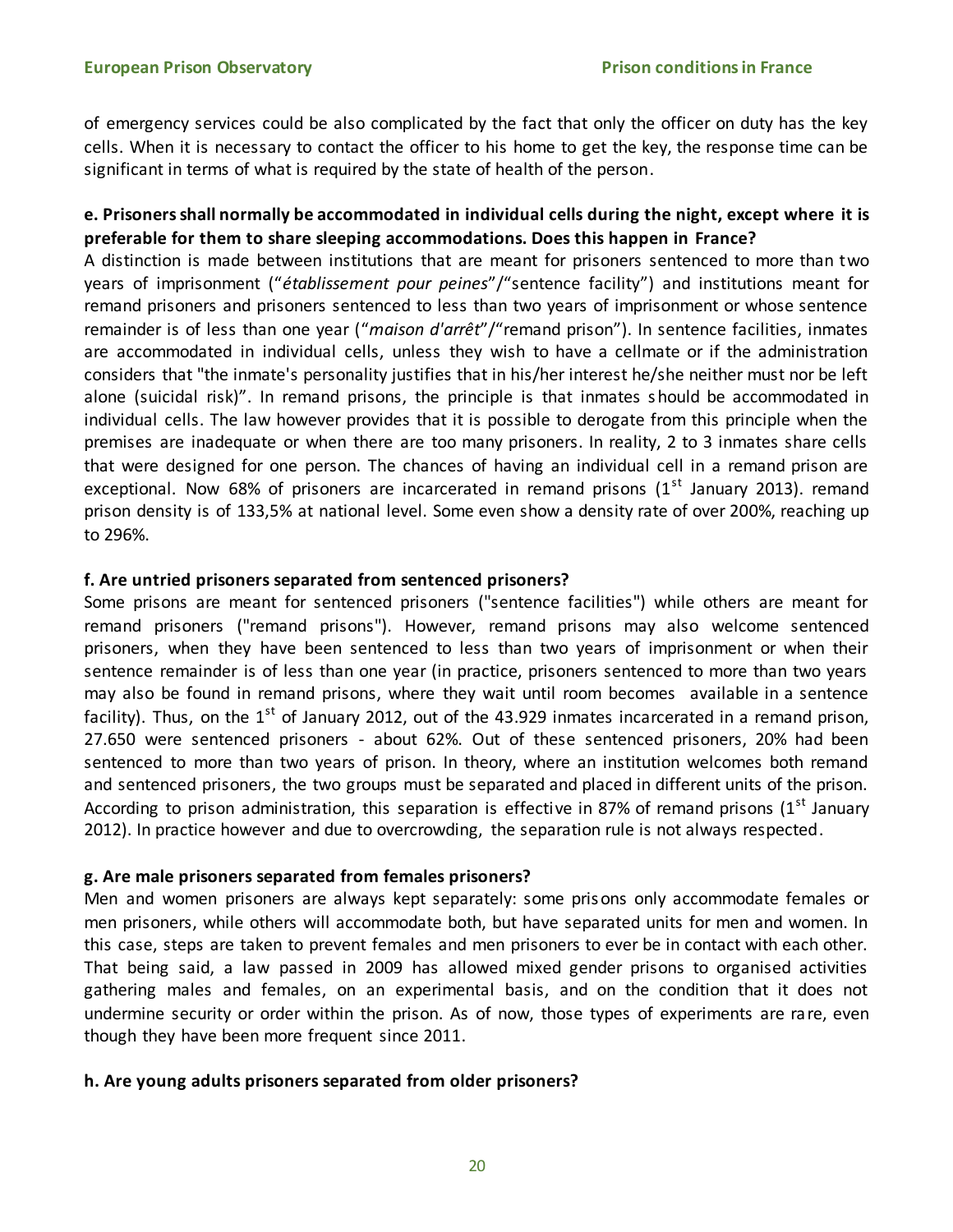#### **European Prison Observatory Prison conditions in France**

No rule provides that young adult prisoners must be placed in a different unit than the rest of prisoners. However, the heads of institution must see to it that no inmate coming of age during detention and under the age 21 years old shares a cell with an older prisoner. In practice and due to overcrowding of remand prisons, this rule is not always respected. Moreover, there are four prisons (only remand prisons) in which young adults (under 21 years old) are posted in the juvenile units. Such units are called "center for young inmates".

# **HYGIENE**

### **a. When prisoners are admitted to prison, the cells or other accommodation to which they are allocated shall be clean. Does this happen in France?**

Depending on the regulations, cells and places of detention in general, must be clean and must respect the rules of hygiene. Moreover, when the occupiers change, cells must be cleaned. However, because of the state of dilapidation of some prisons and the overpopulation in remand centers, this rule is far from being always respected. One can often find dirty or dilapidated cells (eroded paint, dirty toilets, etc.) In fact, prisoners clean their own cells. They should be given what is needed to keep it clean; but this is often insufficient. So they have to buy cleaning products.

### **b. Prisoners shall have ready access to sanitary facilities that are hygienic and respect privacy. Does this happen in France?**

Rules and regulations provide that the conditions of detention must meet minimum health and safety standards. Moreover, they stipulate the prisons must protect the dignity of all prisoners. Hence, in theory, sanitary installations should meet the requirements of health and safety regulations and allow prisons have some sort of privacy within the prisons. However, most facilities violate those standards, especially the older ones. Showers, that are mainly collective, are dirty, dilapidated, have poor ventilation and mould. Those deficiencies could potentially lead administrative courts to convict administration for violation of the principle of respect for human dignity. Moreover, privacy is scarce within the prison, especially as there are usually no doors separating toilets within the prisons cells, forcing prisoners to build home made partitions with towels, cardboards or clothes. In the French equivalent of solitary confinement (called disciplinary cells), the toilets will even be situated in the middle of the room.

### **c. Do prisoners have access to a bath or shower, at a temperature suitable to the climate, daily, if possible, but at least twice a week (or more frequently if necessary) in the interest of general hygiene?**

Regulations provide that prisoners should be able to shower three times per weeks, in addition to one time after a sport session, after work or class. However, depending on the prisons, the frequency of showers will vary. In the newest prisons, individual showers were built within the prison cells, enabling prisoners to shower daily. But those facilities hold only 22% of the prison population and in other prisons, the showers are collective, and outside the cells. In those prisons, the three showers' requirement is usually met, but not all them will be able to fully accommodate for the possibility of additional showers, especially those that are the most overpopulated. Some prisons have organised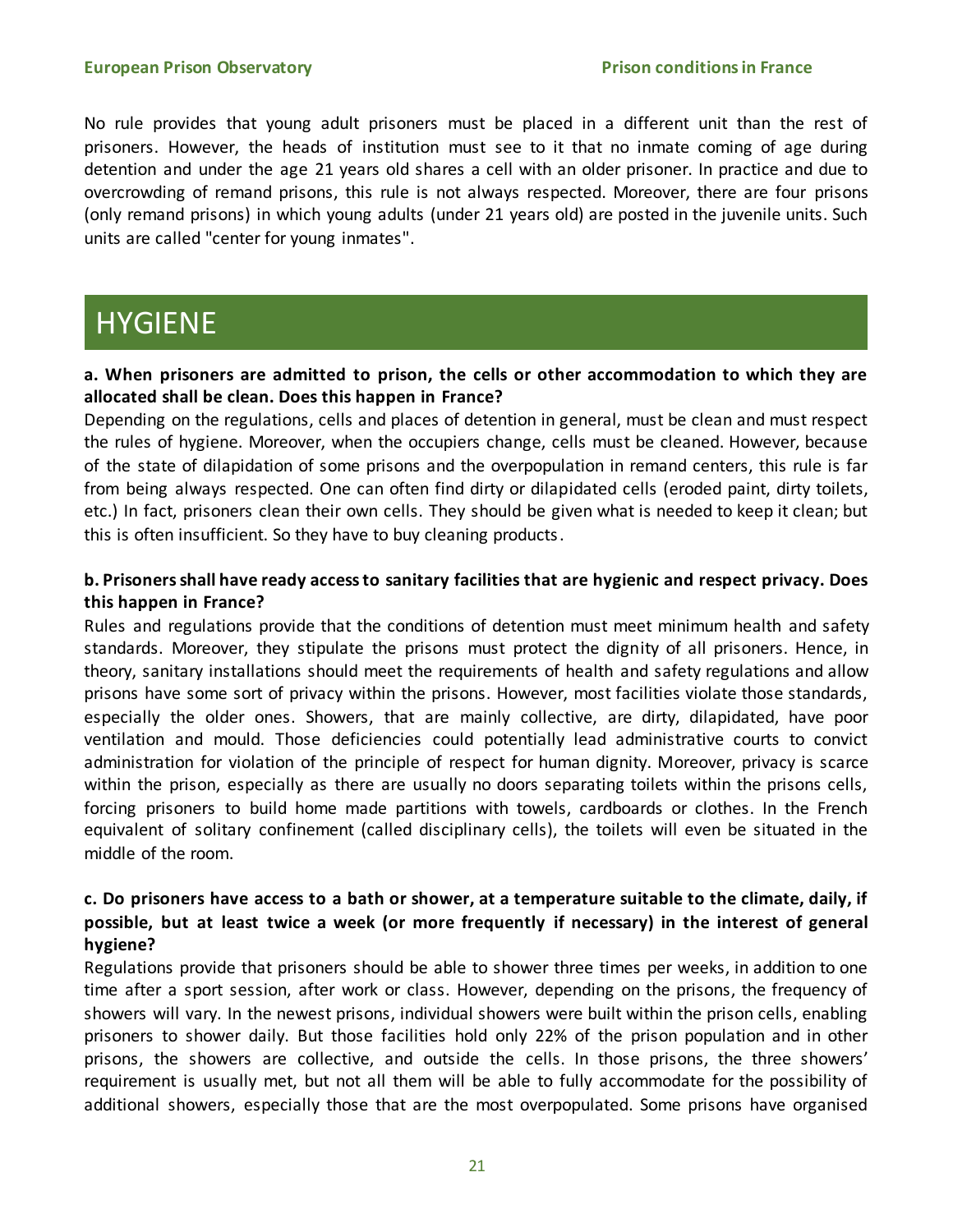time slots, during which prisoners can get to the showers without having to ask a member of staff, while in other prisons, groups of prisoners will be collectively escorted to the showers by prison guards at a predetermined time. Prisoners often complain about the temperature of the water, but mainly, they criticise the dilapidated state of the showers in which mould is frequently found because of poor ventilation.

### **d. Do prison authorities provide inmates with the necessary means to maintain personal hygiene and sanitation, including toiletries and general cleaning implements and materials?**

According to regulations, toiletries kit must be provided to all new prisoners. In theories, it must include: soap, shampoo, toothbrush, toothpaste, shaving cream, disposable razors and a roll of toilet paper. Once they are used up, prisoners will have to purchase all those items themselves, apart from toilet paper and soap that will be provided for by the prison. That being said, the prison service will renew the entire toiletries kit for free for prisoners who's income is less than 50 euro per months.

As for the maintenance of the cell, prisoners must be distributed cleaning products. However some facilities take longer than others to supply prisoners with those products so that it is not unusual that prisoners will end up buying their own products.

# CLOTHING AND BEDDING

# **a. Prisoners who do not have adequate clothing of their own shall be provided with clothing suitable for the climate. Does this happen in France?**

The penal service must provide clothes, including underwear's and socks, to any prisoner that makes a request at the time of his admission. Moreover, at admission, prisoners should receive a package containing a change of clothes, especially when it appears that their own clothing are inappropriate for the season. That being said, unequipped prisoners are not systematically provided for and the package distributed often contains no more than new underwear's. During their imprisonment, destitute prisoners can request free clothing, adapted to the weather. Those clothes are often those that were provided for by charities.

### **b. Is this clothing degrading and humiliating?**

Clothing The prison uniform was abolished in 1983. Hence, today penal institutions supply prisoners with "normal" clothes. They must be clean and in good state, which they usually are. However, prisoners that cannot buy their own clothes and must rely on what is given to them by the prisons will often be stigmatised as a result, because of their financial situation.

# **NUTRITION**

**a. Prisoners shall be provided with a nutritious diet that takes into account their age, health, physical condition, religion, culture and the nature of their work. Does this happen in France?**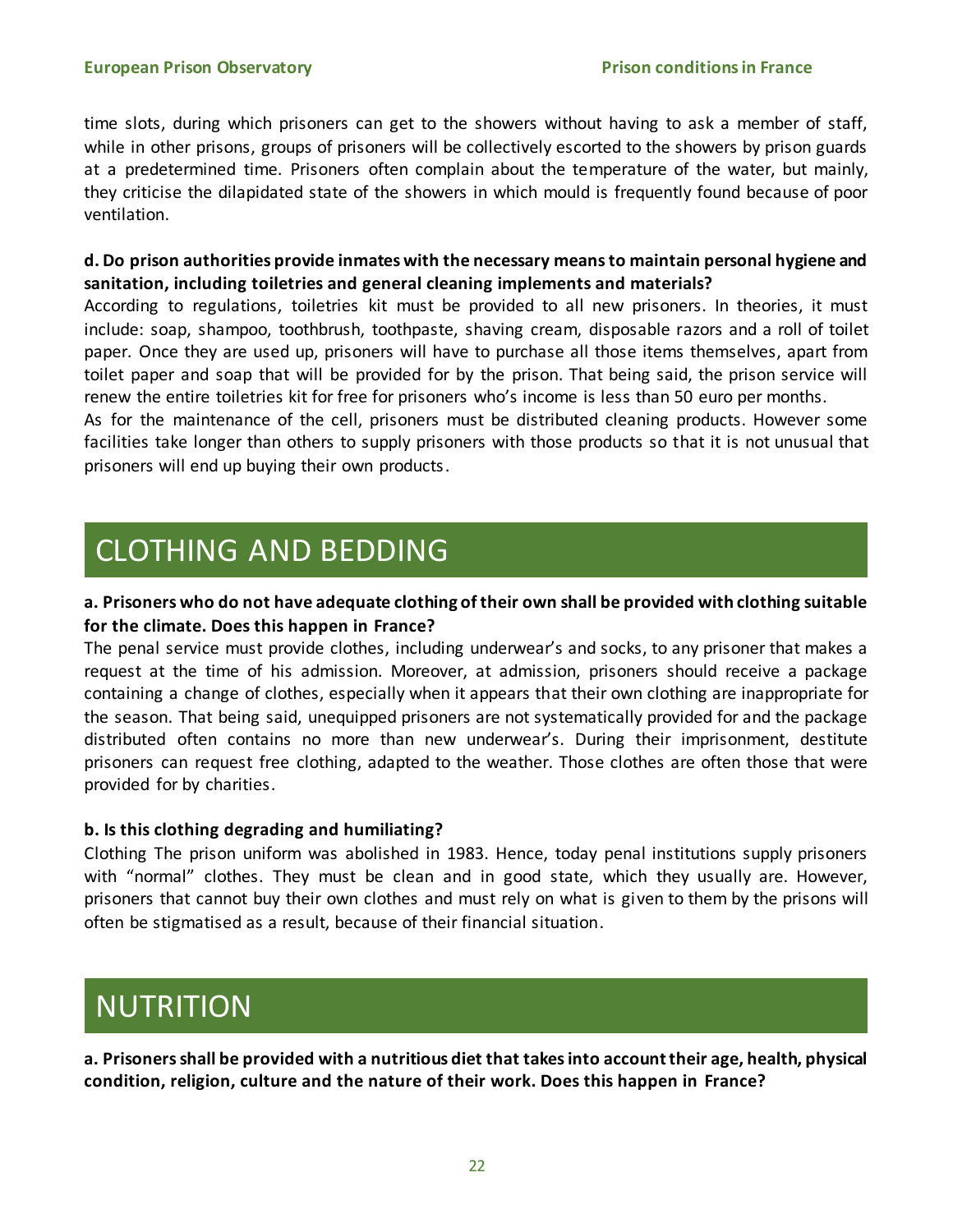Rules and regulation stipulate that prisons must provide each prisoner with a diversified diet, well cooked and presentable meals, which meet guidelines regarding nutritious need (in term of quantity and quality) and standards for food hygiene. The meals provided must take into account a prisoner's age, health, the type of work he does during the day, and, as fare as possible, his religious and philosophical beliefs. In reality, the portion served are sometime insufficient, and of poor quality. Hence, prisoners who can afford it will often supplement the meals provided. Moreover, the meals do not accommodate well the different diets of the prisoners. While the prisons will usually provide vegetarian or pork-free meals, it does not provide halal nor kosher meals. Moreover, the portions distributed do not vary according to the nature of a prisoner's work. In a note, the "*Conseil national de l'alimentation*" (an administrative authority that deals with matters of food and diet) pointed out that providing standardized meals to all prisoners is unsuitable, especially considering the diverse nutritious needs prisoners might due to their age difference. That being said, in addition of the three standards meals, prisoners under 21 years old are served an afternoon snack. As for special diet required for health reasons, they will only be provided for on a doctor's order, and even when a prescription is supplied, the cooking staffs do not always respect those diets.

#### **b. How many meals a day are prisoners served? How many of those are warm meals?**

For prisoners over 21 years old, three meals a day are supplied. Additionally, an afternoon snack will be served for those under 21, although it will generally be distributed at the same time as prisoners' lunches. Hot meals are usually served for lunch and dinner although by the time prisoners receive them they might have cooled down because of the difficulties in circulating within prisons. The administration allots less than four euros per prisoner for the three daily meals.

#### **c. How are the requirements of a nutritious diet decided?**

In theory, the penal service will concoct the food menus with the help of a dietician, consulted to that effect. Those menus must then be disclosed to every prison's healthcare service. However, this information is not of much use as the medical personnel rarely involve themselves in those matters.

# LEGAL ADVICE

#### **a. Is there a recognized scheme of free legal aid?**

A free legal aid scheme exists in France. Prisoners are eligible for legal aid if they request legal assistance in preparation of, and at a disciplinary hearing. Moreover, as any ordinary citizens, prisoners can be eligible for legal aid, if they meet the legal requirements, when they wish to appeal any administrative or judicial decision: that is when their revenue are assessed to be under a predetermined threshold (929 euro per months in 2013 or 1.096 euro for a household).

### **b. Where there is a recognized scheme of free legal aid, do the authorities bring it to the attention of all prisoners?**

Information about legal aid are detailed in the booklet provided to every prisoners at admission. Those information will sometime also be incorporated within the internal rules and procedures of the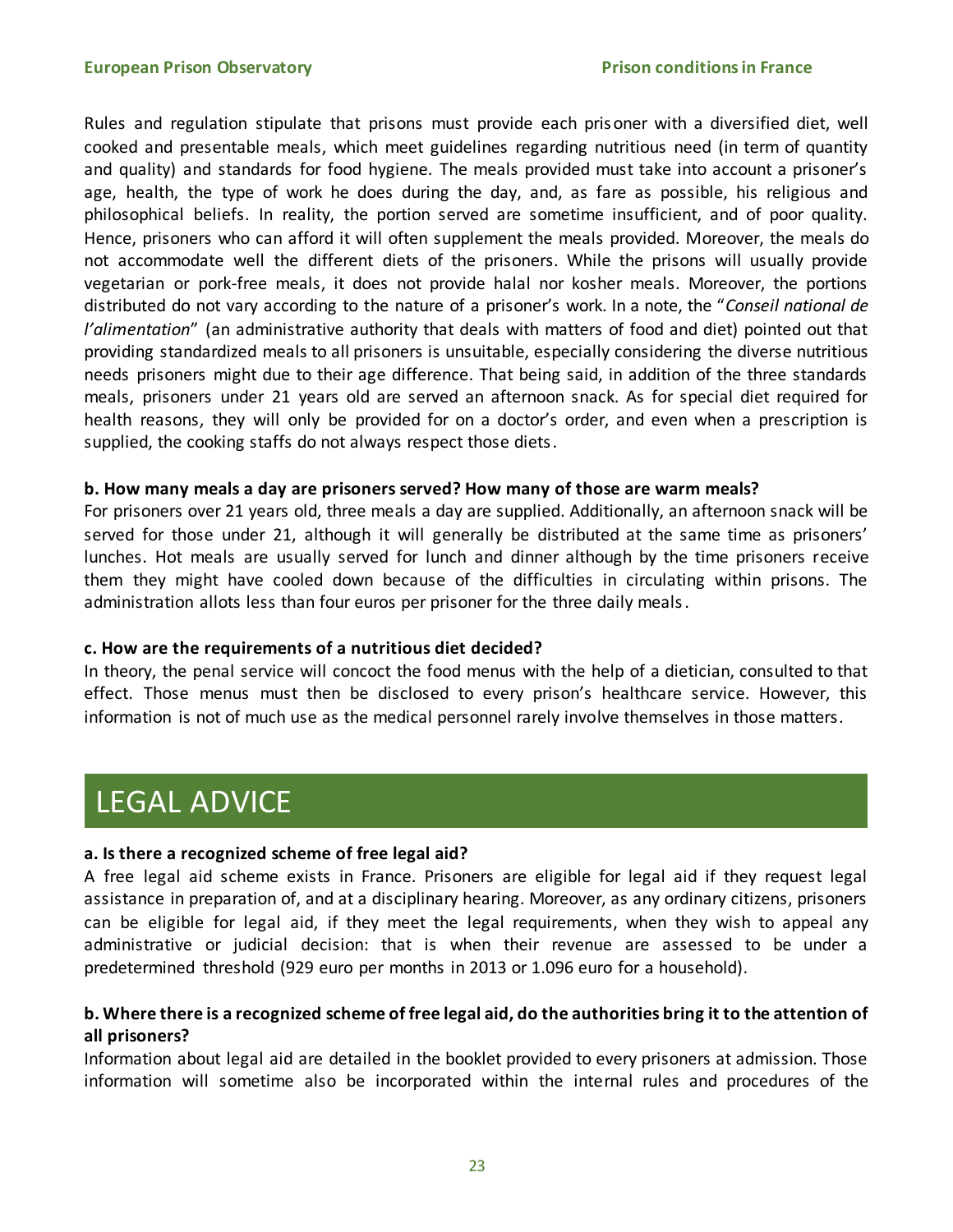prisons. However, the revenue thresholds for legal aid (a requisite outside case of disciplinary hearings) are not specified in any of those documents.

### **c. Are the consultations and other communications (including correspondence about legal matters) between prisoners and their legal advisers confidential?**

Communication between prisoners and their legal adviser are confidential, whether a lawyer had previously been representing a prisoner or not. If those letters are open, prisoners have a right to compensation, however this does not always work as an efficient deterrent as too many of those confidential letters are still being open by the prison guards. This was denounced by the " *controleur général des lieux de privation de liberté*" (a French administrative authority in charge of monitoring prisons and other places of detention).

### **d. Do prisoners have access to, or are allowed to keep in their possession, documents relating to their legal proceedings?**

Prisoners are not allowed to keep any document that relates to their legal proceedings in their cells. Indeed, as stated in the law passed in 2009, documents that mention the reason for a prisoner's detention must be kept by the prison's service in charge of the prison's registry ("*greffe*"). A room must be set up to allow prisoners who wish it to consult those documents. In truth, prisoners will often struggle to gain access to those documents, and because of a long waiting list might even have to wait sometime three weeks before the consultation can be arranged. Moreover, prisoners will usually be given very little time to actually consult the documents. Some prisons will only allow those consultations to last five minutes at a time. What's more, some prison will not have dedicated any rooms to carry out those consultations and will thus use to that effect the spaces reserved for prisoners' visit with their lawyers or even sometime a mere corridor.

# CONTACTS WITH THE OUTSIDE WORLD

### **a. How many phone calls can a prisoner make per week? Is there a limit to the number of letters that can be sent out? Are there other forms of communication that prisoners can use?**

There is no rule regulating the number of phone calls a prisoner can receive or their duration. Accessibility to a phone varies, depending on the number of working phone available and the number of prisoners. Generally, calls can be made between 7am and 6pm. Prisoners placed in the French equivalent of solitary confinement (called disciplinary cells) will find their phone privilege reduced to one phone call every seven day, with the exception of calls made to their lawyer. Apart from potential problems of accessibilities in overcrowded prisons, the main obstacle for prisoners will be that they must pay to make a phone call (1 euro per 10 minutes when calling a house phone), although charities will sometimes distribute free phone cards to those in need.

As for written correspondence, there are no restrictions to the number of letters a prisoner may send or receive or to their length (inmates have to pay for the postage). People on remand, however, can be barred from contacting certain person by the judge in charge of the investigation. Those judges are even to make the decision decide that all of a prisoner on remand's correspondence be retained for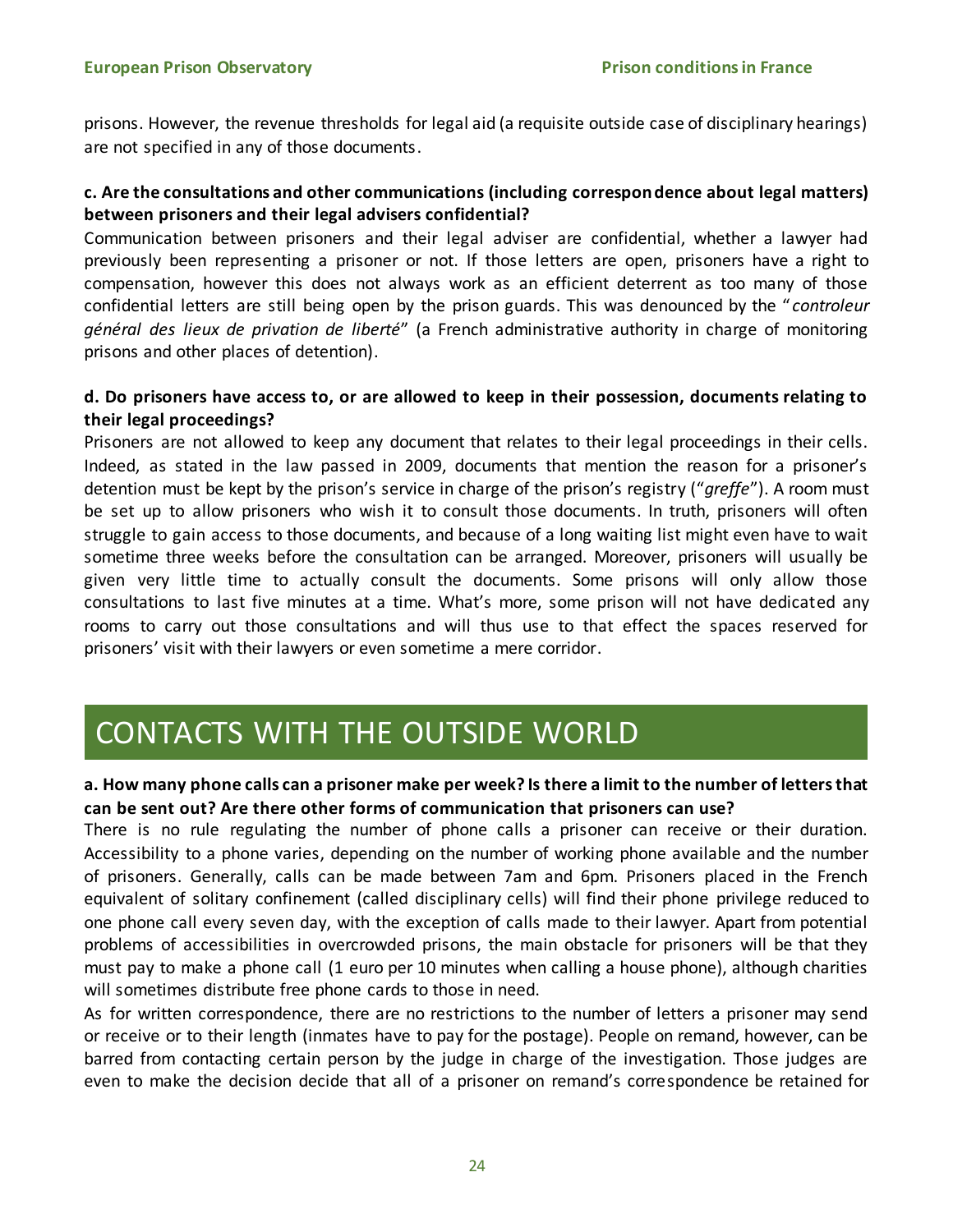ten days renewable once. As for other means of communications, family and friends of a prisoner can visit them, but no communication via e-mail or video-conferencing is allowed.

### **b. How many visits can a prisoner receive per week? Do the arrangements for visits allow prisoners to maintain and develop family relationships?**

Rules and regulation provide that people on remand should be allowed to receive at least three visits per week and that prisoners serving a prison sentence should be allowed one visit per week, which is the same amount fixed for prisoners placed in solitary confinement. However, most prisons being overcrowded, those standards can rarely be met, especially in remand prisons. The length of those visits is predetermine by the internal rules and procedures of the prisons, but it will generally last for 30 to 45 minutes in remand prisons and an hour in sentence facilities. The conditions of those visits do not allow privacy, as prison guards must be able to listen to all conversations taking place, and as having sexual intercourse during those visits is prohibited. That being said, once per trimester, prisoners must, in theory, be given the possibility to receive a visit, without surveillance, in the UVF (a studio) or at the very least a room with a bed called "*salon familial*". However, only 22 French prisons out of 191 have UVF and only 9 have "*salon familial*". UVF visits can last from 6 to 72 hours and those in "*salon familial*" will last 6 hours maximum.

#### **c. Whenever circumstances allow, can prisoners be authorized to leave prison, either under escort or alone, in order to visit a sick relative, attend a funeral or for other humanitarian reasons?**

Exit permit can be granted in case of serious illness or in case of a death or birth in the family. While people convicted of a prison sentence of five years or less do not have to meet any specific requirements to be granted such permits, prisoners sentenced to more than five years in jail should have already served half of their sentence (or two third of it for recidivists, unless the judge specialised in matters of sentencing, explicitly decided otherwise). While those permit are granted for a maximum of 72 hours, they might be prolonged in order to accommodate for travel time. It happens that a prisoner is not allowed to visit a very sick relative or to attend a funeral. It also happens that the judge allows him to go only under escort and the prisoner, ashamed to be seen in such a situation, decide to give it up.

**d. Can prisoners keep themselves regularly informed of public affairs by subscribing to and reading newspapers, periodicals and other publications, and by listening to radio or television transmissions?** Newspaper, periodicals and other publications as well as CD and DVD are made available to prisoners in the prison's library. Prisoners can also buy or subscribe to publications of their choosing or have their friends or relatives bring them during their visit. In addition, prisoners are allowed to exchange each other's books and publication. That being said, the minister of justice or the prison's warden can decide to ban certain publications if they consider them to be security threats or to be insulting or slandering towards the prison staff, prisoners or any other person that might be working within the prison.

Prisoners can also listen to radio and watch television. They can rent televisions for their cells, except while they are placed in solitary confinement, for 9 or 18 euro per months (depending on whether they are detained in a public or privately run prison). Adult prisoners renting a television will be allowed to watch programs of their choosing without restriction, while underage prisoners might be prohibited from watching programs thought not to be age appropriate.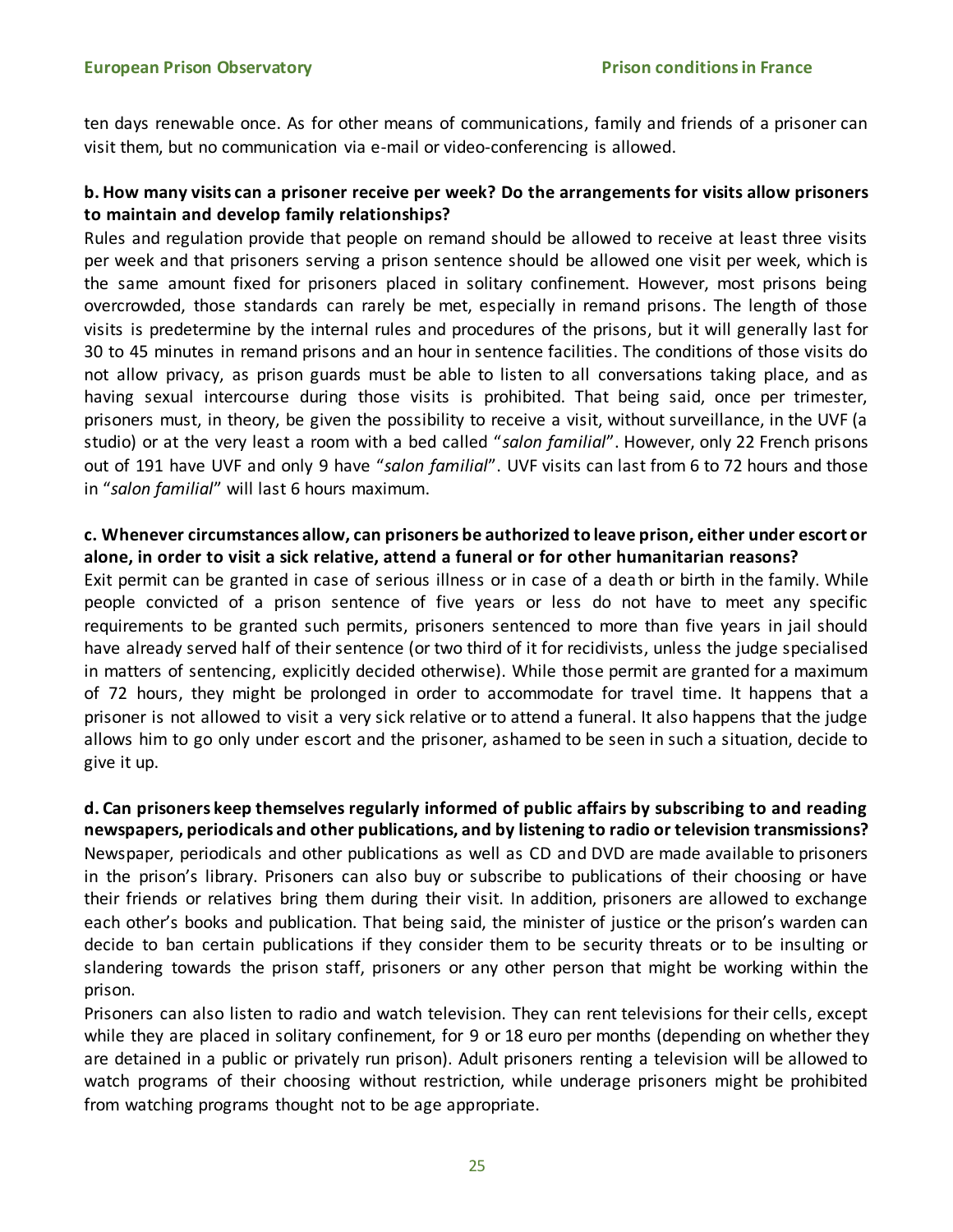### **e. Can prisoners communicate with the media (unless there are compelling reasons to forbid this for the maintenance of safety and security, in the public interest or in order to protect the integrity of victims, other prisoners or staff)?**

In principle, prisoners can communicate with the media, however, those communications are so regulated that it greatly restricts this right. Indeed, every publication (books, blogs) from prisoners must first be authorised by the penal service, which can also retain a manuscript and delay its publication for security reasons. Moreover, the penal service can veto the publication of a convicted prisoner's photo if it deems that it will make said prisoners easy to identify which would be damaging to public order, to crime prevention, to victims or others' rights as well as to the rehabilitation of said prisoner. In practice, the penal service will veto those publication systematically any time the anonymity the prisoner is not protected or if said prisoner has not given consent. As for people in remand, they must obtain authorisation from the judge in charge of their proceedings before any broadcasting of their voice or image to the public. Journalists could go in jails only if the administration consents it. But, However, a law proposal has been filed to allow the press to enter twice a year in jail with parliamentarians (parliamentarians have the right to unrestricted entry).

#### **f. Can prisoners participate in elections and referenda?**

Since 1994, people convicted of prison sentence retain their right to vote unless they were expressly convicted to the forfeiture of said right by a jurisdiction. However in effect, implementing this right is difficult. Indeed, to be allowed to vote, once must be registered at one's local municipality and must go to the polling station on the day of the election or mandate someone to vote in one's place. That being said, exit permit cannot be granted for people on remand as well as for prisoners convicted more than five years in prison who have yet to serve half of their sentence (or two third of it for recidivists). Other prisoners could in theory be granted an exit permit, but there are no guarantees. As for mandating someone to vote, it requires prisoners to know someone they can trust with their vote who is registered to vote at the same local municipality, which is especially hard to come by when prisoners are registered with the prison's municipality. In this case, chaplain or prison visitors might be mandated, but prison staffs are not authorized to carry out such a mandate and therefore the number of potential proxy is scarce.

# PRISON REGIME

#### **a. Does the prison regime offers a programme of activities?**

In principle, activities, with the aim of rehabilitation according to the age, competences, disabilities and traits, must be proposed to the prisoners. It could be cultural, sporting, educational or professional activities. However, all prisons don't offer a large panel of activities. Job and training offer is reduced and the number of socio-cultural activities is too little regarding to the number of prisoners, especially in remand prisons where overcrowding is big.

### **b. How many hours a day do prisoners spend outside their cells to improve human and social interaction?**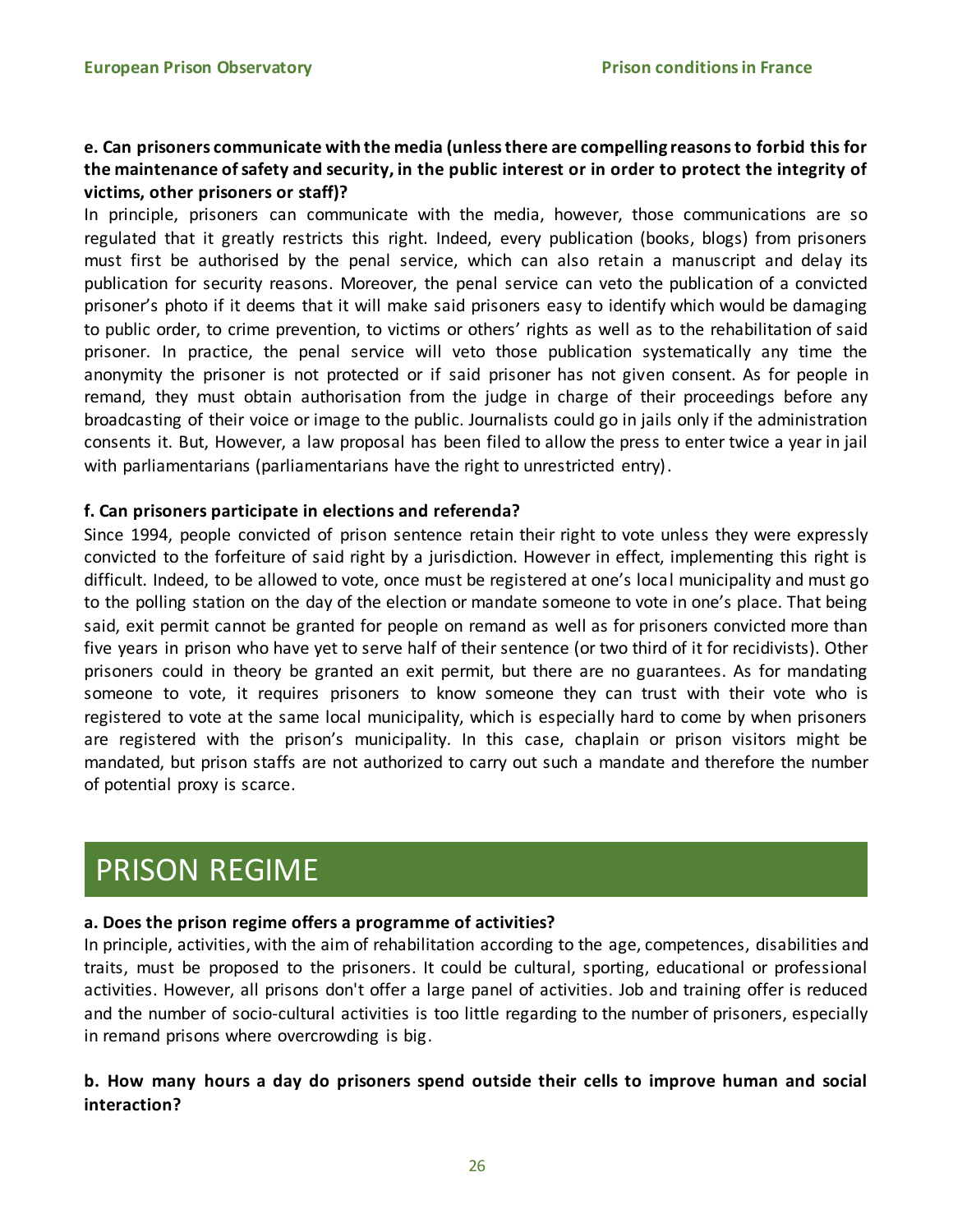It's varying from one prison to another. In remand prisons, detention regime is a "closed doors" one. Prisoners are not allowed to go out from their cells, except to go at one activity (2 or 3 hours per day). But, because of the overpopulation and the lack of activities offer, most of the prisoners stay 23 or 24 hours in cell (1 hour for walking time), not including the meetings in the visiting room or to the doctors, etc. Those who are working could be out of their cell for 6 or 7 hours a day. In sentence facilities, it's varying too. Some prisoners are submitting to a "closed-doors" regime, others are allowed to move freely during the day in their accommodation unit. More activities are nevertheless proposed.

# **c. Is there any particular attention given to the needs of prisoners who have experienced physical, mental or sexual abuses?**

In principle, prison administration must ensure that the physical integrity of each prisoner is preserved in all collective or individual places. The law provides that any prisoner who is the "victim of a glaring act of violence committed by one or more inmates" must be "subject to supervision and to a special detention regime". In remand prisons, such prisoners must be given priority for individual cells. However, where this is not possible or when the prisoner dreads that another incident may happen, he/she will be sent to solitary confinement in the isolation area. When identified, the perpetrators may be transferred to another prison. When the perpetrators remain unidentified, it is the victim that may be transferred to another prison. In practice, inmates that are victims of physical abuse often ask to be placed in the isolation area or to be transferred to another prison, as they fear further aggressions. Some inmates do not dare to come back out of the isolation area as they fear that further aggressions may happen, which leaves them with an inexistent social life in detention.

# **WORK**

### **a. Do prison authorities provide work opportunities (either on their own or in co-operation with private contractors, inside or outside prison)?**

Rules and regulations state that every step possible should be taken to offer jobs to prisoners who wish to work. However, this is made difficult due to the shortage of jobs available to prisoners. According to the latest data collected, in 2011 the prison population had an employment rate of only 28%. It was at 37% in 2000. Consequently, it means that there are currently about 17.800 prisoners working in prison. About half of them, 47,5% to be precise, work for the prison service (or for private firms when the prison is privately run) and will carry out work related to the running of the prison, such as maintenance, work in the kitchen or food distribution within the prison. Prisoners might also get production jobs, which they will carry out in workshops or within their prison's cells, from private companies (45,5%) or from the penitentiary industrial service (7%).

In theory, prisoners should also be able to be self-employed on the condition that they get authorisation from the warden. However, this is difficult to accommodate due to prisoners' lack of access to the necessary electronic tools of communication. Consequently, in recent years, only a handful of prisoners have managed work independently, mainly within the computing industry. And they all have had to struggle with the difficulties of getting orders in and out of the prison.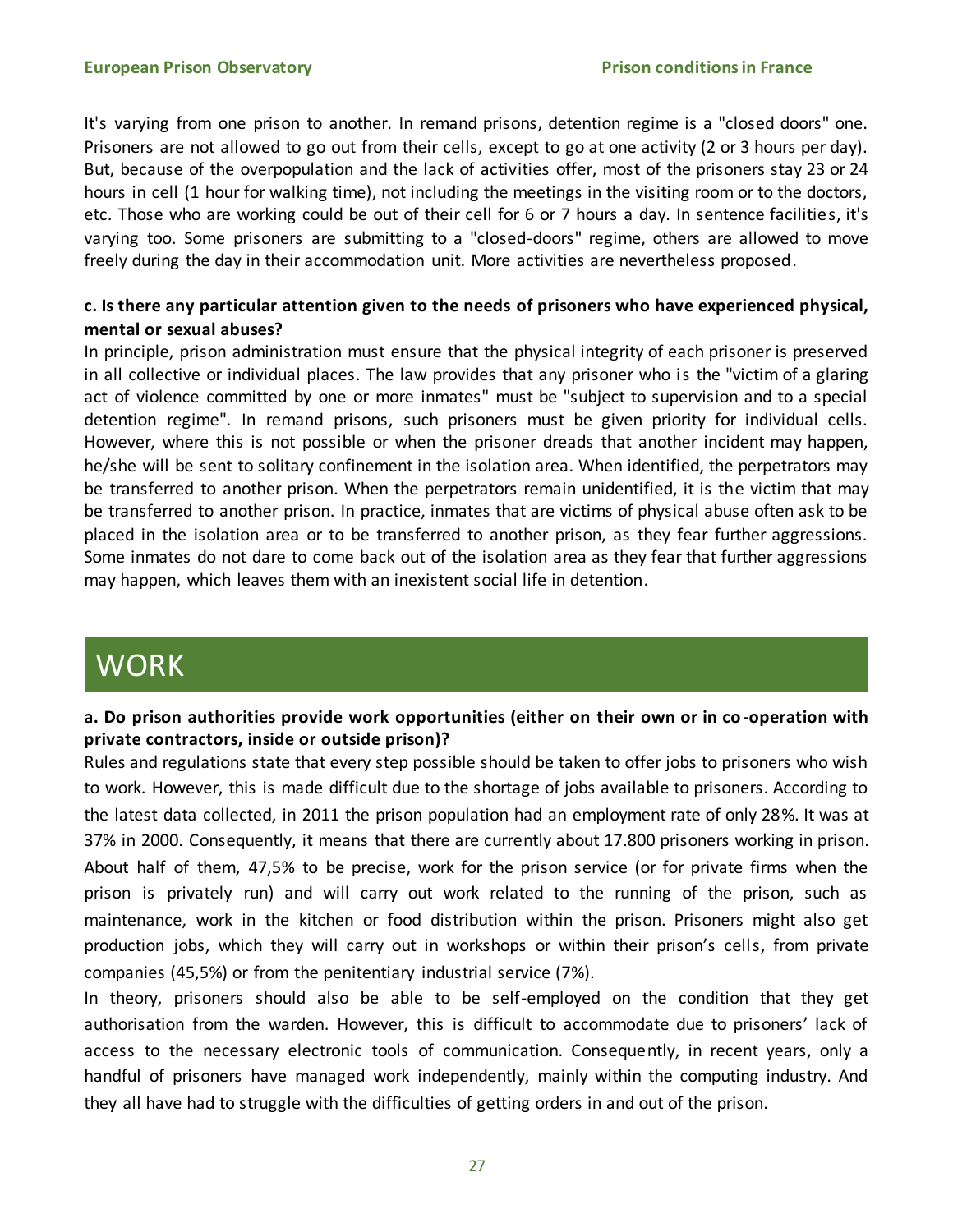In addition, some prisoners attend paid vocational programs (3.300 prisoners on average a year, representing about 5% of the prison population), and others will work outside the prisons as part of an adjusted penalty (about 3.900 prisoners).

### **b. Are work opportunities encompassing vocational training provided for prisoners able to benefit from them (especially for young prisoners)?**

Generally, the production jobs available do not require one to possess any special skills; they are simple and repetitive jobs, such as: packaging jobs (onion filleting, bagging of plastic cutlery…); the folding, gluing and envelope-stuffing of leaflets; handling or manufacturing jobs that requires uncomplicated welding, painting or assembling work. In addition, some services sector jobs are now made available to prisoners. Indeed, there are now call centres in two French prisons where prisoners will provide commercial services and conduct consumer survey.

It is extremely rare that the work available in prisons will give prisoners the opportunity to develop any specific and valued skill that might be useful to get an adjusted penalty alternative to imprisonment. Digital filling workshops usually turn out to be valuable work experience, as well as some of the work given by the prison such as jobs within the prison's kitchen. That being said, the development of prisoners' skills and qualifications that might be useful after their release is not currently one of the penal service's main preoccupations.

# **c. The organization and methods of work in the institutions shall resemble as closely as possible those of similar work in the community in order to prepare prisoners for the conditions of normal occupational life. Does this happen in France?**

Rules and regulations stipulates that the organisation and the methods of work in the institutions shall resemble as closely as possible those of similar work in the community in order to prepare prisoners for the conditions of normal occupational life. However, in reality the working conditions in prison are quite different from those of similar work in the community. Employment and labour laws are not applicable to prisoner's jobs. For example, there is no regulation of working times, and consequently, some jobs, notably kitchen jobs, will be able to require prisoners to work for a whole month without any day off. Moreover, the manufacturing jobs offered by private companies are not secured, and prisoners will often not even know whether they will keep on working the next day. Furthermore, prisoners cannot call upon the protection of trade union rights, or the right to paid leave of absence or even the right to any employment indemnity.

As for the methods of work, those for manufacturing jobs often differ from the ones use in the community, where companies have put in place highly automated production line or have relocated their factories to Asian countries. As for the kitchen jobs, while the methods of work should in theory be similar, controllers have observed a number of health and safety violations within the prison's kitchen.

# **d. Are prisoners remunerated fairly in relation to the outside world? Are there some restrictions in the use of remuneration?**

The Prison Law of 24th November 2009 introduced various hourly rates of remuneration. The rate is set at 45% of minimum wage of the outside world (that is to say 4,24 € gross per hour) for inmates who work in the production sector. For those inmates working on behalf of the prison administration, the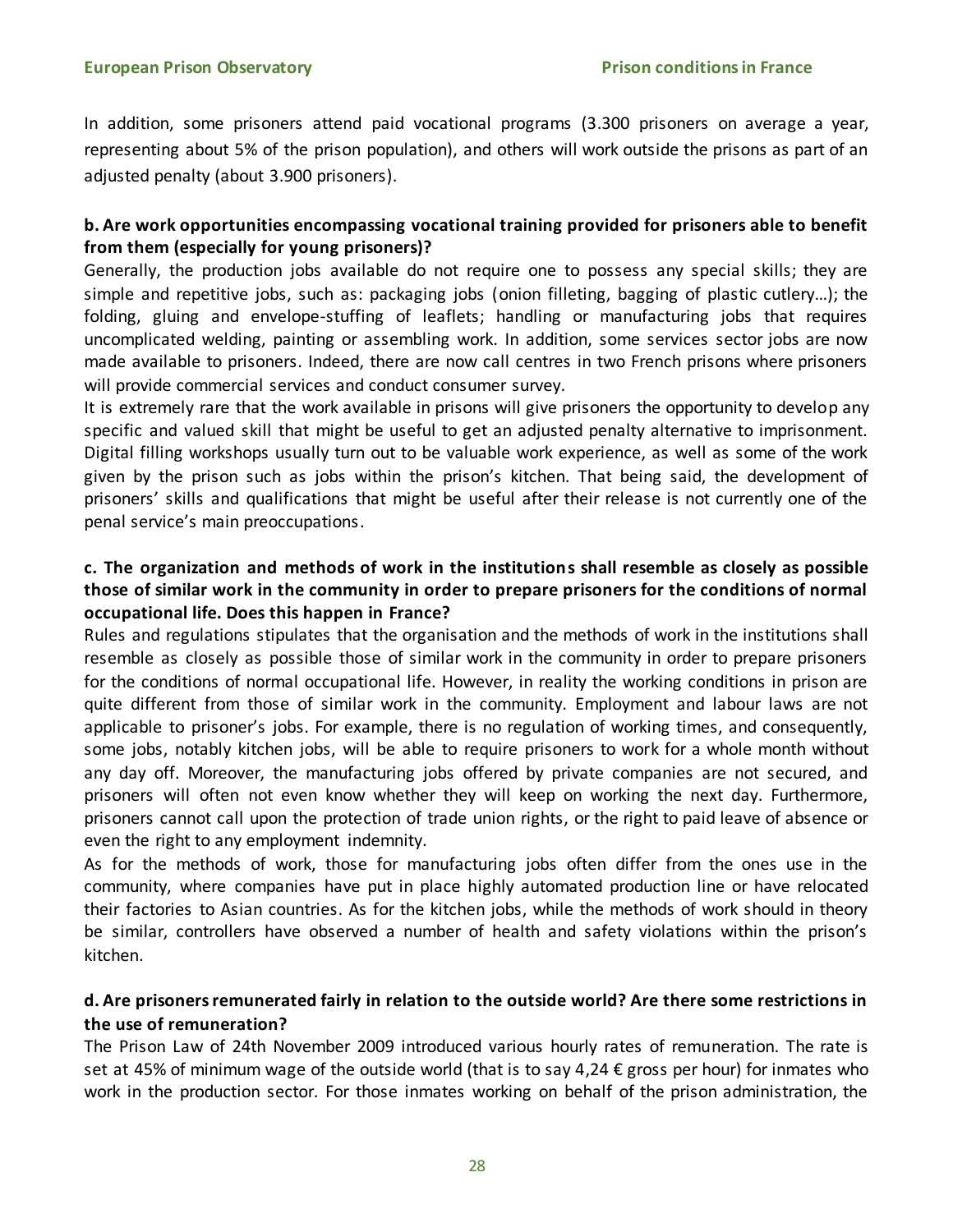rates are set at 33% (3,11 €), 25% (2,36 €) or 20% (1,89 €) of the minimum wage, depending on the technicality of the position.

However, the administration does not apply these set rates, as it continues to refer itself to the old remuneration system. In the production sector, piece rate remuneration prevails. For the rest of jobs, daily rates - whatever the number of working hours - are applied. This system usually leads to lower wages being paid than those which would have resulted from the hourly rates set in 2009. Sometimes, in the production sector, remuneration actually amounts to  $1 \in \mathfrak{p}$  per hour. Generally speaking, inmates earn an average of 330  $\epsilon$  per month (excluding taxes) for full-time equivalent. On this income, 20% is levied on the portion going from 200 € to 400 € and 25% on the portion that exceeds 400 €, for the compensation of the victims Then, another 10% is levied on the remaining amount of income and is placed in a blocked account, destined to the inmate on his day of release.

### **e. Are there any health and safety precautions for prisoner workers in order to protect t hem adequately? Are these the same precautions that are applied to workers outside?**

In principle, the rules that prevail on the outside in terms of hygiene, health and safety at work are also applicable in prison. Thus, Labor Inspection may intervene directly in prison, but it rarely does. Moreover, its recommendations are not always put into practice. For instance, a report drawn in 2008 shows that over a third of the recommendations made over the past three years had not been put into practice, mostly because of the expenses engendered. The observations made by the Labor Inspection concerned, in order of recurrence: the absence or defect of safety devices on machines or equipment (e.g.: absence of emergency stop devices); malfunctioning of the ventilation system or of the air extraction system in workshops that produce dust or fumes that may be toxic; various malfunctions such as a lack of adequate protection equipments for prisoners, or a lack of compliance with the standards for electrical installations.

#### **f. Are prisoners who work included in the national social security system?**

Prisoners who work do not benefit from the national social security system in its whole. They do not contribute to unemployment insurance. They do not receive compensation in case of dismissal, layoffs or leaves due to sickness or accident at work. In case of work accident or of occupational disease, the inmate may receive an allowance only when the accident or disease has left him/her with a handicap. On the other hand, healthcare expenses are taken care of. In addition, prisoners contribute to the pension scheme according to common law. They may as such acquire pension rights. Nonetheless, the system of acquisition of pension rights relies in most cases on the amounts of income that a person has received. Therefore, as the amounts of income paid to prisoners are well below ordinary minimum wage, prisoners find themselves disadvantaged and are left with a very small possibility to acquire such pension rights.

# EXERCISE AND RICREATION

**a. Does every prisoner have opportunity for at least one hour of exercise every day in the open air, weather permitting?**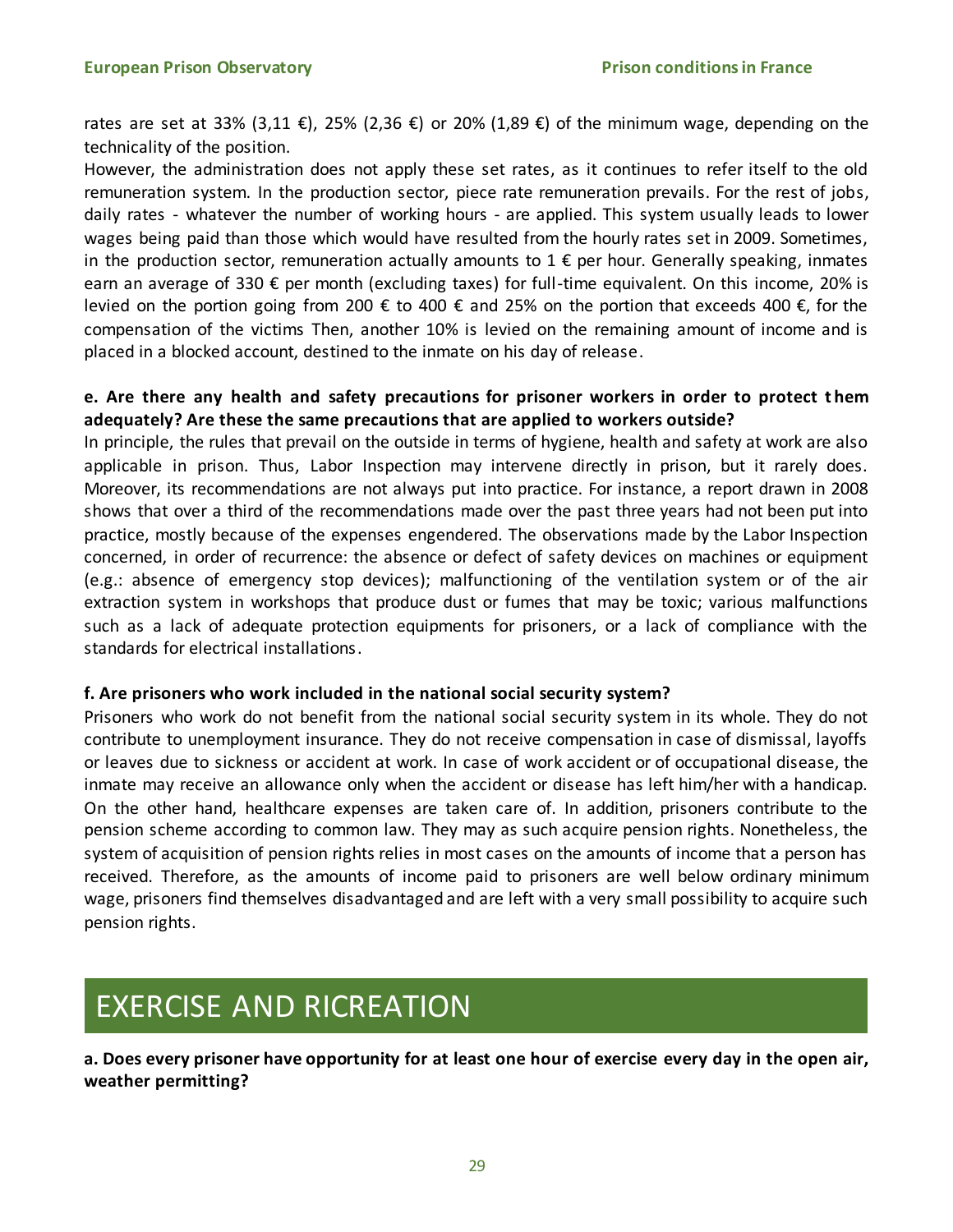Regulations provide that each prisoner must have the possibility to leave his/her cell "in order to carry out a daily walk of at least one hour in the open air". The layout of the walking premises greatly varies from one institution to another. In some prisons the courtyard is of the size of a sports field whereas in others it only allows inmates to take few steps. Some courtyards are equipped with sports facilities (table tennis, basketball, parallel bars, etc.). In addition, regulations provide that "with all reserves having to do with architectural constraints", prisons should be provided with "outdoor sports equipment" (football field, etc.), and that "by all possible means", the location of such equipment must be "different than that of the walking premises". In practice however, numerous prisons do not have specific premises for sports equipment. When these premises do exist, sports equipments become available not only during walking time, but also at times determined by the head of institution. When confined in the disciplinary area, inmates do not have access to sports facilities. The head of institution may also decide to deny access to these facilities to a given prisoner for "reasons of order and safety".

### **b. Are there appropriate installations and equipment, in order to facilitate such activities?**

In practice, older institutions as well as most remand prisons remain under-equipped as sports equipment is insufficient and faulty. On the other hand, some institutions are well equipped (big sports field, gymnasium, etc.) but these infrastructures are often underused due to a lack of supervision and as a result of overpopulation.

# EDUCATION

### **a. What kind of educational programmes are there in French institutions?**

According to the regulations, "any prisoner who needs or wishes to" should have access to "quality education, equivalent to that which is provided in the outside world". Prisoners must be enabled to "engage in all studies compatible with their penal situation and their conditions of detention". In practice, teaching units exist in each and every institution but, due to a lack of resources, the do not provide with all types of education. In terms of resources, priority if given to inmates that are the most in need. Primary level education and programs against illiteracy are provided in every prison. Secondary level education is also usually ensured, but the number of places is very limited. For higher level education and aside from some institutions in one district (Île-de-France) where professors come to give lectures, prisoners have to engage in distance learning programs.

# **b. How many prisoners are attending an educational programme (for each kind of educational program)?**

According the latest data available (in 2011), 16.149 of the 63.901 people being detained by the prison service were attesting educational programs, which represents about 25% of the prison population. Of those, 63% have undertaken basic education and literacy programs; 12,2% undertook classes of a secondary school level and 1,4% took university courses. Education program attendance rate has reach an average of 6 hours and a half per weeks.

# **c. Do these educational programmes take place under the auspices of external educational institutions?**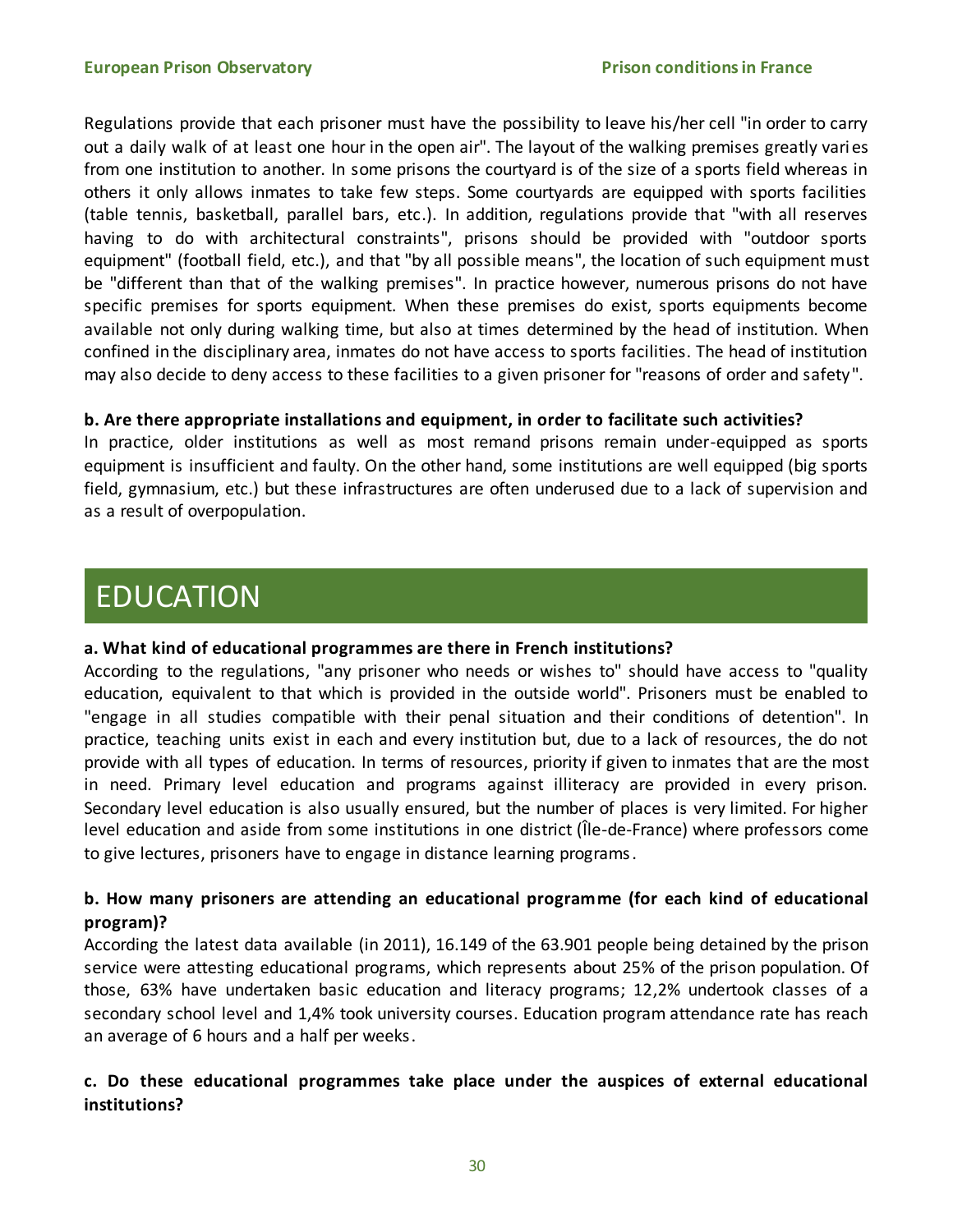Education in prison is of the competence of the Ministry of National Education. Courses are usually taught by teachers that are temporarily assigned to prison. Teachers assigned to prison are insufficient in number. On average, there is one teacher for 100 inmates, though most inmates speak French poorly or have poor reading skills; about half of inmates have no qualifications. Moreover, various associations, including student associations, volunteer in the field of education. These volunteers provide inmates with tutoring or with distance learning. Inmates may also follow courses through distance learning programs, via organisations that come under the authority of the Ministry of National Education. Inmates must however bear the costs of distance learning programs and these may be quite expensive. For example, a postgraduate program costs 790 €.

### **d. Does every institution have a library? Is it adequately stocked with a wide range of both recreational and educational resources, books and other media? Are books available in different languages? Is it connected with public libraries in the outside community?**

According to the regulations, each prison must have a library that freely provides inmates with novels, educational books, dictionaries, press and audiovisual publications, including some in other languages. Libraries are meant to be of a sufficient surface - about 80m<sup>2</sup>, in order to fit out a satisfactory on-site consultation area and to offer a wide selection of books. As for the libraries' collection, it is recommended to have 10 items per inmate ; as for press items, each subscription shall be shared between 20 inmates. In reality, the average surface of libraries is of 43 m². The stock of press items is low as prisons poorly subscribe to press, even though press is the mostly read item. Nevertheless, some press editors have engaged in the free distribution of press in some prisons. As for DVDs and other audiovisual publications, their availability is very low since computers or DVD players are rare in detention. Likewise, prison libraries are often poorly supplied in books of foreign languages.

# FREEDOM OF THOUGHT, CONSCIENCE AND RELIGION

### **a. Is the prison regime organized so far as is practicable to allow prisoners to practice their religions and follow their beliefs, to attend services or meetings led by approved representatives of such religions or beliefs, to receive visits in private from such representatives of their religions o r beliefs and to have in their possession books or literature relating to their religions or beliefs?**

The Prison Law of the 24th of November 2009 provides that prisoners can "practice the worship of their choice". During incarceration, prisoners must be informed of their "right to receive visits from a cult minister and to attend services and worship meetings" ensured by authorized chaplains. A specific room with neutral decoration must exist in each prison for the purpose of worship practice. Moreover, inmates must have the possibility to meet and talk with chaplains "as often as necessary" and without the presence of prison staff. These meetings may take place in the visiting room, in the prisoner's cell or in a room set for this purpose. The law also provides that prisoners must have the possibility of keeping in their cells "objects and books necessary to their spiritual lives". In practice, there is a lack of Muslim chaplains in prisons. In fact, there are over 900 Christian chaplains but only 150 Muslim chaplains, when the proportion of Catholic or Protestant inmates if of 20 % and that of Muslim inmates if of 30 % to 40 %. Due to a lack of Imams, some Muslim prisoners practice group prayer during walking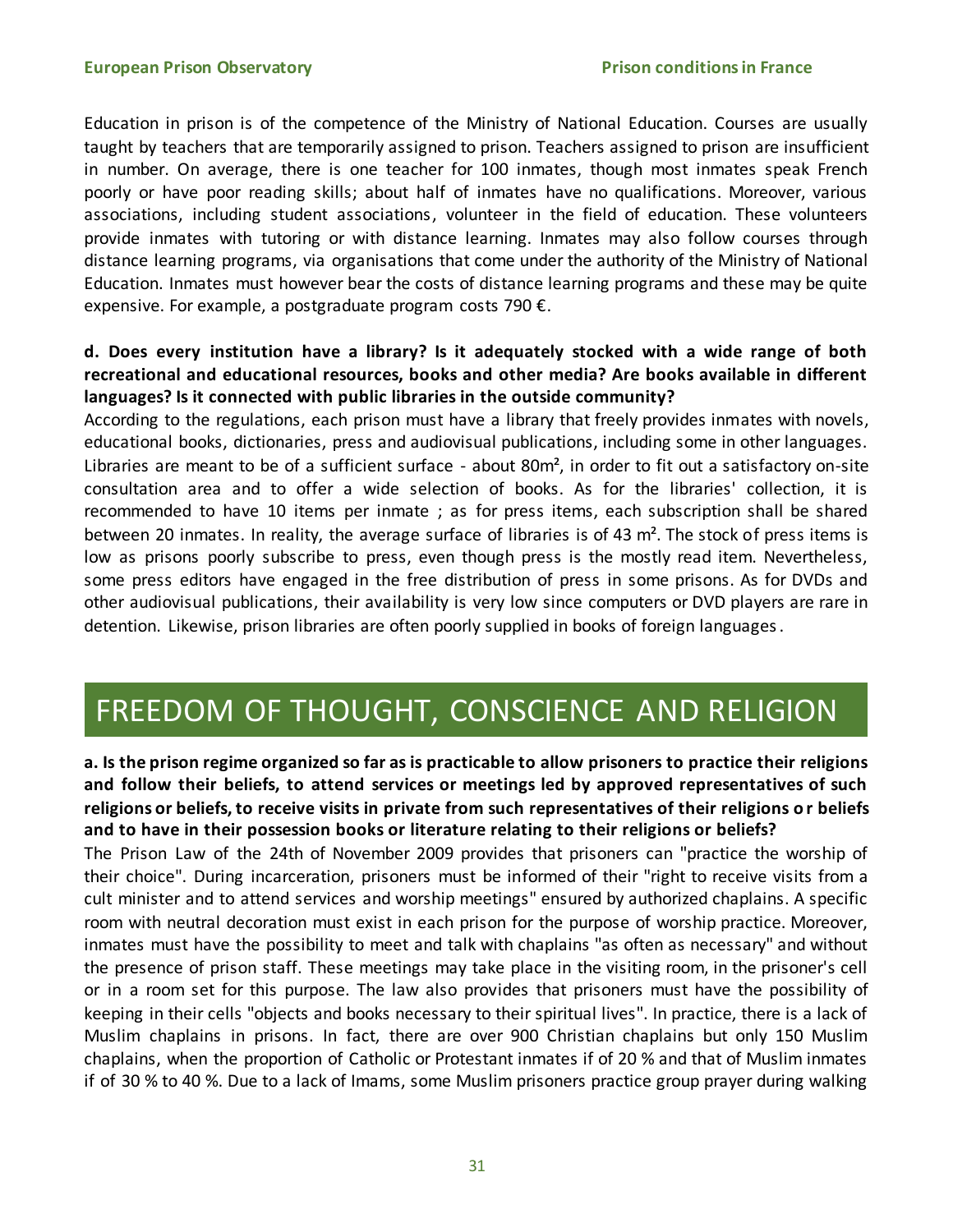time in the courtyard and expose themselves to disciplinary sanctions as the administration forbids such a practice.

# INFORMATION

**a. Are all prisoners informed about any legal proceedings in which they are involved and, if they are sentenced, the time to be served and the possibilities of early release?**

In every prison there is a specific department that informs prisoners of any legal proceedings in which they are involved, such as convictions that regard them, and of the time they have to challenge such decisions. This department is made up of administrative or penitentiary staff that is trained for this purpose. It is the same department that informs prisoners (on a regular basis and on demand of the prisoner) about the time they must serve. As for possibilities of early release through sentence adjustment, prisoners are informed through a welcome booklet distributed to them at admission. In addition, a specific service exists in every prison – the probation service (*service d'insertion et de probation*), which is in charge of informing and assisting prisoners with their sentence adjustment requests. In practice however, the lack of staff within the integration and probation services does not allow them to assist prisoners in a satisfactory way or to meet with them on a regular basis. Even though since 2005 the number of staff was set to be of 1 per 72 prisoners, in practice the number varies considerably from one prison to another, being often of one per 100 to 200 prisoners.

# PRISONERS' PROPERTY

### **a. Are prisoners entitled to purchase or obtain goods, including food and drink for personal use? Are the prices of these goods similar to those charged for comparable goods in free society? Is the quality of these goods the same as that of comparable goods in free society?**

Prisoners can purchase all sorts of goods in prison - tobacco, food, drinks, newspapers, hygiene products, items necessary for correspondence (pens, paper, envelopes and stamps), clothes, Hi-fi accessories, etc. Some goods are not allowed for sale, such as medicines available without prescription in the outside world, alcoholic drinks (forbidden). Up until December 2012, coffee was also forbidden because of its stimulating effect. Purchases are either managed by the prison administration or by private enterprises, where the institution is managed through public-private partnership. Up until 2012, prices where in average higher by 17% than those in the outside world, because of supply costs and of the profit margins taken by the companies that manage purchases. Since then measures have been taken. In prisons where purchases are managed by enterprises, an agreement was made to limit profit margins to 10% of the wholesale price of the product. Also, in nearly all prisons where purchases are managed by the administration, a standardised catalogue has been put in place offering about 200 different sorts of basic goods (food, hygiene products) at a fixed and particularly low price. For example, a packet of 500 grams of rice costing 2,70  $\epsilon$  on the outside only costs 0,36  $\epsilon$  in prison.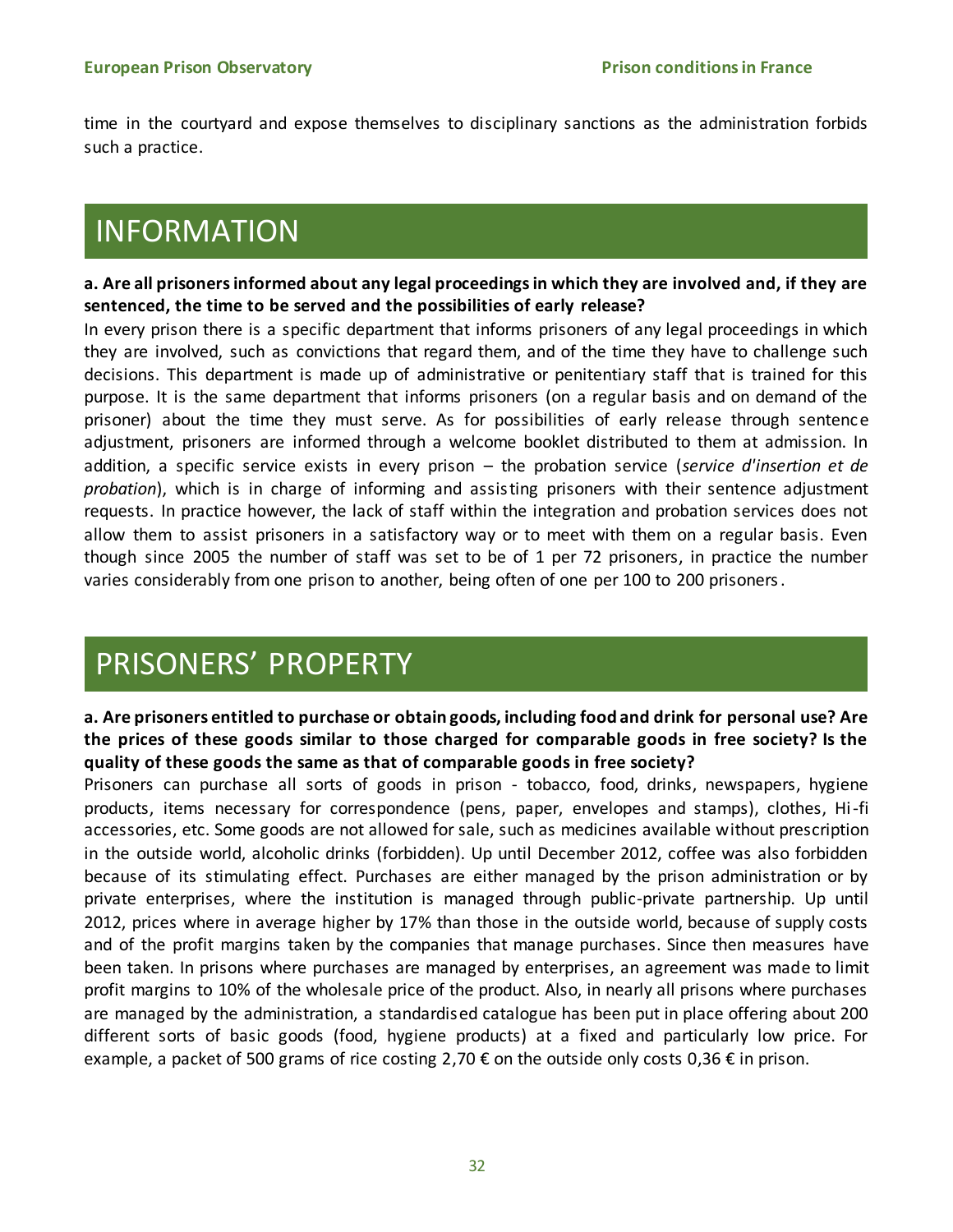# RELEASE OF PRISONERS

# **a. Are released prisoners provided with immediate means of subsistence; are they suitably and adequately clothed with regard to the climate and season, and are they afforded sufficient means to reach their destination?**

In principle, administration must provide "material help" to prisoners "lacking resources at the moment of release in order to enable them to meet their needs" until they "reach the destination they said they would go to". In this regard, the institution may buy or help with the acquisition of a transport ticket. "As far as possible", the institution must also provide clothing to prisoners that have none and cannot afford it. In practice, the material help provided amounts essentially in a "kit" containing bus tickets for the local transport network, a phone card, prepaid checks for purchasing food and a booklet with the addresses of local social assistance schemes.

#### **b. Are released prisoners assisted in finding suitable accommodations and work?**

Former inmates may ask to benefit from the assistance of the integration and probation penitentiary service (*service pénitentiaire d'insertion et de probation*) of their place of residence, for a period of six months following their release. This service may put them in touch with accommodation facilities. The principle however is that once released, former prisoners fall under the competence of common social safety-nets, in terms of job seeking or accommodation seeking. However, in the Parisian district (Île-de-France), the Ministry of Labor has created a support structure dedicated exclusively to former inmates. This structure ensures the provision of general services for job seeking (inventory of job offers, interviews, orientation towards training courses, etc.). The generalisation of this singular structure is not envisaged.

# WOMEN

### **a. Are special provisions made for the sanitary needs of female prisoners?**

Women prisoners are allowed to buy feminine hygiene products through prison. If they are destitute (less than 50 euros per month), prison has to give them the products freely.

#### **b. Are prisoners allowed to give birth outside prison?**

Pregnant prisoners must be sent to a public hospital that has a maternity unit. During childbirth, the prisoner should not be handcuff or tied up and no prison staff should be admitted into the delivery room. In theory, during the stay in the hospital there should be no surveillance or monitoring unless a prisoner is thought to be dangerous or specific measures must be put in place due to the reasons behind her imprisonment. In reality, they will systematically be a guard in front of those prisoner's room. Guards will even sometime post themselves inside of the prisoner's room.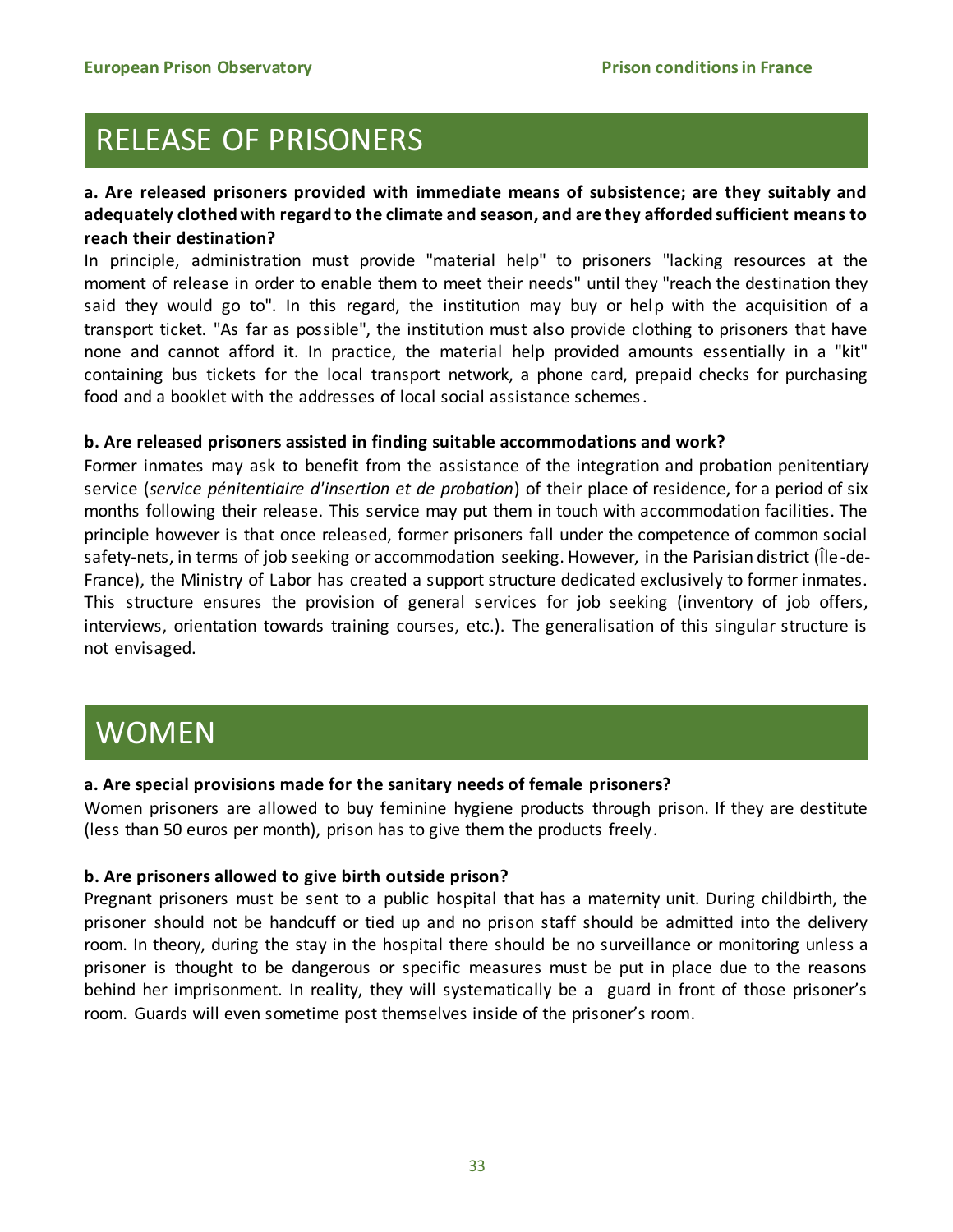# JUVENILE PENITENTIARY SYSTEM

#### **a. Are minors (aged less than 18) detained in establishments specially designed for the purpose?**

Minors must be incarcerated "either in a special section of a prison, or in a prison specially designed for minors". In prison establishments as a whole, there are 1.110 places designed for the reception of minors, distributed among 55 prisons: 46 special sections for minors, 6 specific minor establishments, and 3 centres for special sentences (semi-liberty/day release). In practice, the rules governing the strict separation of minors and adults are rarely applied where young girls are concerned. They are few in number (only thirty-odd) and they are generally grouped together in the same establishment and placed not in a minor section but in adjoining cells in a section for adult women. They do not however participate in any activities with the adults.

#### **b. Does every prisoner young enough to yet be subject to compulsory education have access to such education?**

Minors who are less than 16 years of age are subject to obligatory schooling. They are obliged to have lessons in prison. Those who are over 16 are not subject to schooling if they do not wish to be (as is the case outside of prison, obligatory education stops at 16 years); but such persons are encouraged to attend lessons. In principle, they must have between "twelve and twenty hours" of lessons per week, and preferably "twenty hours". But, in practice, the amount of time allocated to education is limited to 14 hours on average, but with variations according to the place of incarceration: 17 hours in establishments for minors (EPM), 12,5 hours for minor boys not in EPM's, and 11,5 hours for minor girls not in EPM's.

# INFANTS

### **a. How many infants are there in French detention facilities?**

About 40 children live within French prisons even though they are not in fact prisoners. They are the children of prisoners, who were born before or during their mother's incarceration. Having parental authority over her child, a mother has the right to make decisions on the fate of said child, including deciding that he should live with her in prison. The circumstances in which a child will end up living in prisons are atypical, and are limited to situation where the mother refuses to be separated from her child. The judicial authority has the obligation seek alternative solutions before admitting the child into the prison such as family or foster care placement.

#### **b. How many years after birth can the infants stay in the institution?**

Children are not permitted to stay in the institution over the age of 18 months. That being said, in rare cases, the penal service might allow a mother to keep her child with her for longer. According to the penal service's guidelines, this extra time granted should not exceed 6 months nor should the child remain in the prison over the age of two.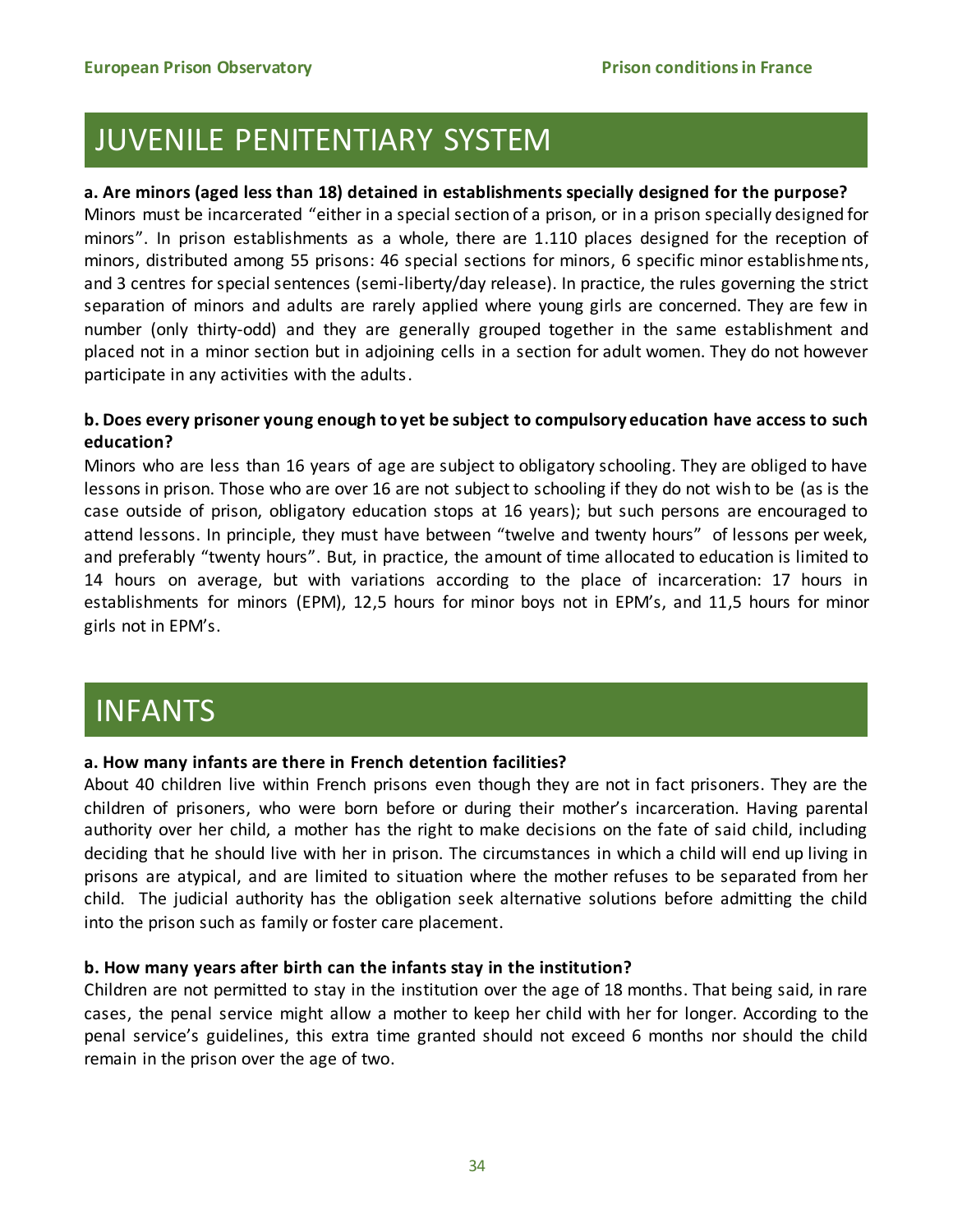### **c. Are there nurseries, staffed by qualified personnel, where the infants may be placed when the parents are involved in activities which do not permit for the infants to be present?**

French prison do not have nursery, staffed by qualified personnel. If needed, the child can, in theory, be entrusted to a cellmate, but it is not always possible and will even sometime be prohibited. Supposedly, partnership with outside structures should be put in place in all prisons hosting children to be able to provide regular outing's opportunities. However, in reality not all of those prisons have put in place a system of childcare outside the prison, which makes organising any outing for the children difficult at best.

#### **d. Are there special accommodations in the prison to protect the welfare of the infants?**

The child's mother can choose freely, among doctors working outside the prison, who will be in charge of her child's health. That doctor will then be granted access to the prison. Otherwise, the child might be brought to him for a medical visit, either by his mother if she is given permission to temporaril y exit the prison, or by any person she chooses.

# FOREIGN NATIONALS

### **a. Can prisoners who are foreign nationals request contact, and be granted reasonable means to communicate with the diplomatic or consular representatives of their state?**

When they first enter prison, foreign nationals must be informed by administration that they can get in touch with diplomatic and consular services of their own country. To this end, these services' addresses must be provided to them. If their national state allowed reciprocity to the benefit of France, foreign prisoners can communicate with consular officials in their own language. However, this correspondence can be controlled (by opening and reading it). Should some letters 'seem to seriously jeopardize their rehabilitation or the maintenance of public order and safety', they could be retained. Furthermore, Diplomatic and Consular officials can also meet with their national prisoners, given they are delivered a permit to visit. They meet in a standard visiting room kept under surveillance.

### **b. Are prisoners who are foreign nationals informed of the possibility of requesting that the execution of their sentence be transferred to another country?**

The Chief custody office must inform the prisoners who may be entitled to benefit from the provisions of a Convention on the Transfer of Sentenced Persons.

### **c. Are prisoners who are foreign nationals divided by country of origin within the sections of each institution?**

In principle, the nationality of prisoners is not a criterion to assign and distribute prisoners within the penitentiary institution. However in practice, and especially if they do not speak French, a common language among prisoners is often taken into account to allocate cells, so as to minimize foreign nationals' isolation. It turns out this practice is not free of risks. In 2000, European Committee for the Prevention of Torture criticised the way prisoners were being allotted in the Parisian prison known as La Santé. In that prison, prisoners were distributed according to their ethnicity only, or even to the color of their skin.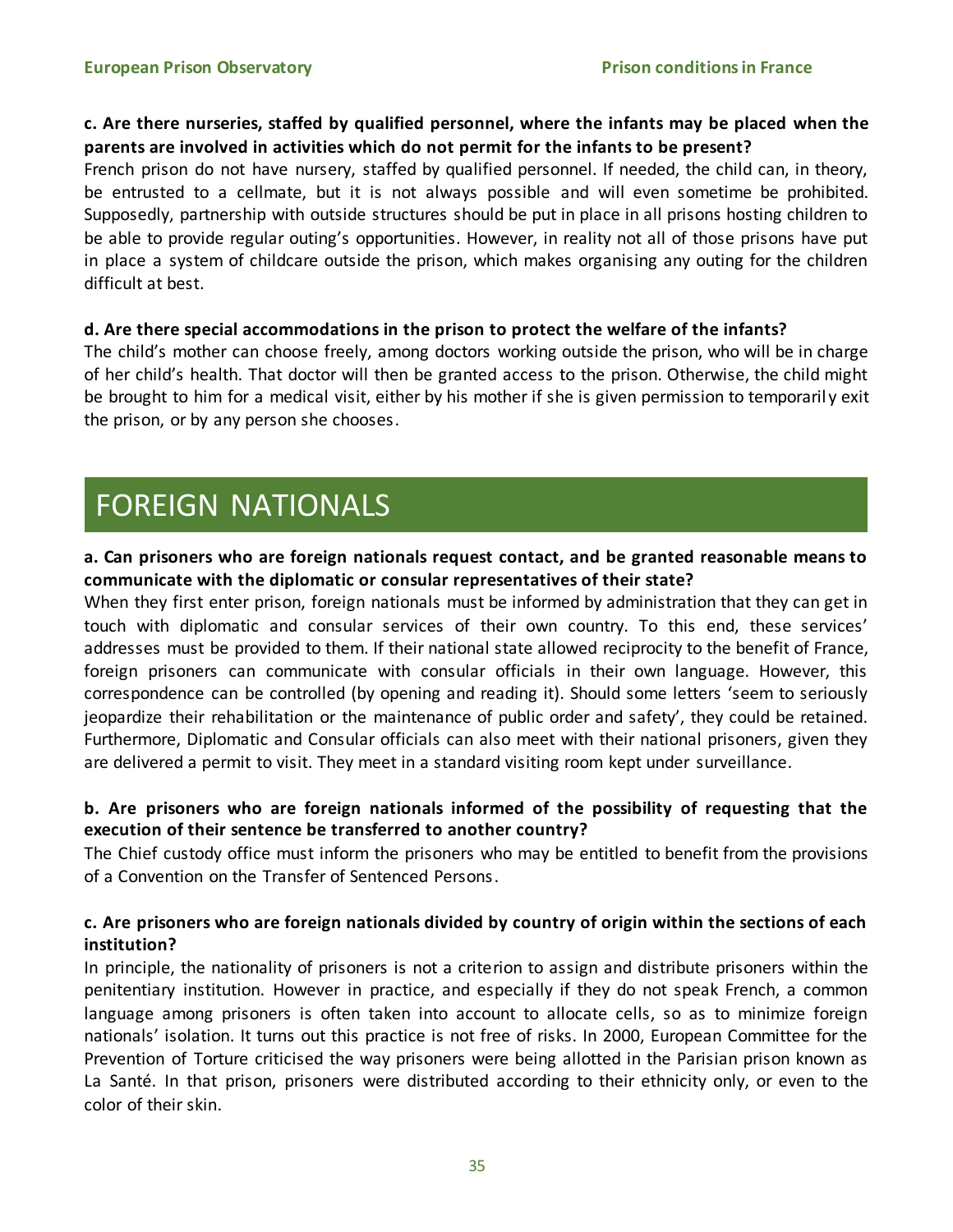#### **d. Are interpreting services available to foreign nationals?**

When necessary (in a disciplinary hearing for instance), the prison administration may call upon an interpreter. In practice, interpreters cannot be provided for every time, due to the lack of funding. Most of the time, the administration turns to prison staff or relies on other prisoners' language skills. This way of proceeding raises issues regarding confidentiality, for instance where the contribution of prison staff is needed in a context such as a medical visit. Informative leaflets translated into English, Arabic, Spanish, Portuguese, Russian or Romanian are also distributed to foreign prisoners when they first come in.

# ETHNIC MINORITIES

### **a. Are there any particular ethnic minorities among the prison population? What is their percentage of the total prison population?**

The concept of ethnic minority does not exist in French administration. The ethnic origin of people is never identified and any statistical census is prohibited. However, we know that immigrants and children of are overrepresented in prison (Maghreb, sub-Saharan Africa...). Roma are also overrepresented in prisons and juvenile sections as alternative sentences are rarely handed to them.

# HEALTH

### **a. Are medical services in prison organized in close relation with the general health services of the community or nation?**

Since 1994, the responsibility to deliver health care in prison is managed by the Ministry of Health as it occurs in the rest of society. Medical services are provided by hospital practitioners assigned to the prison.

### **b. Are all necessary medical, surgical and psychiatric services (including those available in the community) provided to the prisoners?**

In principle, detainees should be able to benefit from the same health care as the rest of the population. All types of care, however, are not accessible within the prisons. In principle, medical units within prisons ensure basic medical care (general medicine), addiction services, psychiatric follow ups, dental services, and laboratory and radiology exams needed for further diagnosis. In reality, medical units are insufficiently equipped. Many of them do not have access to radiology supplies (37% in 2011, according to the latest statistics). In some cases – which vary between each prison – medical units equally provide specialized consults in the domains of dermatology, kinesitherapy, pneumologia, cardiology, ophthalmology, etc. The specialists, however, do not intervene on a regular basis; current wait times are significant (of up to several months). The waiting time also includes psychiatric or psychologic consults (of a minimum of six months) and so is especially significant, showing the lack of sufficient workforce according to the amount of prisoners. When medical care cannot be provided in prison, it is administered at the hospital for example, specialized consults, surgical interventions and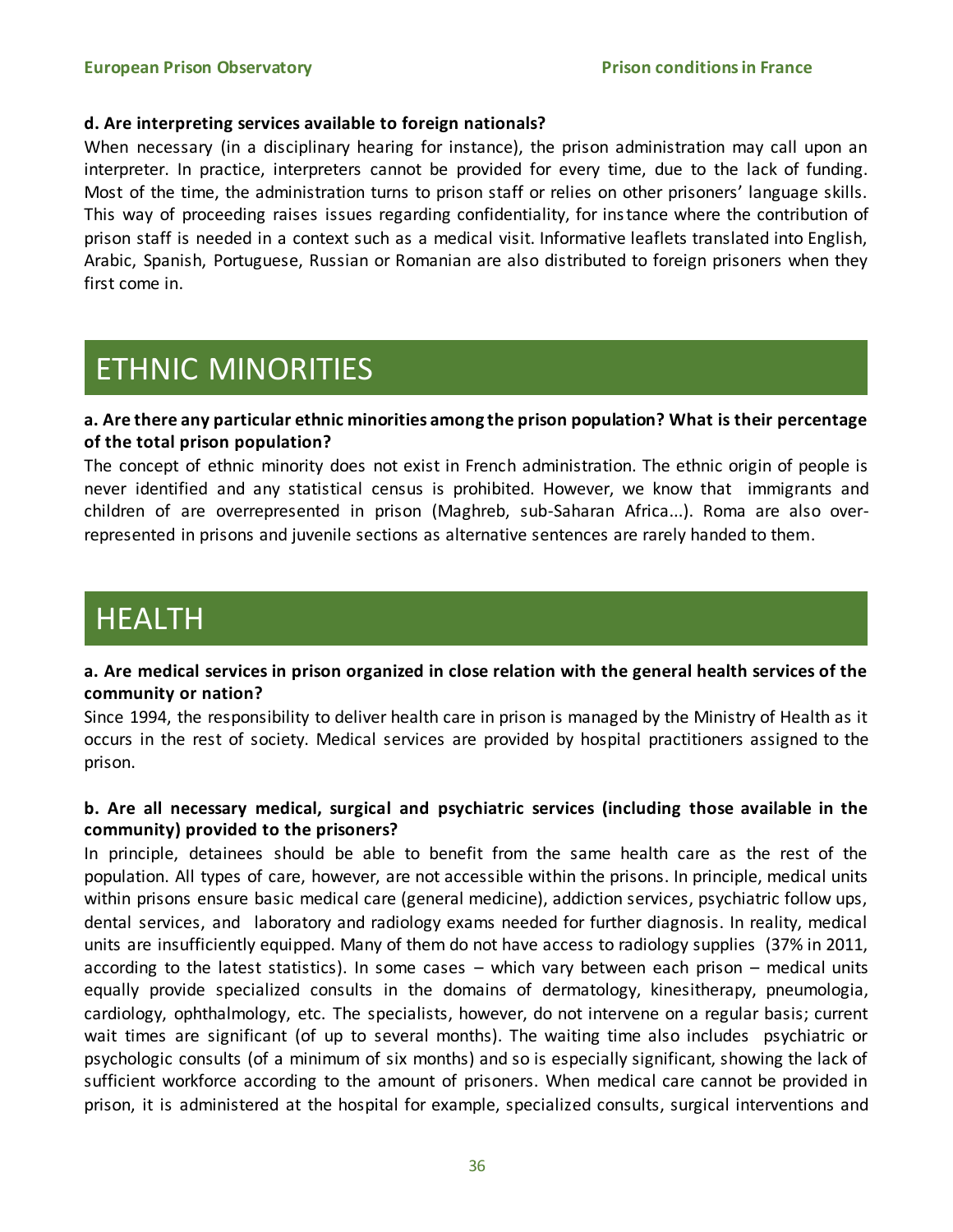rehabilitation. The prisoner must be removed from the institution and transferred under surveillance to the hospital. Arranging an escort can be challenging to organise, which leads to even more delays of support.

### **c. Is there at least one qualified general medical practitioner in every institution?**

There is a medical practitioner in every establishment, within the medical unit. The needs, however, outnumber the amount of practitioners. There are, on average, 3,5 full-time practitioners per 1.000 inmates. But in some other prisons, there are less than two medical practitioners working full time for 1.000 inmates.

### **d. Are the services of qualified dentists and opticians available to every prisoner?**

In principle, dental care must be made available within all prisons. There is on average 1,5 dentists working full-time or equivalent for 1.000 inmates and in some prisons there is no service. In his situation, care must be provided at the hospital. There are not enough dentists working within prisons considering the needs, especially as prisoners often have degraded oral conditions which requires considerable medical attention. According to a statement put out in 2008 by the Ministry of Health, the wait time for an emergency consult is more than one week in more than one prison out of five (21%), and, on a non- emergency basis, between 15 days to more than one month in about half of the prisons (46%). In the case of ophtalmology consults, specialists either intervene seldom or not at all. In prisons holding around 700 inmates, an eye exam is available only once a month. As a result, these types of medical care are also generally administered at the hospital, with average significant wait times of up to 10 months.

### **e. Are prisoners suspected of infectious or contagious diseases isolated for the period of infection and provided with proper treatment?**

When a prisoner is suffering from an infectious or contagious condition, or is suspected of being so, the doctor must inform the prison governor, having due regard to medical confidentiality, so that measures can be taken to isolate the prisoner. On doctor's instructions, the person must be isolated in an individual cell for the period of contagion. The prison administration cannot, in principle, place such a prisoner in solitary confinement, as solitary confinement can only be used for security reasons. The appropriate medical treatment must then be administered.

# **f. Are sick prisoners who require specialised treatment transferred to specialty institutions or to civil hospitals, when such treatment is not available in prison?**

When the necessary care cannot be given in prison, the prisoners must be transferred to a public hospital under escort. The hospital to which prisoners are transferred is usually the nearest suitablyequipped public hospital to the prison. However, since 2004, secure hospital units have been set up, under the surveillance of prison staff and subject to prison administration rules. There are 7 of them in the country (with a total of 162 beds). They are annexed to public hospital facilities, and are available for prisoners who need to be hospitalised for more than 48 hours.

# **g. Are persons who are suffering from mental illness and whose state of mental health is incompatible with detention in a prison detained in an establishment specially designed for the purpose?**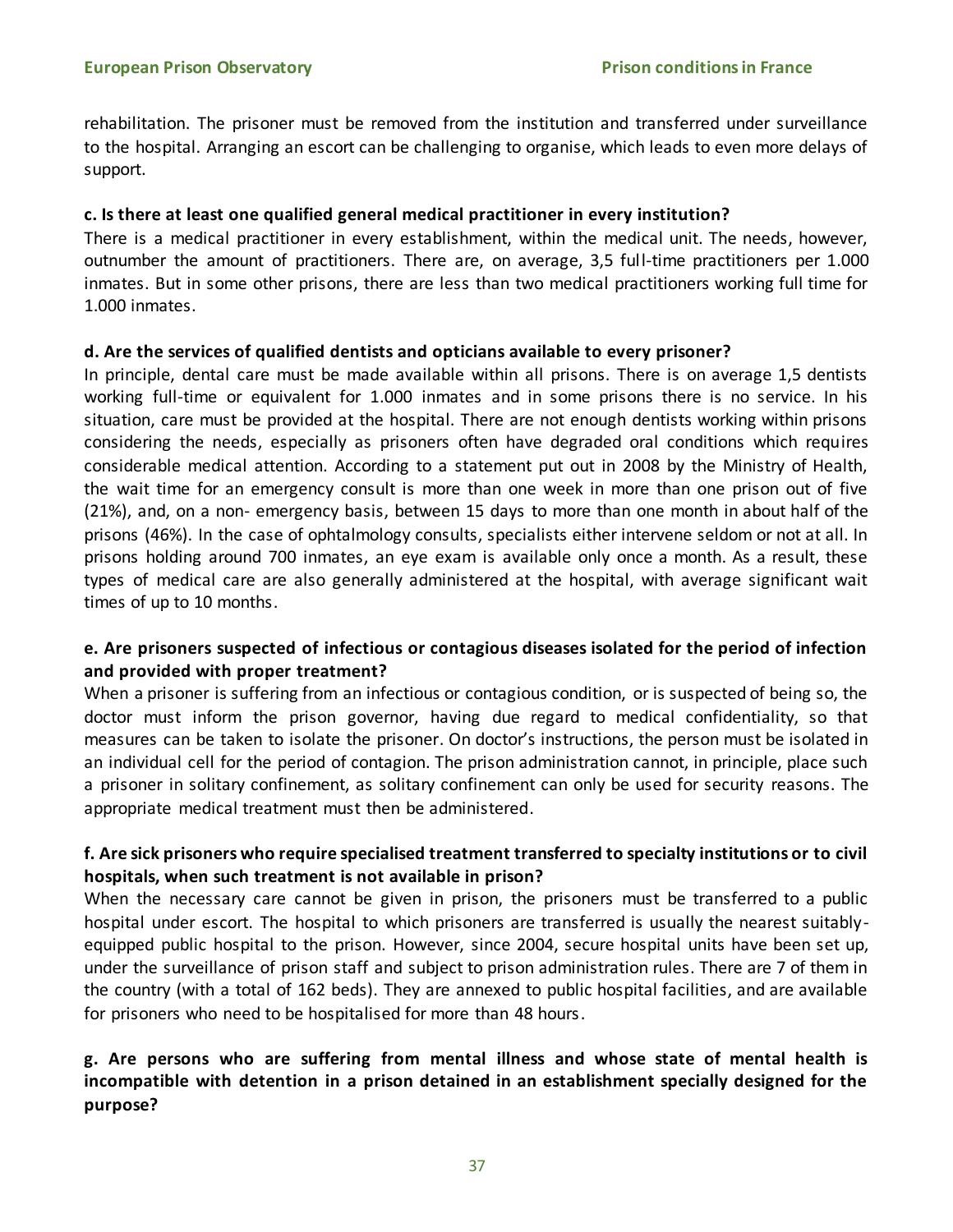Prisoners whose state of mental health is considered to be incompatible with incarceration must be hospitalised at the request of medical personnel. In principle, such hospitalisation must be in a psychiatric unit reserved for prisoners and situated within the confines of a public psychiatric hospital. These units are subject to prison administration rules and surveillance. There are currently only 3 such units in operation (the first was opened in 2010). So, more often than not, such hospitalisations are in public hospitals. For security reasons, prisoners are frequently placed in isolation wards, in locked rooms where there is no other furniture than a mattress. And this is the case even when such measures are not medically justified. In some instances there are no toilet facilities. A bucket is made available for the patient's needs. The length of stay is usually only a few days, the time needed for the period of crisis to pass, as hospitals prefer not to keep the prisoners, who are usually then sent back to prison. Some prisoners are frequently sent backwards and forwards between the prison and the hospital several times because of their fragile state of health. The average length of stay in a specialised unit is two or three months.

### **h. What is the treatment available for drug users and for drug addicts in prison? Are there harm reduction programmes?**

A drug addiction consultation must be offered to all drug dependant prisoners, but this doesn't always happen because of lack of funding. For those dependant on opiates, a replacement therapy must be made available (high-dosage buprenorphine or methadone, according to medical prescription). But in practice, certain medical units only make available one or other of these products. And certain other units still refuse to initiate substitution treatments (13% according to a 2009 survey); others crush or dilute the buprenorphine tablets to avoid trafficking even though that alters their efficiency (19%); yet others stop treatment where urinary tests show that drugs have been consumed (35%). All of this leads to abrupt withdrawals. Moreover, not all of the risk-reduction measures available outside prison are applied in prison. There are not yet in existence any systems for the exchange of used syringes, although it is known that syringe-sharing takes place. Moreover, the availability of straws for sniffing persists. Only bleach is made available to prisoners, but the information on how to use it for disinfecting equipment is badly communicated. However, the Ministries of Health and of Justice are looking to introduce an experimental syringe exchange programme.

# ORDER

### **a. Are there any special commissions composed of prisoners with the aim of discussing issues related to detention conditions? How are they constituted?**

In principle, convicts are not allowed to start any collective initiative. But, since 2009, the law says that convicts can be "consulted by the penitentiary administration regarding the activities that are offered to them". However, this text is not used very often. It is not implemented in every prison and in some of them; the consultation takes the form of a questionnaire. However, since May 2010, a dozen of prisons tests "convicts committees" where convicts who are either chosen by the administration or elected by their peers (rarer) can participate. Within those committees, convicts can raise questions linked with their conditions of detention (but no questions that would be related to security or individual situations) with the administration. Exchanges have to be preceded by an agenda to which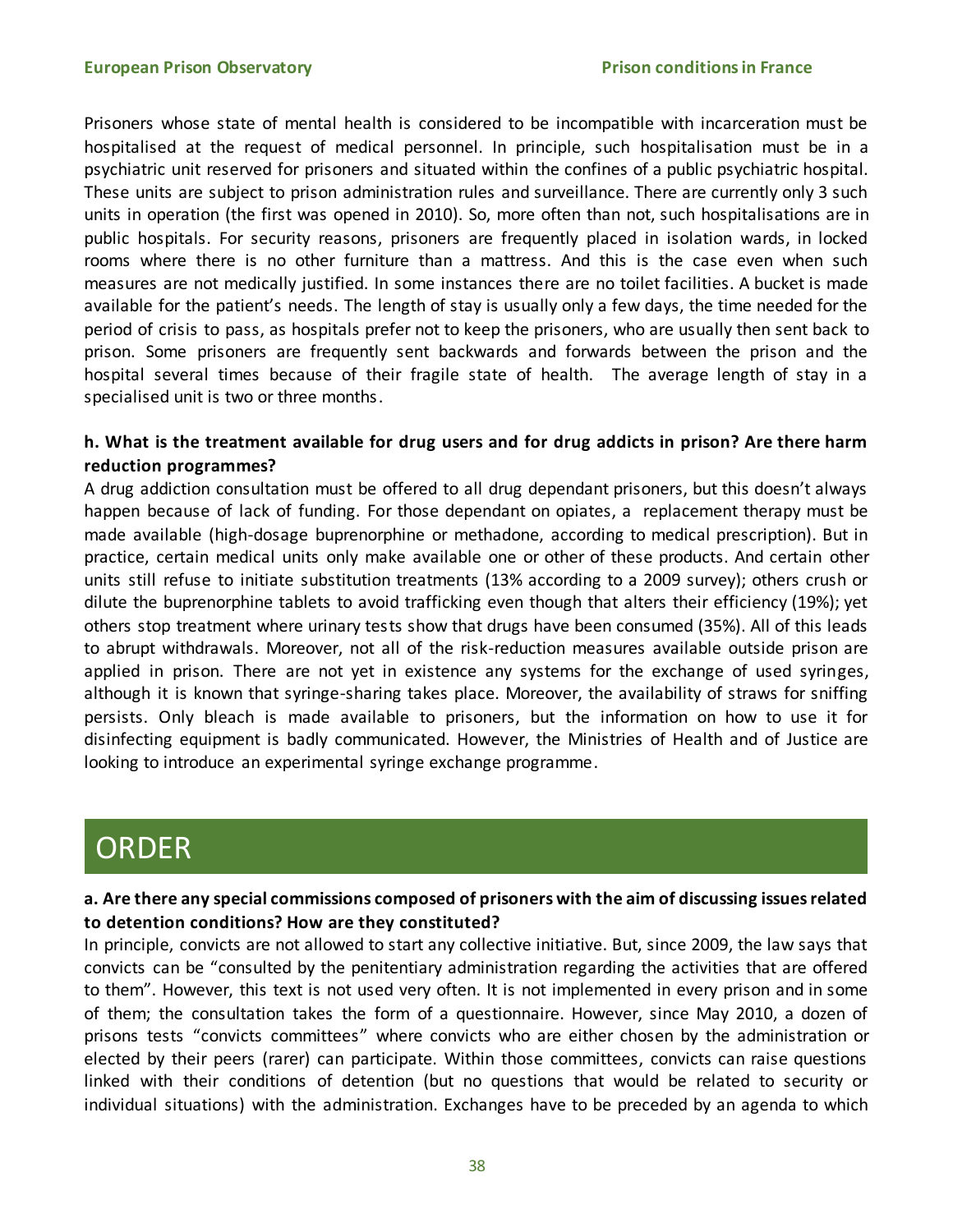the convicts have to be associated to. This experimentation has been "fruitful" according to a July 2012 parliamentary report, but the Ministry of Justice has not announced any spread of this measures. And now, according to the rules, a letter collectively signed by the convicts and talking about the conditions of detention (even without any thread or insult) is likely to give way to disciplinary sanctions.

# **SECURITY**

**a. What are the main security measures applied to individual prisoners? How are they applied?** Searches are one of the most common security devices. There are three types of corporal search: palpation search, integral search which implies that the convict has to be naked, and the internal search which consists in an x-ray exam or a control of the "oral, anal or vaginal cavities." The internal search is occasional and can be done only under the decision of a magistrate. The palpation and integral searches are different since it is the director of the penitentiary who decides when they have to be done. The rules should limit the recourse to this sort of search (clues about the possible introduction of objects that are not allowed, or the behavior of a convict that would be a threat to the security). Convicts can also be subjected to cells and belongings searches. Those searches are made in the absence of the convict. Some convicts (the "the particularly reported convicts") can also be the object of reinforced surveillance measures inside of the prison (corporal searches and frequent inspections of the cell, increased limitation of movements and automatic escort, higher control of correspondence, etc) as well as outside the prison (increased security measures in case of extraction). Every adult convict can also be the object of a placement in isolation.

#### **b. According to the training course of the prison staff, how should security measures be applied?**

Wardens are taught that cells have to be searched in a "frequent and meticulous" way. Regarding the integral searches of persons, in principle, guards should be told that it can be done only in a few cases: presumption of infraction, if there is a threat to the prison's security or to the enforcement of the order -- because of the behavior of a convict. And only if the search by palpation are insufficient to ensure security. However, in practice, integral searches are still in use and this in an invariable way, for every convict, when they come back from the visiting room, for example.

# SEARCHING AND CONTROLS

### **a. How are visitors (such as legal representatives, social workers, volunteers, etc.) controlled by the prison staff? Is special equipment, such as metal detectors, used?**

Everyone who intervenes and every visitor are subject, when they enter the prison, to control measures regardless of the object of their visit. An ID and visit authorization control is first made as soon as they enter the establishment. Then they are subjected to a metal detector, under the shape of a crossbar, and sometimes also a manual detector, unless the visitor has a medical certificate. If the detector sounds, the visitor is not allowed to come in. Besides, every single objects and documents brought by the visitor are subject to a visual control and an x-ray scan. If there is a "special risk for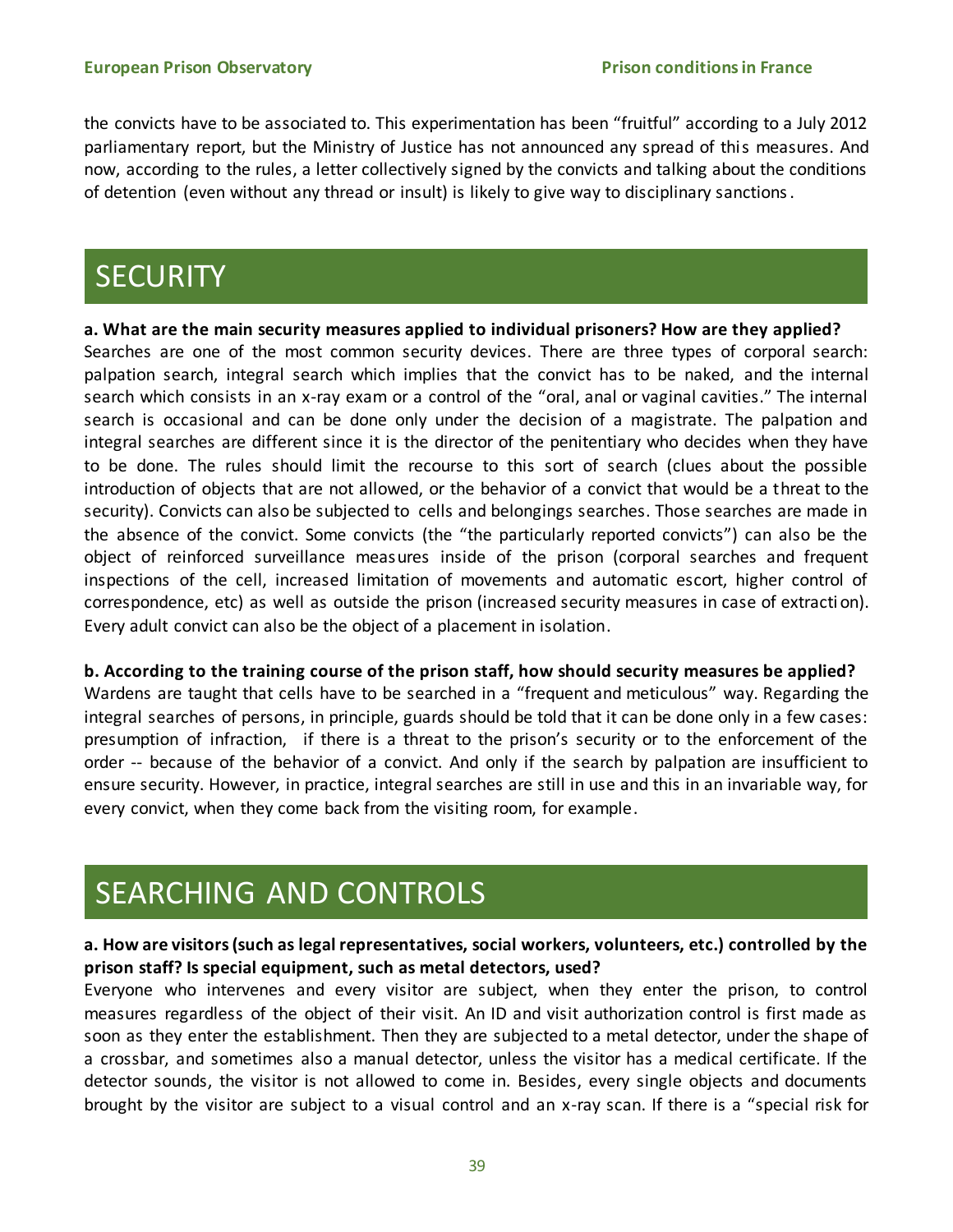security", a palpation search by a same-sex penitentiary staff can be done. The person has to give his/her consent but in case he/she refuses, he/she will not be allowed to come in. Visitors and people who intervene can also be subject to control measures within judicial police operations (for search of narcotics for example). For this occasion, they can be subject to integral searches by a judicial police officer. In no case, this search can be done by a prison warder.

# DISCIPLINE AND PUNISHMENT

#### **a. Are disciplinary procedures used as a mechanism of last resort?**

No rule says that the disciplinary procedure has to be used as a last resort. No previous measure of mediation has to be done. And, in practice, the penitentiary administration uses the disciplinary procedure a lot as a response to "incidents" that can be more or less serious (from abusive usage of hifi system to assault). In 2011, 65.323 disciplinary procedures have been started. This is 29,9% more compared to the year before. This raise is even more important than the raise of the number of convicts (+4% between 2010 and 2011). However, the percentage of adjournment in front of the discipline commission differs according to the prisons (from 50% to 100%). In some prisons, every fact constitutive of a disciplinary fault is subject to a subpoena in front of the disciplinary commission. In some other prisons, only the most serious faults are punished. In 2011, 8.365 assaults between convicts have been registered and 4.083 staff assaults, within which 129 lead to the temporary incapacity to work.

#### **b. What are the main types of punishment of prisoners? How are they applied?**

Several disciplinary sanctions are planned. There are warnings, deprivation of objects (such as TVs, for example) for a period of maximum one month, convicts can be forbidden to receive money from the outside for two months, or to purchase anything else but hygiene products, tobacco, or correspondence tools. They can also loose their job or the vocational training they were taking, they can be forbidden to go to the visiting room without a separation disposal (window-pane to separate people), they can be forbidden to leave their cells (except for the walk). They can also be placed in the disciplinary district for up to thirty days (7 days for minors who are more than 16 years old). Sanctions linked to their jobs, trainings or visits can be taken only if the disciplinary fault has been made within this framework. Minors who are less than 16 years old cannot be placed in the disciplinary district. Placement into the disciplinary district is still the most popular sanction taken (in about 68% of the cases). In some prisons, this proportion even reaches 75%. In the field, it is considered as the only "real" sanction.

### **c. Can a prisoner who is found guilty of a disciplinary offence appeal to a competent and independent higher authority?**

Convicts can contest against those decisions of disciplinary sanctions taken against them in front of the hierarchic manager of the prison director (who is not an independent authority) and then in front of an administrative court. But the procedure period is very long (up to two months in front of the hierarchic authority and several months in front of the administrative judge). The sanction is then already implemented when the resort is examined by the judge. Those constraints explain the low number of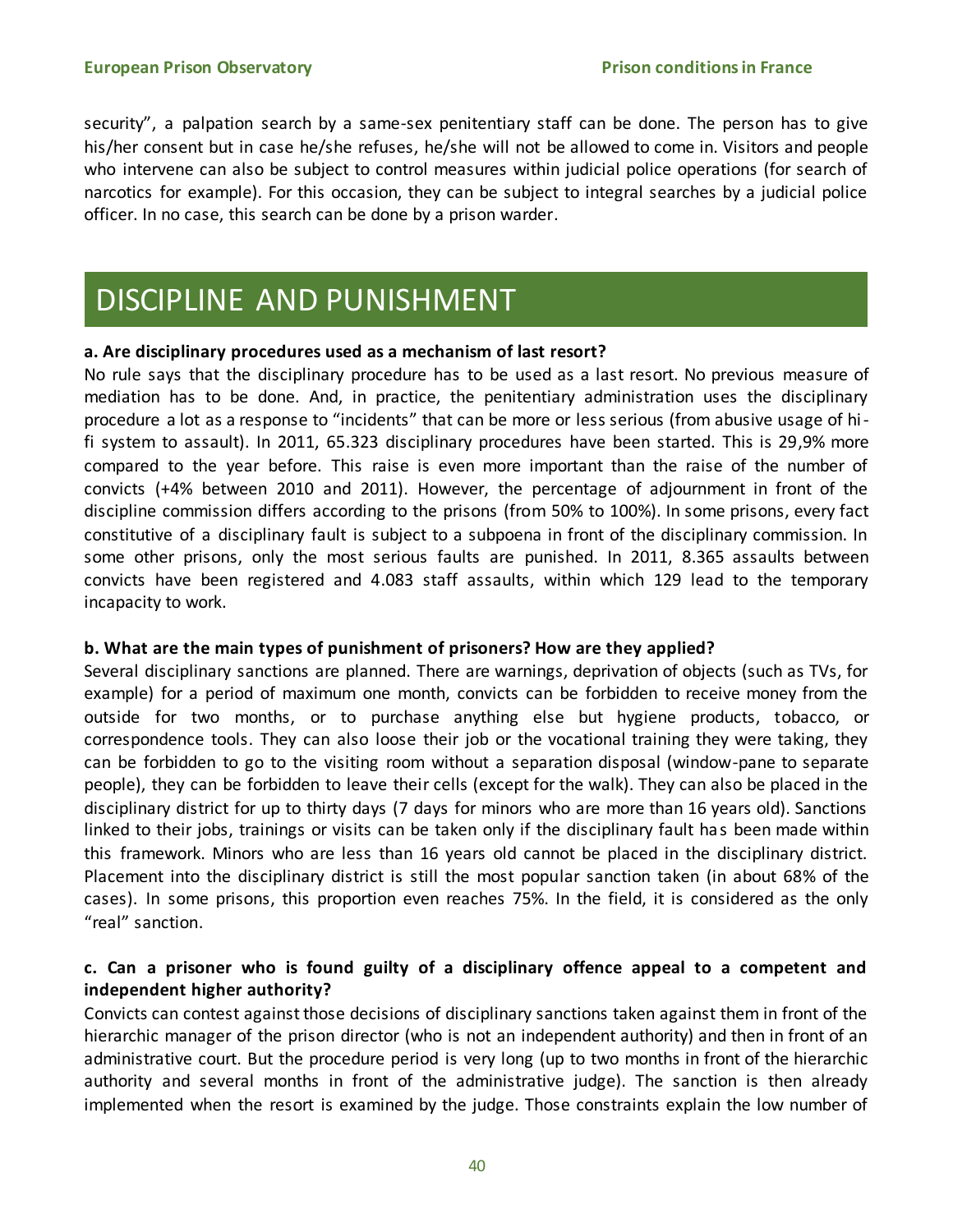resorts started: 1.172 in 2011 for 65.323 procedures). Besides, convicts have little ways to contest the elements kept against them. The investigation prior to the sanction is carried out by the penitentiary staff and elements reported are often vague or incomplete. Besides, confrontations between the main protagonists are rarely undertaken. This also means that it is "word against word". Convicts have a hard time bringing together convincing elements to the hierarchic authority or the administrative judge. In 2011, taken all the contested decision, for example, 89% have been rejected by the hierarchic authority. The administrative judge canceled only 8 sanctions.

# INSTRUMENTS OF RESTRAINT

### **a. What are the main instruments of restraint used in prison? How are they used?**

The main constraint instruments used in prison are handcuffs and fetters. According to the rules, those methods can be used only on the instruction of the director of the penitentiary, and only if there is no other way to "control" the convict, to "prevent him to cause damages or to hurt himself". It has to be immediately reported to the hierarchic superior. In practice, the resort to handcuffs and fetters is not rare; especially when the convict is placed in disciplinary district. In some cases, there is a systematic use of handcuffs, for any displacement out of the cell, of convicts who are considered as "dangerous". The penitentiary staff can also resort to violence by special techniques of physical control of the convicts. They can use "specialized gestures" that were taught within the framework of their training, and which aim at immobilizing the person, usually by putting him/her on the floor and constrain him/her to wear cuffs and/or fetters.

# **WEAPONS**

#### **a. Can prison staff hold and use lethal weapons within the prison perimeter?**

The exterior wardens are the only ones allowed to wear weapons. Under exceptional circumstances, wardens inside of the walls can also wear a weapon, only if the hierarchy gave the order for a strictly defined intervention. The use of lethal weapons is authorized in the following cases: legitimate defense but also in case of a jail-break which cannot be stopped by another mean or of "jeopardy of the establishment resulting in an intrusion, a violent resistance of several convicts or of their physical inertia to given orders". The use of lethal weapons has to be "preceded by out loud summations". In practice, the resort to such weapons is very rare. The use of non deadly weapons (smoke grenade, pump action shotgun, flash ball, etc.) is in itself much more frequent (see "Use of force").

# USE OF FORCE

#### **a. Under which conditions can prison staff use force against prisoners?**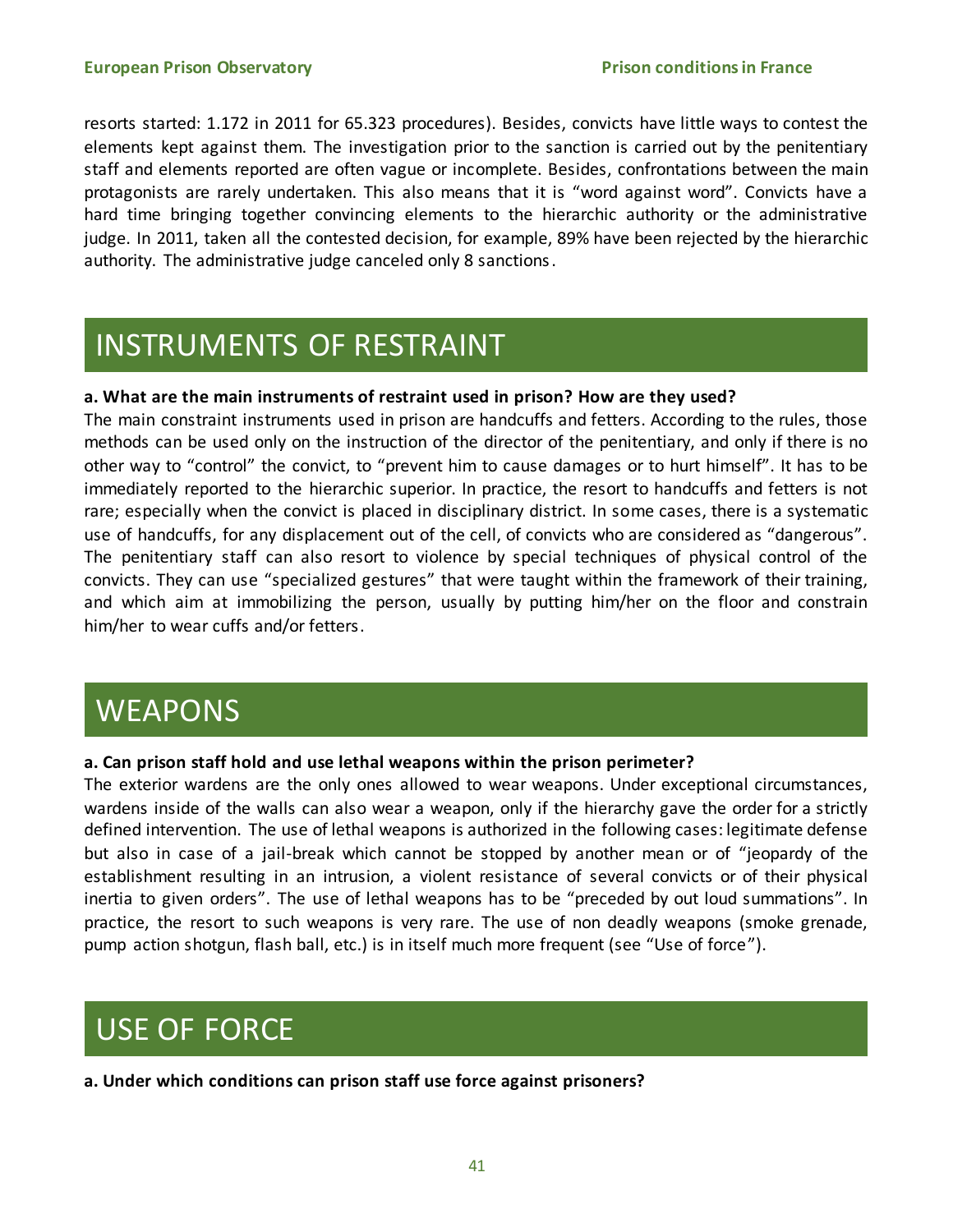Prison staff can resort to violence in the following cases: legitimate defense, break-jail try, violent resistance, but also in case of simple resistance by physical inertia to given orders. In any circumstances, the staff has, in principle, to limit to a proportional use of violence and only when necessary to prevent jail-break or to bring back order. The regulation precisely tells that violence can be used only if there is no other way to control the convict, to prevent him to cause damages or hurt himself or others. In principle, the director of the penitentiary has to be informed of every resort to violence, but in practice, this report is often incomplete or nonexistent. If those criteria of resort to violence are not respected by the agent, it can constitute violence facts that would involve his/her penal responsibility. But in practice the judicial proceedings of these facts are rare: the hierarchy and the magistrates in charge of the case often justify the use of violence, even excessive violence, by the behavior of the convict and by saying how hard this job is.

### **b. Can other law enforcement agencies be involved in dealing with prisoners inside prison? If so, under which circumstances?**

When a serious incident happens, or might happen and that the only means the penitentiary staff has do not guarantee security; but also in case of "assault or threat coming from the outside", the director of the establishment can ask for the forces (police) to intervene. They intervene under the responsibility and authority of the prefect. This kind of intervention is very rare, in practice since the creation, in 2003, of regional teams of intervention and security (ERIS). They are regional teams of intervention placed under the authority of the penitentiary administration and composed of penitentiary staff specially trained. Their main missions consist in participating in the re-establishment and maintaining the order in case of a collective or individual movement, to participate in the organization of general or sector searches, to carry out security of the establishment when detentions are fragile, to reinforce the escort or the main escort when there is a transfer of convicts known as violent or sensitive. Those teams can also be asked to extract one or two convicts from a cell before a transfer, for the temporary watch of sensitive convicts in an establishment.

# REQUESTS AND COMPLAINTS

# **a. Do prisoners (and their families) have the opportunity to make requests or complaints to the director of the prison or to any other competent authority?**

Convicts or their relatives can make requests or complains to the prison director, or to his hierarchic superior. However, parliamentary authorities do not always answer. If they do, sometimes it is within long periods of time, or sometimes only in a succinct way. However, a way to deal with requests has been organized in some prisons. Convicts who have requests to formulate have to be given forms. The request has to be recorded by the administration and an acknowledgement of receipt has to be given to the convicts. This system gives them the certainty that their request has been received. However, this did not really improve the length of the waiting period to have an answer, or the quality of the answer. As for the relatives, there is no official procedure.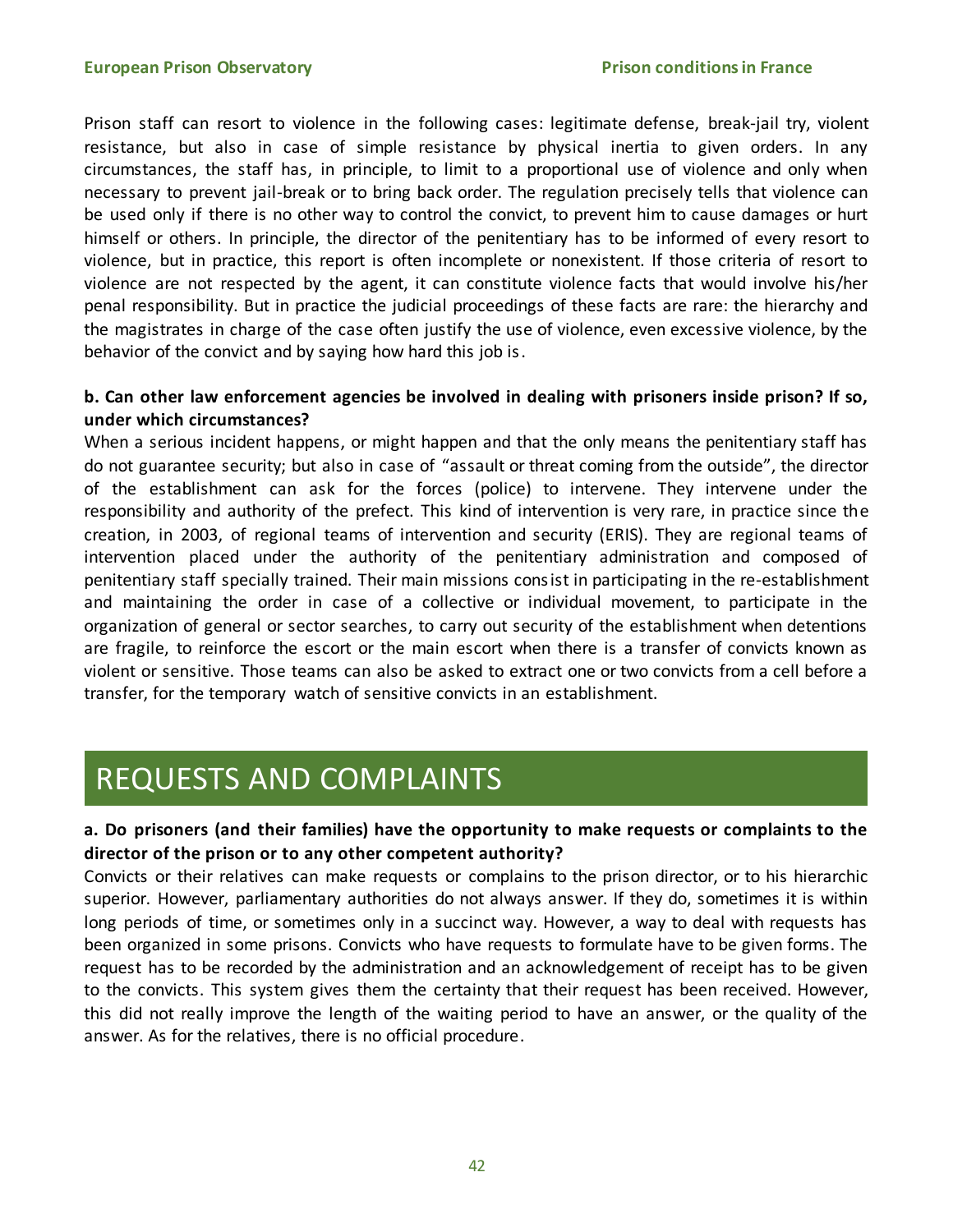# MANAGEMENT AND STAFF

### **a. Give number of administrative staff, prison officers, and educational staff (per prisoner) that work inside prison facilities.**

35.670 at all. 486 directors of prisons. 26.329 prison officers. 4.205 insertion and probation counselors (for prisoners and people under measures - restrictive freedom sanctions: 176.158 at all) 2.819 administrative staff 700 teachers. About 1 teacher for 95 prisoners

# **b. Give percentage of staff gender per function (i.e. administrative, officers, educational).** NA.

### **c. Are there some special units among prison officers?**

380 guards are part of special units called regional teams of intervention and security (ERIS). They are specially trained to intervene in case there is an incident in detention. They are brought together in intervention units.

# SENTENCED PRISONERS

# **a. Are there individual sentence plans for sentenced prisoners (including work, education, other activities, and preparation for release)?**

In principle, a project of execution of sentence (PEP) has to be defined for each convict who has been condemned and has to be written in an official document. This document must describe every action that the convict promised to do during his detention to help his rehabilitation. Whether it is a class he/she would take, a vocational training, having a job, participating in a discussion group, etc. It is established by both the penitentiary authorities and the convict. It has to be revised at least once a year. However, in reality, possibilities to implement integration actions is often reduced (not much jobs or vocational trainings in prison) , PEP's content is often empty. Besides, it is only rarely established in remand centers.

**b. Are sentenced prisoners encouraged to participate in drawing up their individual sentence plans (that should include work, education, other activities, and preparation for release)?** See previous question.

# **c. Is there a system of prison leave as an integral part of the overall regime for sentenced prisoners?**

Yes, there is a system which allows leaves. An authorization to leave the establishment for a few days (usually 3 days, and up to 10, exceptionally) can be delivered to maintain familial links, to prepare to social rehabilitation (to follow some procedures, look for a job, a housing, etc.) or serious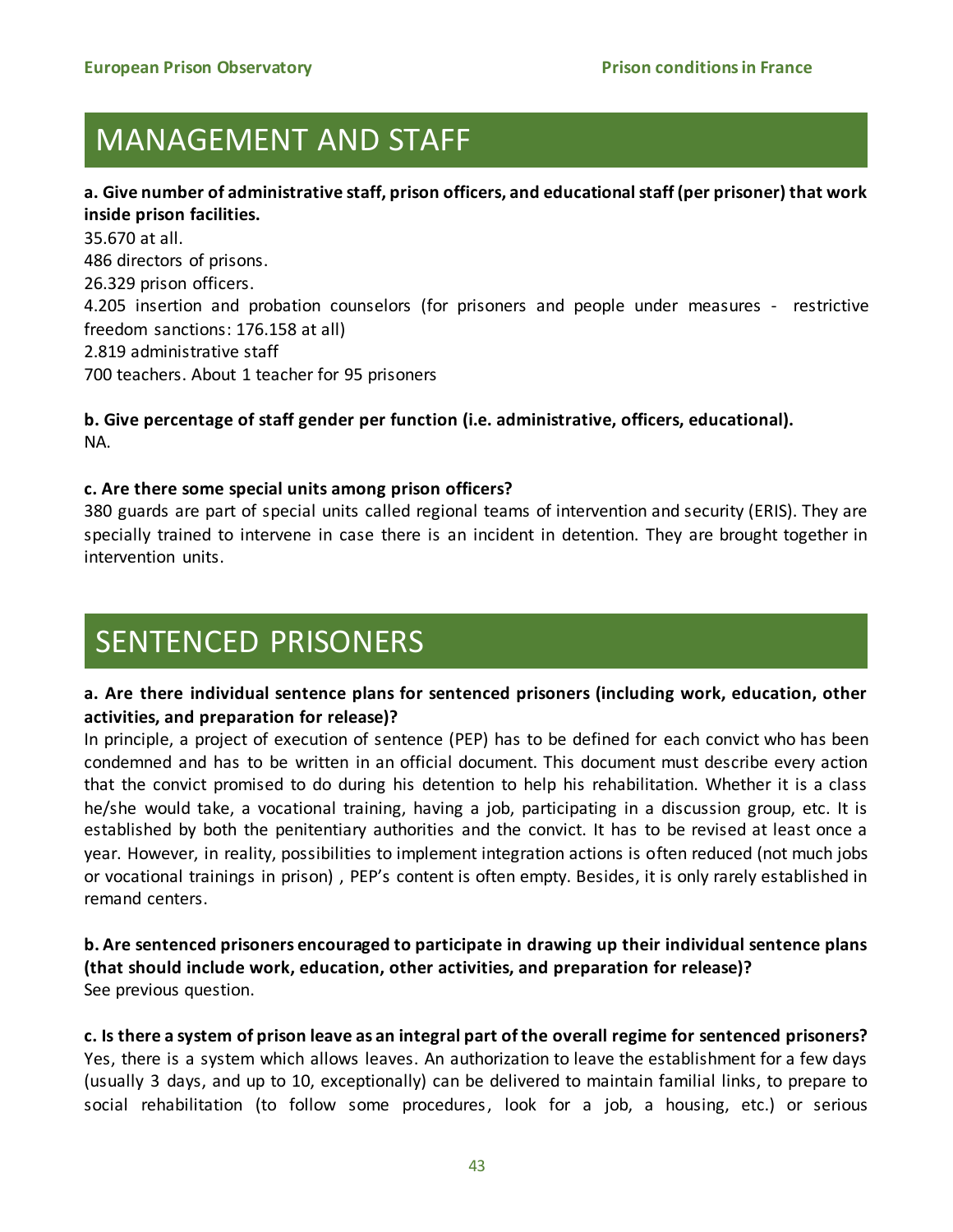circumstances (relative severely ill or passed). Permission for maximum one day can be delivered for an outside obligation (vote, interview for a job, medical or administrative appointment, etc.). Conditions may vary according to the length of the sentence. But, in general, a leave of several days can be given to the convict when he has gone though half of his/her sentence (two thirds in case of recidivism). A leave of one day can be given without any other condition to convicts with a sentence of less than five years, and after half of the sentence for the others. Defendants can only have authorization to leave with an escort, that is to say, the forces or penitentiary staff. In all the cases, the decision is ta ken by the judge. He does not have to.

# **d. Can prisoners be involved in programmes of restorative justice and in making reparations for their offences?**

There is no real program of restorative justice in France. However, an experiment has been made in a prison in 2011 and should be reinitiated. It concerned three victims and three convicts who did not know each other. The shared infraction was murder. Six supervised meetings took place. The experiment had positive results. On the one hand, convicts said they were impressed by the respect with which victims treated them, to be considered as human beings and being able to measure the suffering of the victims and show empathy. On the other hand, victims said they had a feeling of reciprocal recognition of the suffering and that they had been able to hear it because they felt that someone was listening. In the end, they felt at peace and were worried about the future of the convicts they met.

### **e. How many prisoners are serving sentences of more than 10 years of imprisonment?**

7.614 (1st January 2012 – last data available), including prisoner serving life sentence. (5.297 between 10 and 20 years; 1.830 between 20 and 30 years).

# LIFE SENTENCE

# **a. Is the sentence of "life in prison" available the penal code?**

Yes, it is.

# **b. Are there any alternative measures for prisoners serving life sentence provided in the criminal justice system?**

Yes. In principle, prisoners serving life sentence are eligible for alternative measure after having serving 18 years (22 years in case of recidivism). But, if an unconditional imprisonment period ("safety period") accompanying the life sentence (up to 22 years, or 30 years in some cases), this period must be served before being eligible for alternative measure. This measure is a semi-open detention or an electronic surveillance for one year, then, if there is no incident, a conditional release.

# **c. Are there prisoners serving** *actual life sentence* **(i.e. a life sentence without any possibility of reduction or admission to leaves or any measure alternative to life imprisonment)?**

Whatever infraction committed, there are always possibilities of reducing the safety period or being eligible for conditional release. But, there is no right to benefit from such measures. Moreover, since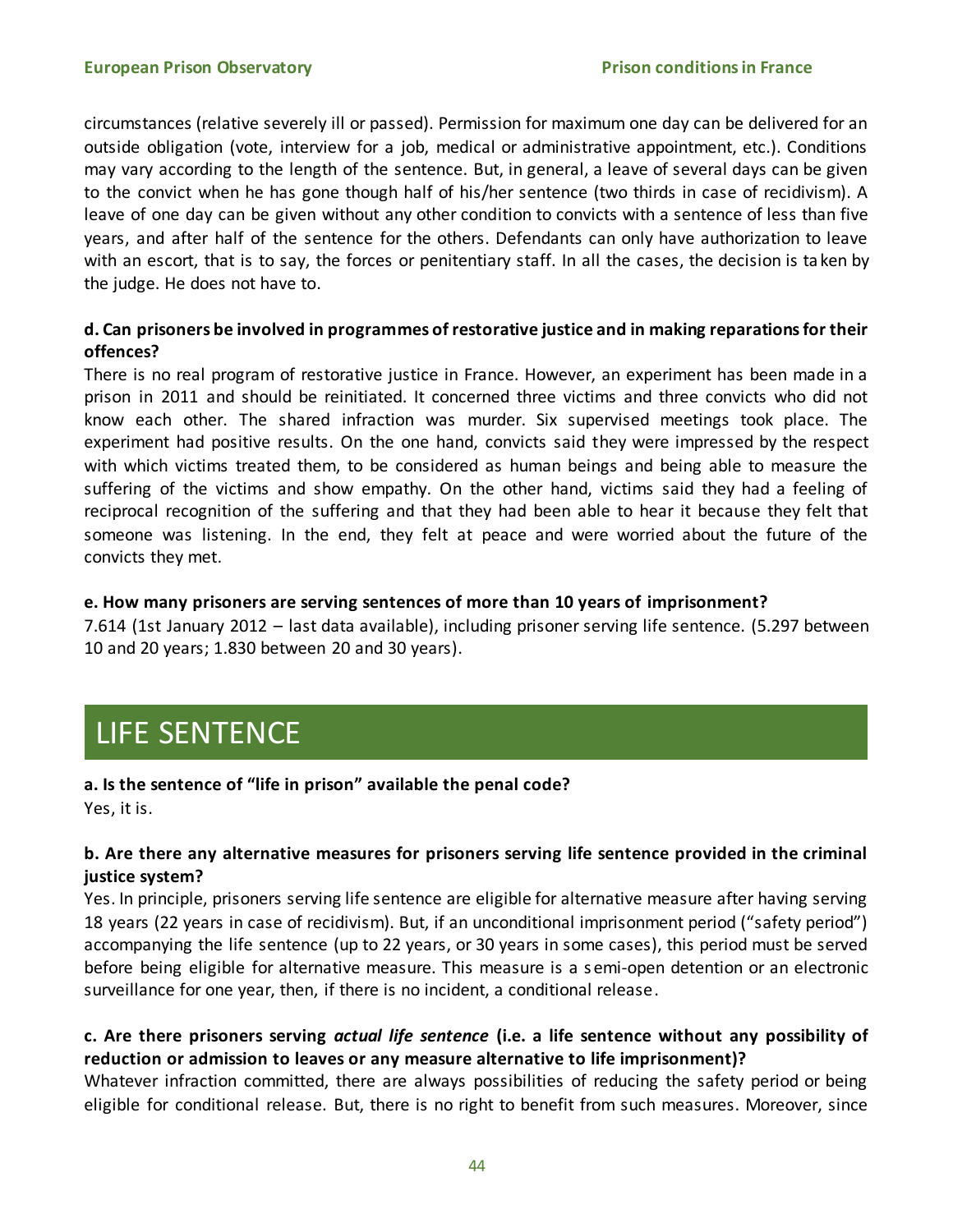2008, the law provides for the possibility to hold after the execution of their sentence people who have committed serious crimes and are still considered "dangerous". These people can be placed in a "sociomedico-legal center" (housed in a prison) indefinitely. This procedure has not been used because it applies only to persons convicted after February 2008.

### **d. How many inmates with life sentence are there (and their percentage of the total prison population)?**

487 (1st January 2012 – last data available). 0,7% on the total prison population.

### **e. Are special sentence plans (regarding work, education and other activities) provided for prisoners serving life sentence? Are these sentence plans drawn up individually, taking into account the needs of each inmate serving such a sentence?**

There are not special plans. As for the other convicts, the sentence plans should drawn up individually. However, in reality, plan's content is often general and vague.

#### **f. Do prisoners serving life sentence stay in a single cell or share it with other inmates?**

The principle is an individual encellulement unless they request to be several (two). The principle of individual cells is observed for these detainees.

# ALTERNATIVE MEASURES

#### **a. How is the notion of "alternative" to detention defined?**

The notion of alternative is mostly used is the sense of alternative to imprisonment. It gathers every restrictive freedom sanctions, except prison. It can be a suspended sentence doubled with probation: the convict is subject, for a certain period of time, to a number of obligations (not allowed to go to certain places, have to have medical cares, go to the judge's convocations, etc.) and if he/she does not respect these obligations, he/she will be sentenced to prison. Another alternative can be a simple suspended sentence (he/she will be sentenced to prison only if he/she reoffends). It can also be a community work (free working hours for an association, or a territorial collectivity, etc.) or he/she can be placed under electronic surveillance.

#### **b. What are the main alternative measures to detention being used (give absolute numbers)?**

The principal alternative to detention is a suspended sentence doubled with probation (SME). On January the 1st 2012, 144.060 people had an SME sentence.

### **c. Are they imposed before (as alternative to punishment) or during conviction (as alternative to prison)?**

The mentioned measures are decided at the time of the judgment. But, there are alternatives to penal proceedings: penal mediation, penal composition (compensation for the victim), etc.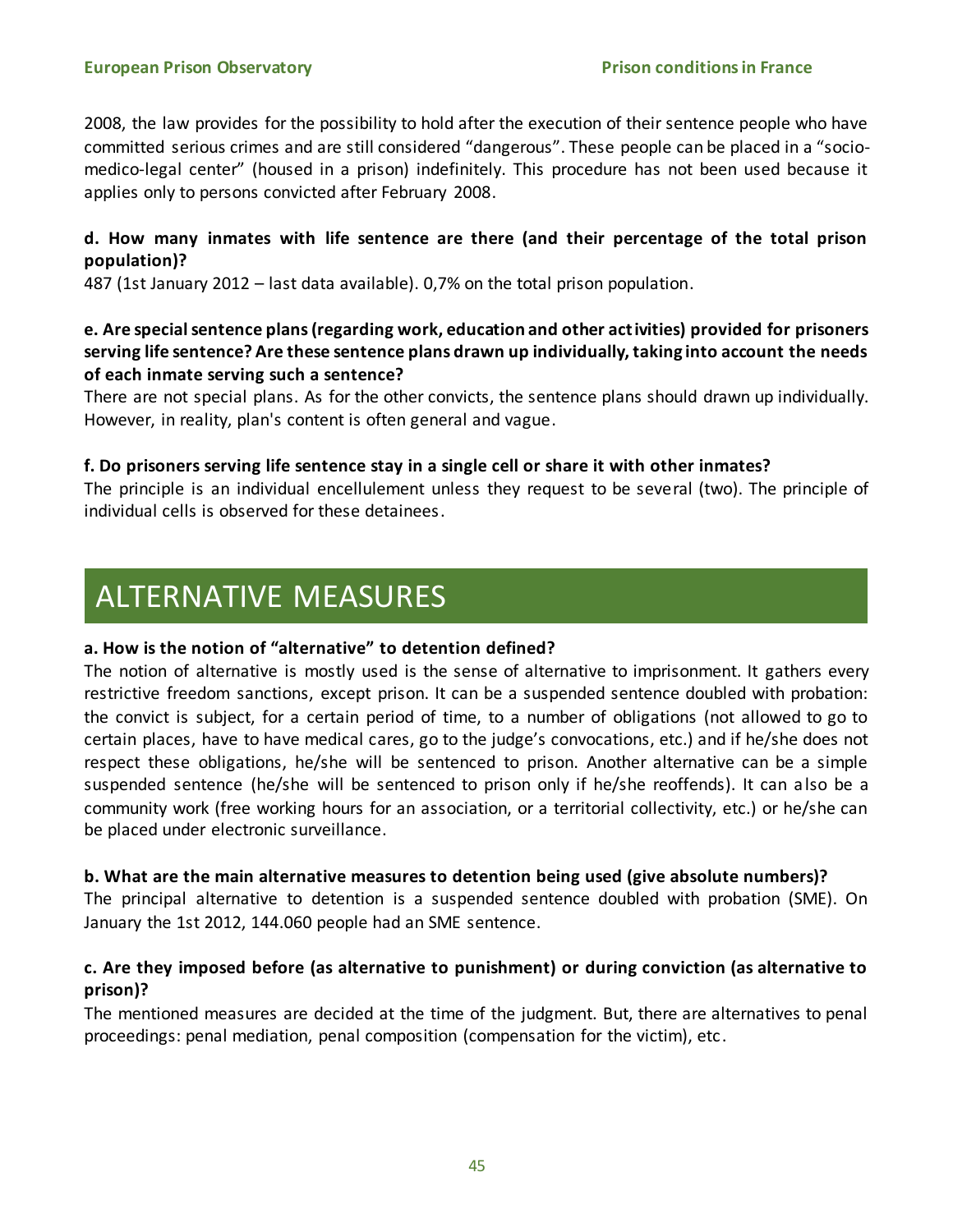# INSPECTION AND MONITORING

### **a. Has France signed/ratified/acceded the OPCAT? If yes - when?**

France has signed the OPCAT on 16 September 2005 and ratified it on 11 November 2008.

#### **b. Is the National Preventive Mechanism (NPM) set up, designated or maintained? If yes - when?**

In 2008, the General controller of the places of deprivation of freedom and the Defender of Rights have both been set up as NPM. The first is in charge of controlling the conditions in which persons deprived from their liberty are dealt with, in order to make sure that their fundamental freedoms are respected. The Controller and its teams can go to any prison at any moment. Convicts can confidentially write to it. The Controller can give its opinion and recommendations and inform the authorities in case of a serious violation of fundamental rights. But it has no right of injunctions. Convicts can also refer to the Defender of rights. But it is not an authority that specifically controls prisons. Every person who feels prejudiced in his rights and liberty by an administration or a public service can refer to this authority. The Defender can help with the mediation; conduct its own inquiry when it is a question of reclamation regarding ethics of security, or make injunctions.

# **c. If the NPM exist, which type of the NPM is it (a separate body; a separate department within the National Human Rights Institution (NHRI)/Ombudsman's Office; NHRI or Ombudsman's Office itself; NHRI or Ombudsman's Office together with non-governmental organisations/experts; several separate bodies etc.)?**

The NPMs in France are two separate bodies. The General controller of the places of deprivation of freedom is an independent administrative authority and the Defender of Rights is an independent constitutional authority.

#### **d. Are the mandate and powers of the NPM clearly set out in a constitutional or legislative text?**

Yes, the General controller of the places of deprivation of freedom was set up by the law n. 2007 – 1.545 of the 30 of October 2007 and the Defender of Rights was set up by the organic and the ordinary laws of the 29 of march 2011, this institution was inscribed in the Constitution in 2008.

#### **e. Is the visiting mandate of the NPM extended to all places of deprivation of liberty?**

Yes, the General controller of the places of deprivation of freedom accesses to all places of deprivation of liberty. The Defender of Rights can also make inquiries, if necessary, inside this places.

### **f. Does the NPM have its own budget? If yes - please, indicate its annual amount. If not - please, specify how the NPM is financed.**

General controller of the places of deprivation of freedom: 4,04 M€ in 2013. Defender of Rights: 24,86 M€ in 2013. Both have budgetary autonomy. The funds are allocated by the government under the control of Parliament.

### **g. Does the NPM have its own staff? If yes, how many people are employed there, and what is their professional background? If not, please, specify who fulfils the duties of the NPM?**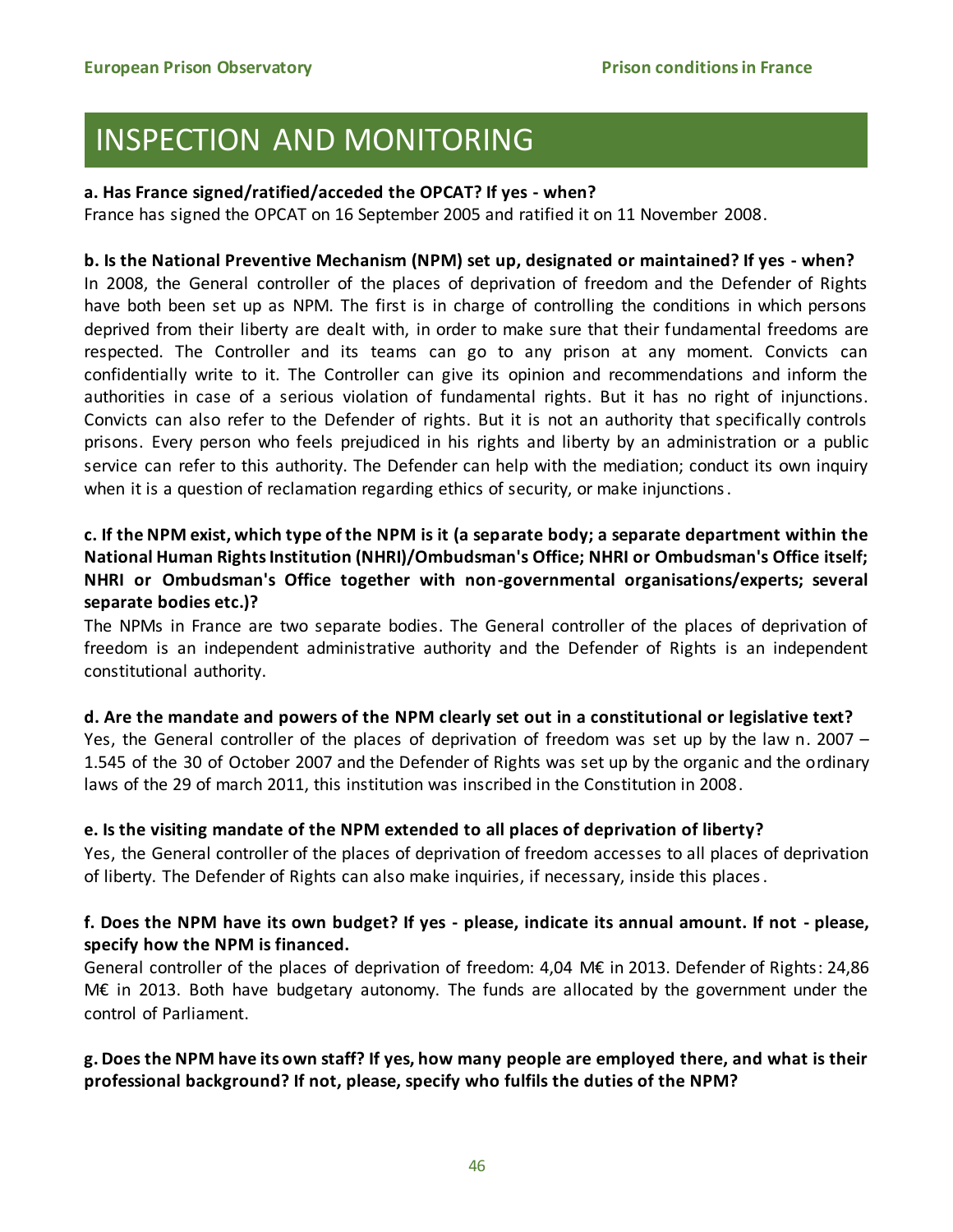They both have their own staff: 220 people for the Defender of Rights (mainly jurists) and 27 for the General controller of the places of deprivation of freedom (controlers with statutes of magistrate, civil servants, hospital practitioners, soldiers in secondment and officer non specialized in public right (even if they are in retirement); external consultants and administrative staff).

### **h. Are there any other inspection and monitoring bodies dedicated to prisons, and if so what are they?**

Apart from these measures, a service of inspection, internal of the penitentiary administration, also exists. This service is competent for any lack of ethics. For that matter, when the Defender of the rights is given this sort of reclamation, it usually previously asks the inspection of the penitentiary services to make an inquiry that it completes if necessary.

# ILL-TREATMENT

**a. Who investigates prisoners' complaints of ill-treatment by prison staff or by other prisoners (interprisoner violence) in France (internal investigative body of the prison; external investigative body; prosecutor's office, etc.)?**

Prisonners' complaints of ill-treatment by prison staff or by other prisoners are handled by prosecutor's office or can be transferred to an investigate judge. In case of ill-treatment by prison staff, prisoners can also refer to the Defenser of the rights who can conduct inquiries. But, in fact, few complaints lead to prosecution. Investigations conduct by the judicial authorities are succint and it is difficult for prisoners to give evidence.

**b. Is it possible for a prisoner to appeal the decision of the investigative body? If yes - to whom?**  Yes, it is possible to appeal the decision of the prosecutor's office or the investigate judge to the Investigate Chamber of the Court of appeal.

**c. Are statistics available on the number of prisoner complaints of ill-treatment by the prison staff and by other prisoners (inter-prisoner violence)? If yes, please provide the numbers.** No. Such statistics do not exist.

**d. Are statistics available on disciplinary/criminal proceedings initiated with regard to ill-treatment by the prison staff and by prisoners (inter-prisoner violence)? If yes, please provide the numbers.** No. Such statistics do not exist. The only ones that exist are the number of observed aggressions between inmates : 8.861 in 2012.

**e. Are statistics available on the outcome of disciplinary/criminal proceedings with regard to illtreatment by the prison staff and by prisoners (inter-prisoner violence)? If yes, please provide how many proceedings have resulted in disciplinary/criminal sanctions. If possible, please specify which kinds of sanctions (fines, suspended sentence, imprisonment, etc.) are most applied.** No. Such statistics do not exist.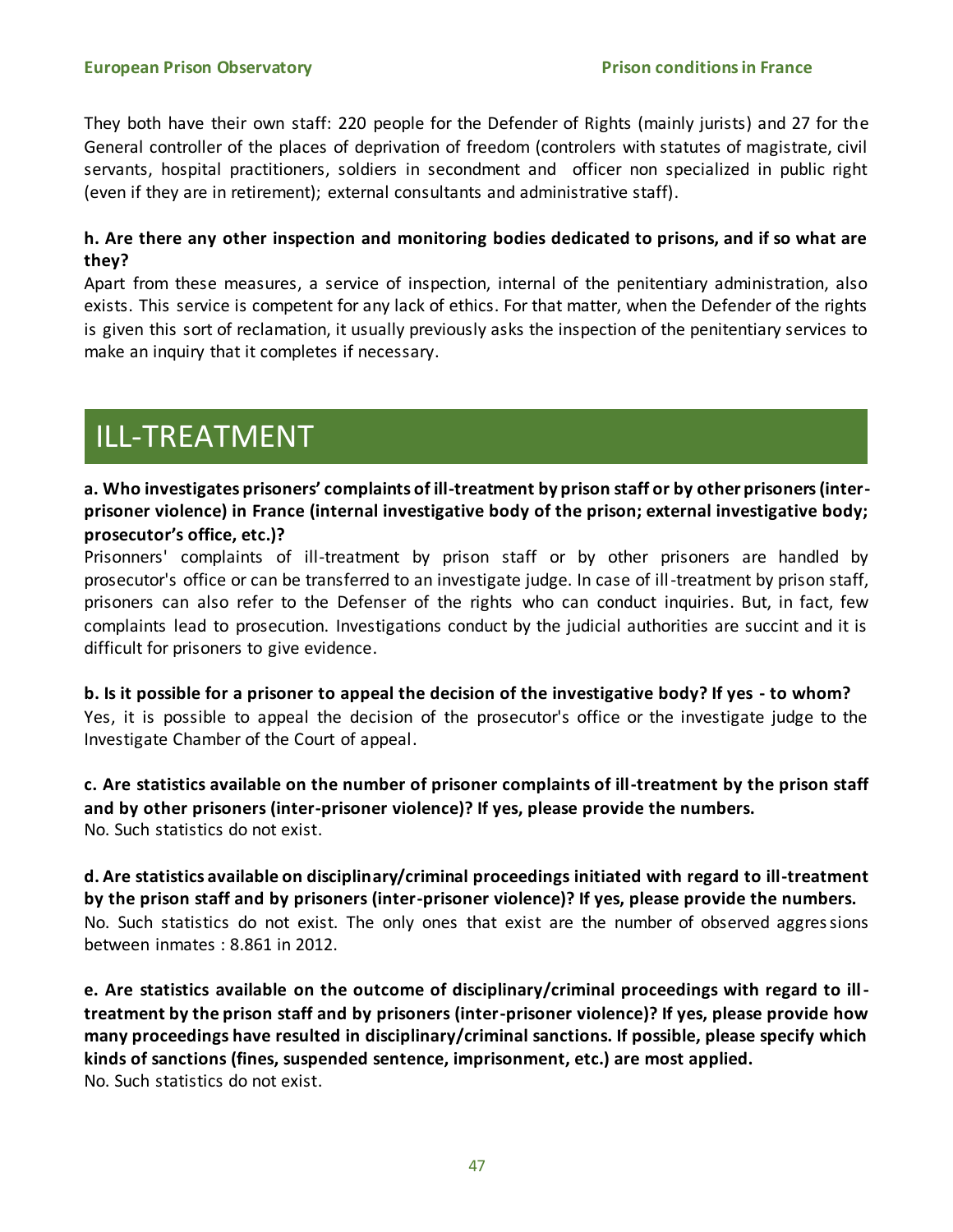# EFFECTS OF THE ECONIMIC CRISIS

The economic crisis has had no impact on the annual budget of the prison administration. It is steadily increasing since 2008 (1,9 billion euros in 2008, 2,51 in 2013). However, most of the additional funds were allocated to increase the prison estate (construction of new prisons under public-private partnerships) rather than rehabilitation initiatives such as the development of activities in detention. However, the crisis has exacerbated the decline in labor supply provided by the private partners. Much of the work available for prisoners is industrial labour, a sector in decline in France, which was also hit by the crisis. The number of prisoners employed in the industrial sector has decreased by 9% since 2008. In addition, some training organizations, or associations involved in socio-cultural activities and education to health or pre-release activities suffered declines of subsidies. Prisoners and their families are also affected by the crisis (increasing precariousness) . Beyond these issues, the impact of the crisis is felt at the political level. The Government highlights the context of fiscal restraint to turn down any proposal to improve conditions of detention or to take into account the relatives of prisoners (strengthening social protection of detainees, financial support to families to enable them to cope with the expenses, increased training etc.).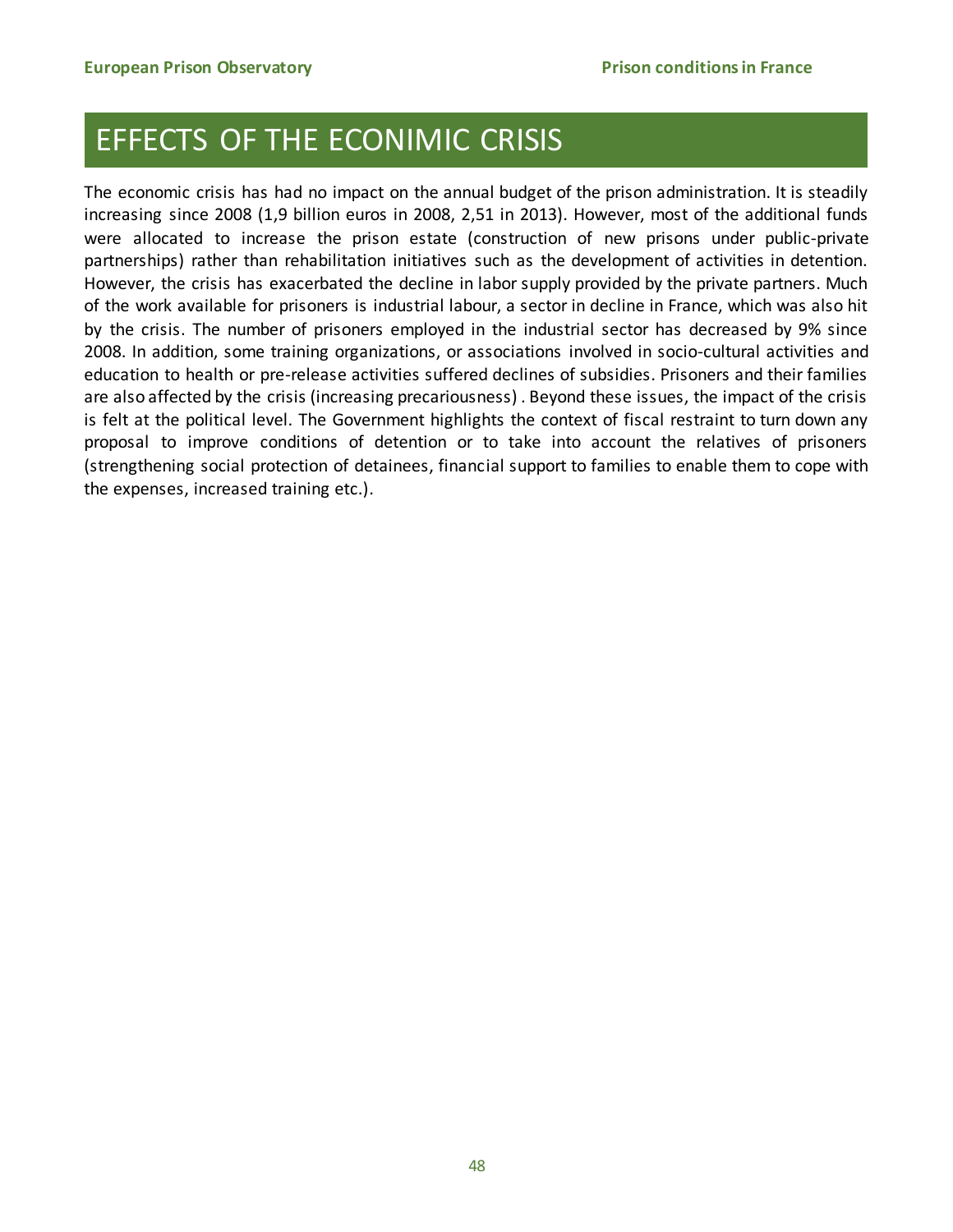# MARIE CRÉTENOT, BARBARA LIARAS

Marie Crétenot is in charge of lobbying at the French Section of the Observatoire international des prisons (OIP-SF). She is the co-author of OIP's 2011 report on prison conditions in France, a comprehensive survey of penal and prison issues in the country. She also contributed to OIP's Prisoners Guidebook, comprising 785 questions and answers covering all aspects of prison life, from first to last day.

Barbara Liaras coordinates the publication of OIP-SF quarterly magazine *Dedans Dehors*. She has been working in the field of penal and prison reform and human rights monitoring in prisons for the past twenty years.

# OBSERVATOIRE INTERNATIONAL DES PRISONS - OIP-SF

The French section of the International Prison Watch (Observatoire international des prisons - OIP-SF) is a non-profit non-government organisation created in 1996 in order to promote respect for the human rights of incarcerated persons, with respect to the international human rights instruments. In concrete terms, the OIP collects and gives publicity to information on the conditions of detention in order to raise public awareness and alerts public authorities to the problems detected;



- informs imprisoned individuals about their rights and supports them in the procedures to enforce these rights;

- campaigns for the passing of laws and other appropriate measures to ensure guaranteed respect of prisoner's rights and favours limited use of incarceration, reduction of the penalty scale and development of alternatives to penal prosecution and non-custodial measures.

### **Observatoire International des Prisons -section française (OIP-SF)**

7 bis rue Riquet – 75019 Paris Tel. +33 0144528790, Fax +33 0144528809 contact@oip.org [www.oip.org](http://www.oip.org/)